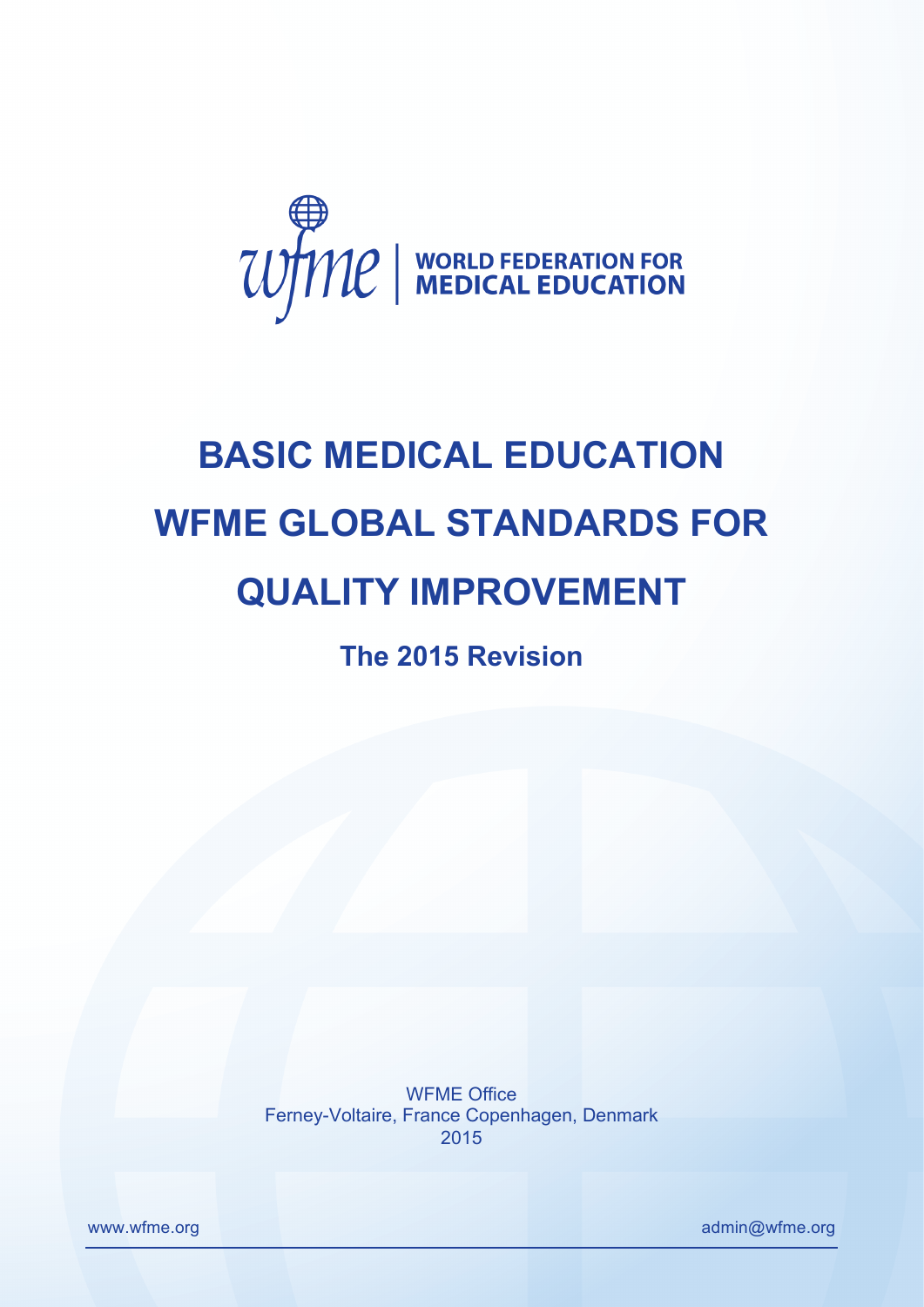# **Explanatory note to guide the use of the Standards**

These standards are based on our current understanding of fundamental principles and best practices in designing, maintaining, and enhancing medical education programmes.

Standards are intended to guide medical education programme development and evaluation, facilitate diagnosis of strengths and weaknesses relating to the medical education programme, and to stimulate quality improvement.

Each institution or regulator should review the relevant standards and develop a version of them that is appropriate to the local context. It would be helpful if those local, contextual standards are mapped on to the original WFME standards.

Not all standards may have application in every setting.

A medical school may well receive a satisfactory overall evaluation and maintain accreditation (where appropriate) without necessarily meeting every standard and sub-standard.

**Note: In 2017 the document design was updated. The content remains unchanged.**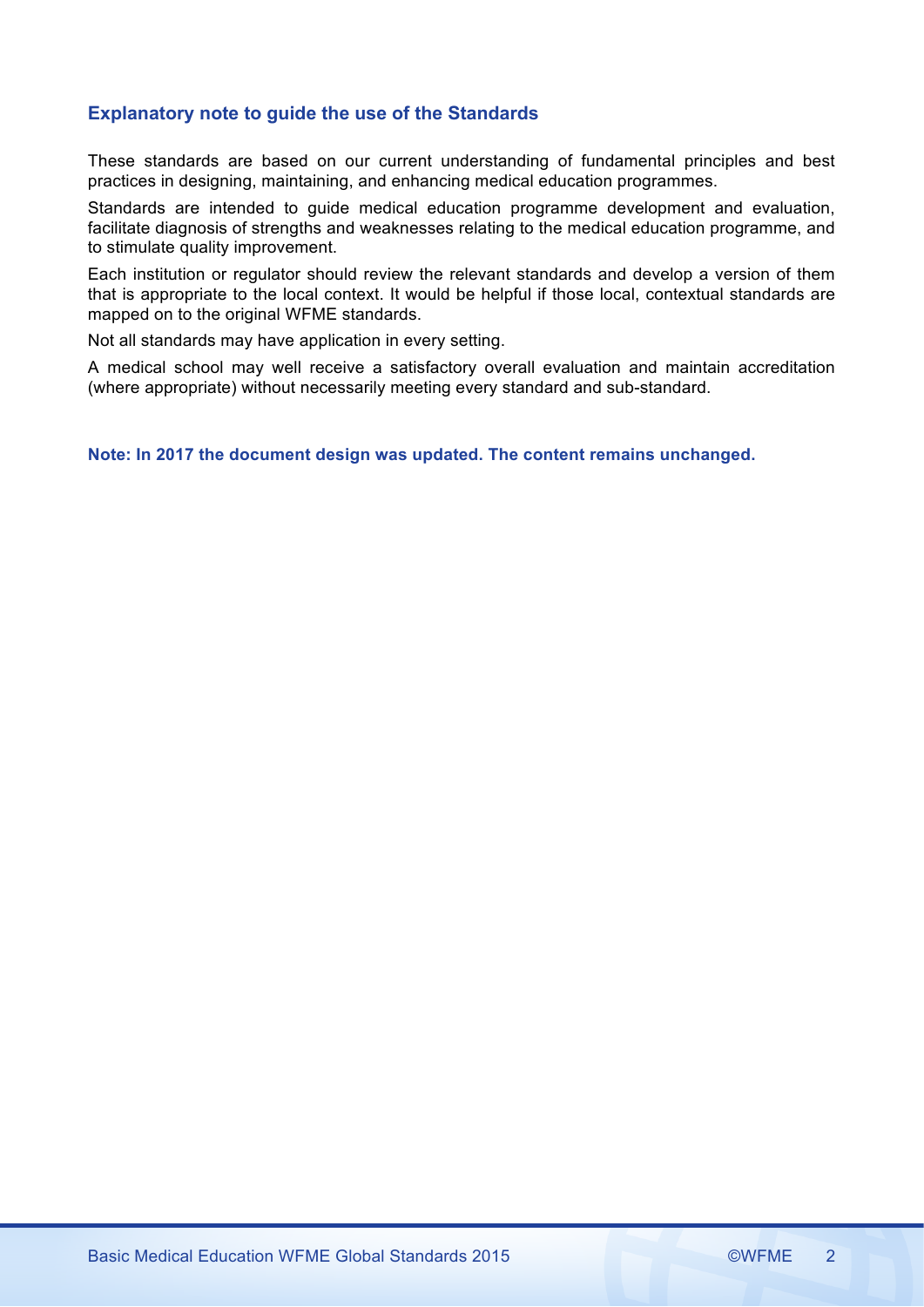| The WFME Global Standards for Quality Improvement of Basic Medical Education 14                                                                                                                                                                            |  |
|------------------------------------------------------------------------------------------------------------------------------------------------------------------------------------------------------------------------------------------------------------|--|
| 1.<br>1.1.<br>1.2.<br>1.3.<br>PARTICIPATION IN FORMULATION OF MISSION AND OUTCOMES 19<br>1.4.                                                                                                                                                              |  |
| 2.<br>2.1.<br>2.2.<br>2.3.<br>BEHAVIOURAL AND SOCIAL SCIENCES, MEDICAL ETHICS AND JURISPRUDENCE 22<br>2.4.<br>2.5.<br>PROGRAMME STRUCTURE, COMPOSITION AND DURATION  24<br>2.6.<br>2.7.<br>LINKAGE WITH MEDICAL PRACTICE AND THE HEALTH SECTOR  25<br>2.8. |  |
| 3 <sub>1</sub><br>3.1.<br>3.2.                                                                                                                                                                                                                             |  |
| 4.<br>4.1.<br>4.2.                                                                                                                                                                                                                                         |  |
|                                                                                                                                                                                                                                                            |  |
| 6.1.<br>6.4.<br>6.5.<br>6.6.                                                                                                                                                                                                                               |  |
| 7.<br>7.1. MECHANISMS FOR PROGRAMME MONITORING AND EVALUATION  38                                                                                                                                                                                          |  |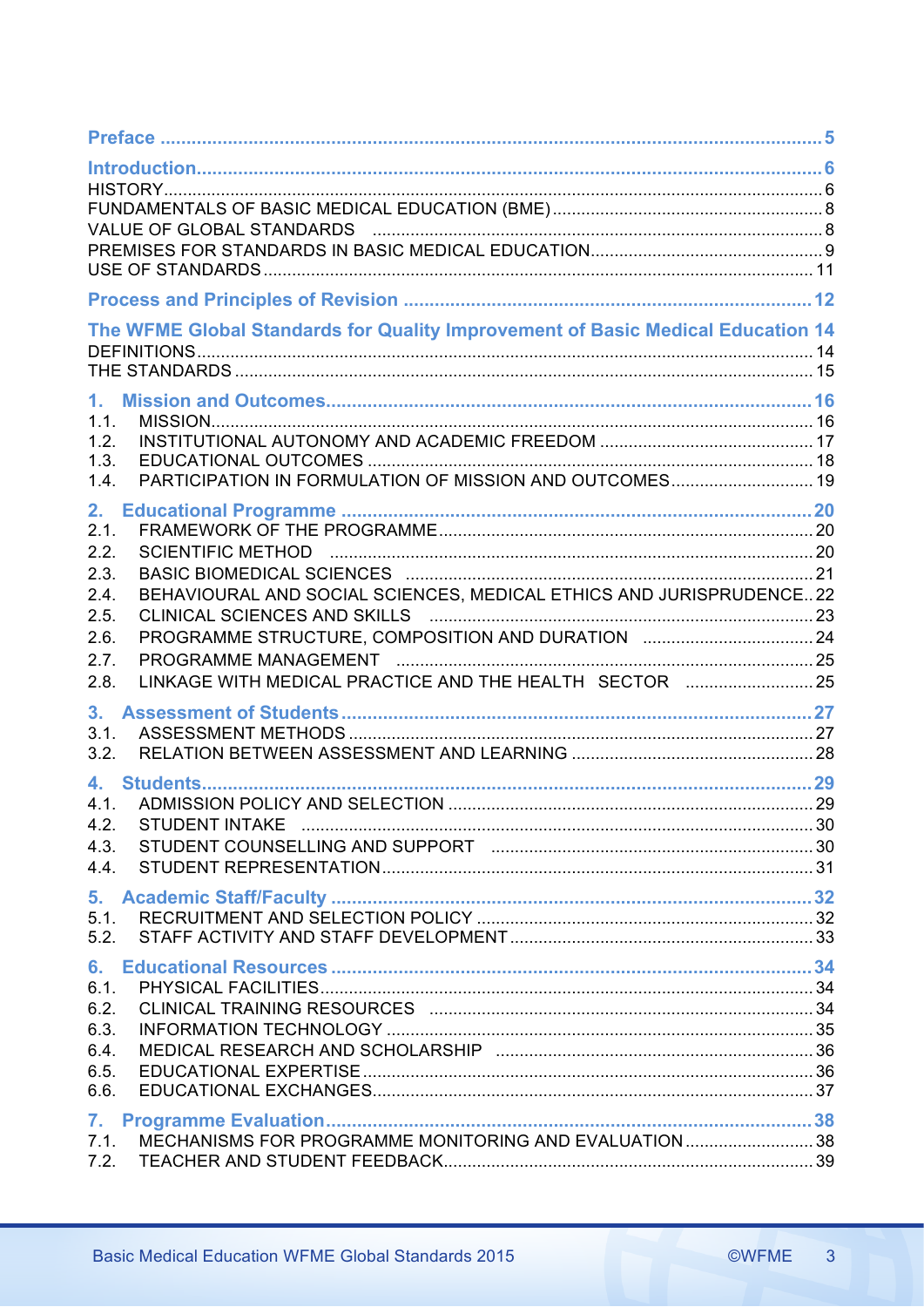| 7.4. |  |
|------|--|
|      |  |
| 8.1. |  |
| 8.2. |  |
| 8.3. |  |
| 8.4. |  |
| 8.5. |  |
|      |  |
|      |  |
|      |  |
|      |  |
|      |  |
|      |  |
|      |  |
|      |  |
|      |  |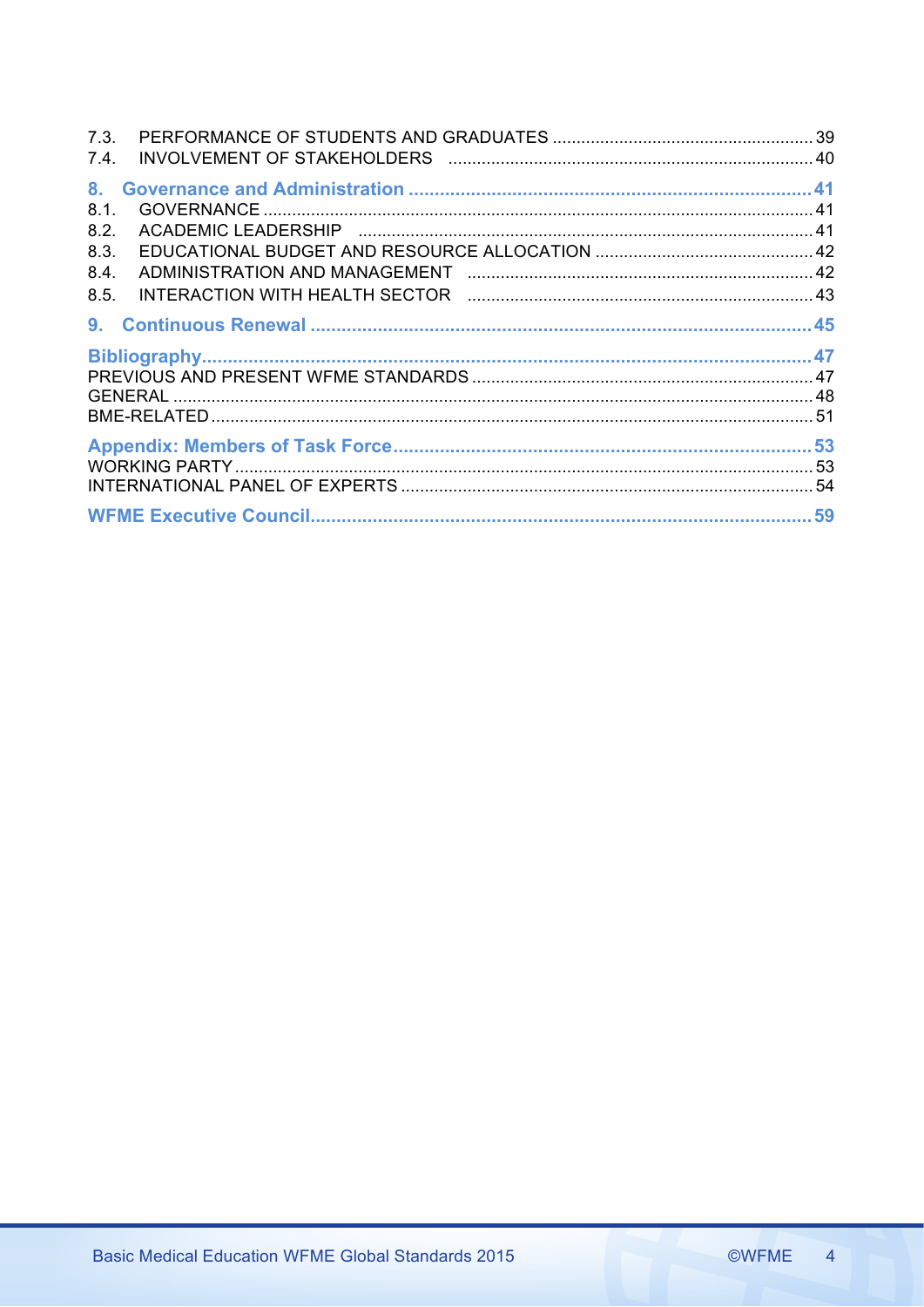# **Preface**

Starting in 1998, the World Federation for Medical Education (WFME) developed the WFME Trilogy: *Global Standards for Quality Improvement of Medical Education*, covering all three phases of medical education: *Basic (Undergraduate) Medical Education (BME); Postgraduate Medical Education (PME);* and *Continuing Professional Development (CPD) of Medical Doctors*. Preliminary results were presented in 2000 and the Trilogy was published in 2003.

The global standards for medical education have been implemented and used extensively all over the world. They offer medical education institutions and programmes at various stages of development, and with different educational, socio-economic and cultural conditions and different disease patterns, a template for defining institutional, national and regional standards, and a lever for reform programmes.

As a result, valuable experience was gained and fruitful advice and recommendations compiled from the use of the standards in institutional and national medical education reforms, evaluation and accreditation procedures.

From the outset it was decided that the global standards should not be changed too frequently with the risk of creating unnecessary inconvenience among user institutions. However, ten years after publication of the global standards for medical education, the Executive Council of WFME realised the need for a revision taking into account the commentaries received from medical educators, institutions and organisations and the accumulated relevant literature in the field. Therefore, in 2012 the Federation initiated a revision of the Trilogy.

During the revision process, which involved a small working party and a broad international panel of experts, extensive comments and proposals were received, showing a need for a thorough overhaul. The first revision of standards for basic medical education was published in 2012. However, due to the aim of obtaining reasonable harmonisation between the three documents of the WFME Trilogy, and taking into account later received proposals, it was found necessary to produce the present updated edition of the revised document for basic medical education; this revision comprises foremost the introduction and sections of annotations to the standards, whereas the standards themselves have only undergone limited changes. It should also be emphasised that this revised version of the WFME standards for basic medical education respects the original overall principles and structure. The revised version presents much the same standards at two levels of attainment, basic and developmental, as the original 2003 standards document.

WFME is profoundly indebted to all who have contributed to the process of reviewing the global standards. The enthusiasm and readiness to assist encountered in all regions have been overwhelming, thereby signalling that the standards are both desirable and feasible.

The WFME Executive Council trusts that the revised standards document will be useful for everybody involved in basic medical education. The document will be of interest for health authorities, medical associations, medical schools and national and international institutions/organisations dealing with basic medical education in all countries. WFME would advise that trustworthy authorities are established country-wise to oversee the application of the global BME standards.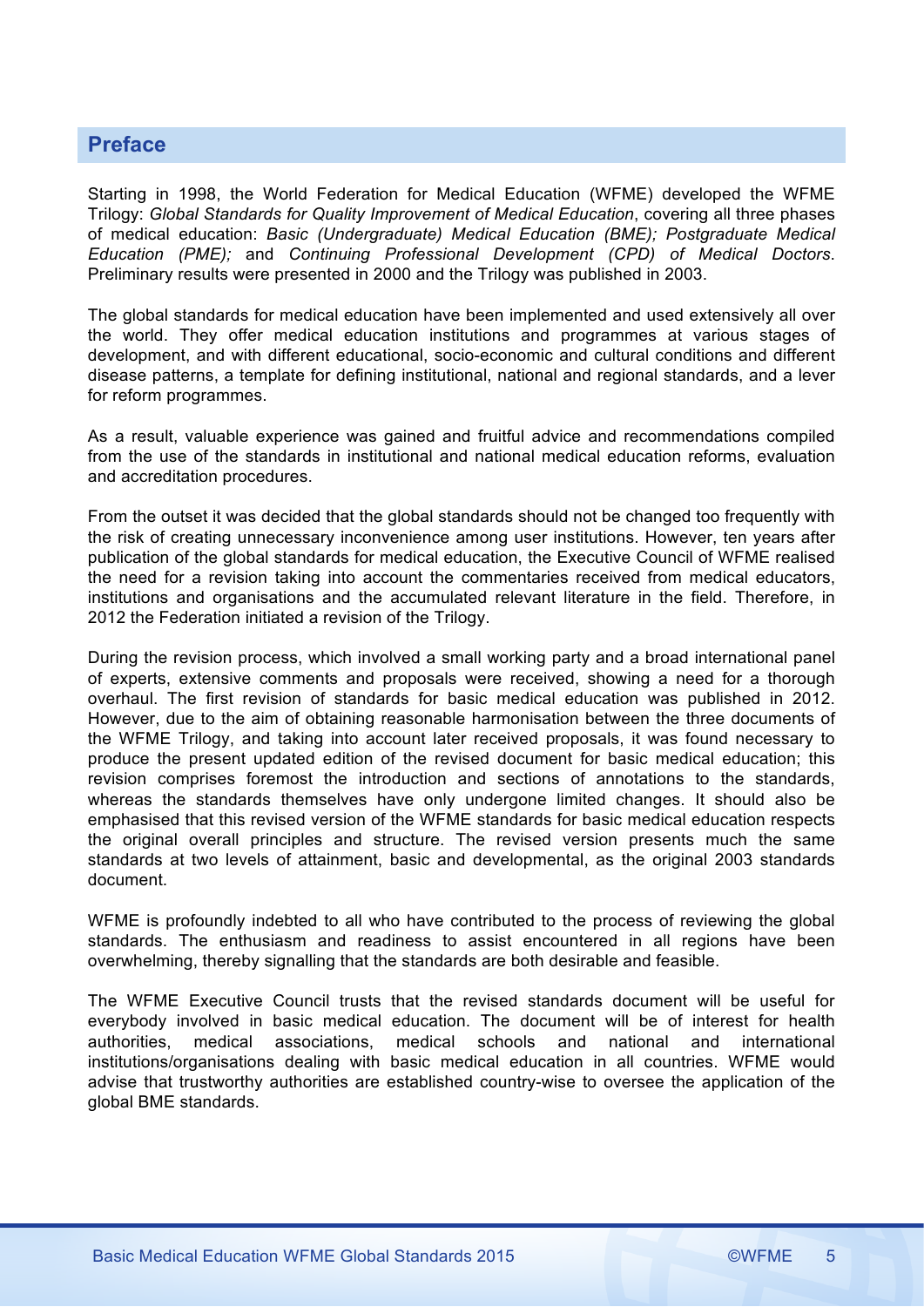# **Introduction**

# **HISTORY**

The improved health of all peoples is the main goal of medical education. This is also the overall mission of the World Federation for Medical Education (WFME), the international body representing all medical teaching institutions, medical teachers and students and medical doctors in all aspects of their education. In keeping with its constitution, WFME undertakes to promote the highest scientific and ethical standards in medical education, and to encourage development of learning methods, new instructional tools, and innovative management of medical education.

Since 1984, WFME has conducted an "International Collaborative Programme for the Reorientation of Medical Education". Cornerstones in this process were the Edinburgh Declaration, 1988, which was adopted by the World Health Assembly, WHA Resolution 42.38, 1989, and the Recommendations of the World Summit on Medical Education, 1993, reflected in WHA Resolution 48.8, Reorientation of Medical Education and Medical Practice for Health for All, 1995.

In compliance with its mandate, WFME launched the programme on global standards in Medical Education in a position paper of 1998. The purpose was to provide a tool for quality improvement of medical education, in a global context, to be applied by institutions responsible for medical education, and in programmes throughout the continuum of medical education.

The WFME programme on global standards in medical education, approved by the World Health Organization (WHO) and the World Medical Association (WMA), had from the very outset three main intentions:

- to stimulate authorities, organisations and institutions having responsibility for medical education to formulate their own plans for change and for quality improvement in accordance with international recommendations;
- to establish a system of national and/or international evaluation, accreditation and recognition of medical educational institutions and programmes to assure minimum quality standards for the programmes; and
- to safeguard practice in medicine and medical manpower utilisation, in the context of increasing internationalisation, by well-defined international standards in medical education.

The WFME global standards embrace all phases of medical education, i.e. basic (undergraduate) medical education, postgraduate medical education and continuing professional development of medical doctors. The trilogy of global standards intends to facilitate the relationship between the stages of medical education. In developing the Trilogy, WFME appointed three International Task Forces, each comprising a Working Party meeting on a retreat basis, and a broader Panel of Experts that communicated mainly electronically. Members of the Task Forces were selected on basis of their expertise and with geographical coverage an important consideration. The drafts of the standards documents were discussed frequently and in numerous settings around the world. The many commentaries received were collated and taken into account.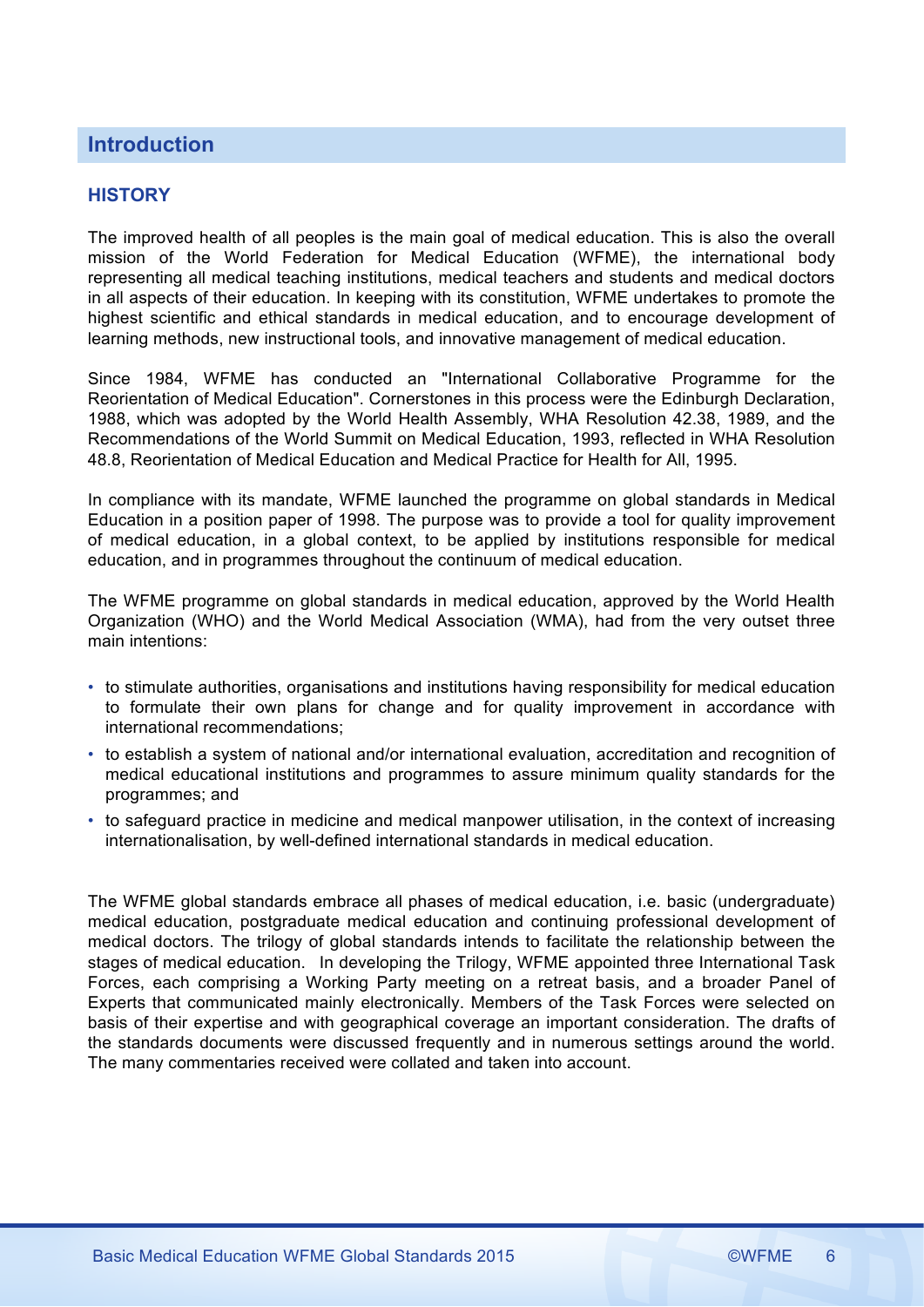Implementation around the world of the standards programme started immediately after the first presentation in 2000 and the conduct of pilot studies in all 6 WFME Regions. The process of implementation was accelerated after broad international endorsement of the standards at the WFME World Conference *Global Standards in Medical Education for Better Health Care* in Copenhagen 2003.

The global standards, translated into several languages, have been used and have influenced national planning of medical education in many countries.

In the early stages of developing the global standards for medical education, it became clear that specifying global standards in any restricted sense would exert insufficient impact and would have the potential to lower the quality of medical education. The criticism, whether justified or not, has become commonplace that medical education has adjusted slowly and inadequately both to changing conditions in the health care delivery systems, and to the needs and expectations of societies. Thus, a lever for change and reform was incorporated into the standards. This led the WFME standards to being framed to specify attainment at two different levels: (a) basic standards or minimum requirements; and (b) standards for quality development.

That the WFME standards would have the status as an accreditation instrument was considered from the inception. After deliberation, WFME has taken the position that only nationally appointed agencies can be directly responsible for accreditation procedures. However, WFME can have a role in assisting in accreditation processes and globally adopted standards can function as a template for the agencies designated to implement evaluation and accreditation. WFME, in collaboration with WHO, developed guidelines and procedures for accreditation as an activity within the WHO/WFME Partnership of 2004 to improve medical education.

The medical workforce is globally mobile and the WFME standards have a part to play in safeguarding adequate educational grounding of migrating doctors. However, incentives for retaining locally trained doctors in their own countries and regions are equally essential. The WFME standards should not be viewed as encouraging increasing medical mobility and spurring brain drain of doctors from developing countries. The world is characterised by increasing internationalisation, from which the medical workforce is not immune, and compliance with the standards should serve as necessary quality-assuring credentials of medical doctors wherever they are based.

To ensure that the competencies of medical doctors are globally applicable and transferable, readily accessible and transparent documentation of the levels of quality of educational institutions and their programmes is essential. The *Avicenna Directory of Medical Schools,* developed by WFME from 2007 to replace the *WHO World Directory of Medical Schools,* aimed to constitute a roster of medical educational institutions, indicating specifically whether institutions included have attained globally approved standards for medical education programmes. The *New World Directory of Medical Schools*, established in 2012 as a merger of the Avicenna Directory and the International Medical Education Directory (IMED) of the Foundation for the Advancement of International Medical Education and Research (FAIMER) has continued this line.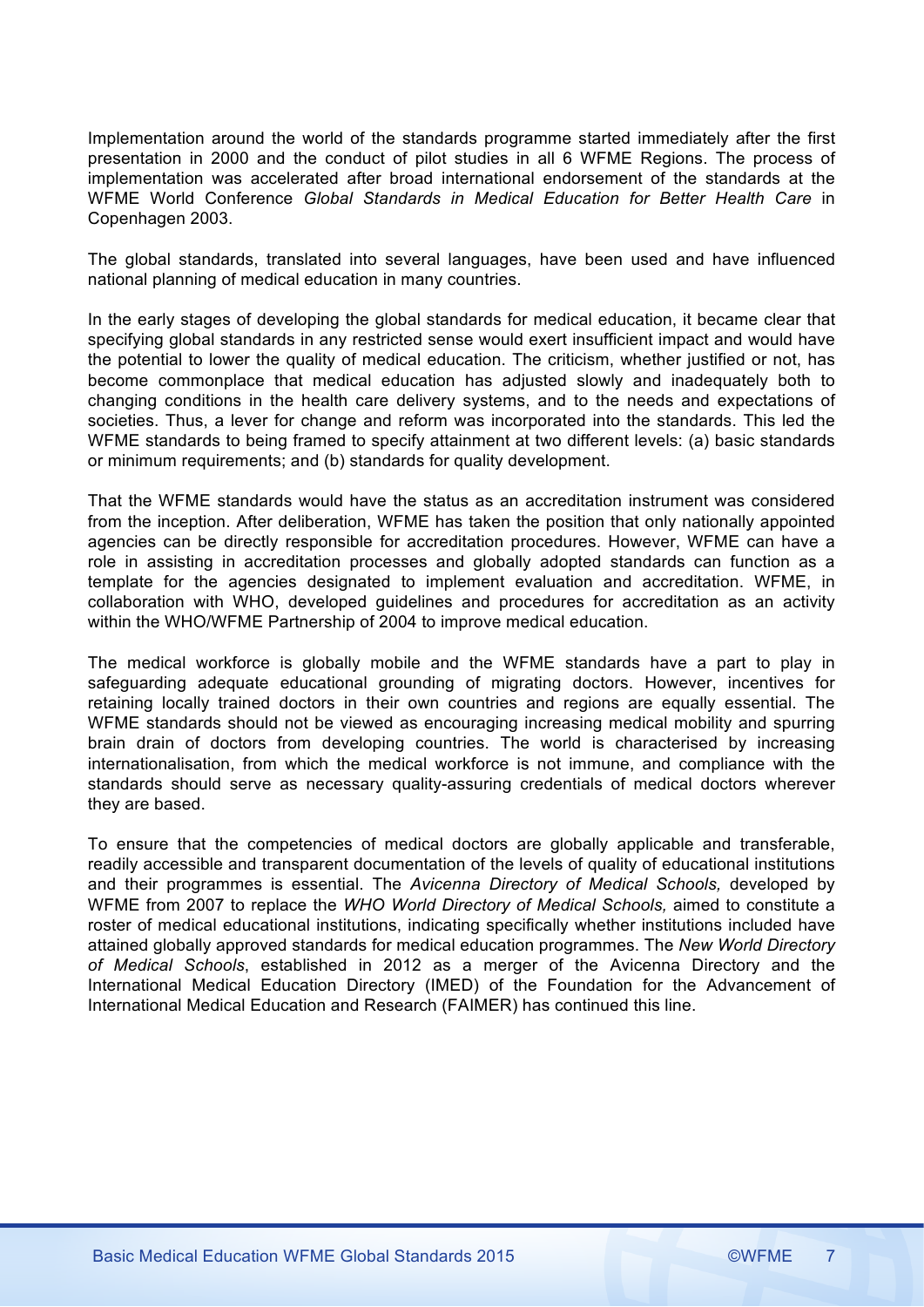# **FUNDAMENTALS OF BASIC MEDICAL EDUCATION (BME)**

The basis of the medical curriculum consists of the fundamental theory and practice of medicine, specifically basic biomedical, behavioural and social sciences, clinical sciences and general clinical skills, including clinical decision skills, communication abilities, interprofessional collaboration, doctors' function in the society and medical ethics. This basis must be addressed by all medical schools aiming to produce safe practitioners of quality. These elements have an important bearing on the concept of global standards in medical education, but such standards do not address details regarding content and quantity. A global set of standards for medical education is not to be equated with a universal core curriculum.

Several reports have described the necessity for radical changes and innovations in the structure and process of medical education at all levels. Such reconstruction is essential to:

- prepare doctors for the needs and expectations of society;
- cope with the explosion in medical scientific knowledge and technology;
- inculcate ability for life-long learning;
- ensure training in the new information technologies;
- adjust medical education to changing conditions in the health care delivery system.

WHO has also advocated the need for change in medical education. It has proposed a series of activities intended to meet the current and future requirements of society, especially underlining the importance of understanding the doctors' function in the society, and the need for continuing education and for inter-professional collaboration.

Although accreditation is seen as the golden procedure in evaluating and assuring the quality of medical education programmes, only a minority of the more than 2500 medical schools worldwide are subject to external evaluation and accreditation procedures. Such omission causes major concern when the imperative for reform is amply documented. The rapid increase in the number of new medical schools in the last decades, many established on unacceptable grounds (e.g. some private »for profit« schools), adds to the disquiet.

# **VALUE OF GLOBAL STANDARDS**

A central part of the WFME strategy is to develop global standards and guidelines for medical education, that are supportive of the institutions concerned, their educational programmes, the medical profession, and the individual student and doctor. The global standards constitute a framework, serving as a yardstick against which those responsible for basic medical education can evaluate their own activities and organisations. Moreover, globally accepted standards could be used as a basis for national and regional approval and accreditation of educational programmes.

Equally relevant for global standards is the process of medical education. Desirable practices in educating the basic doctor, incorporating well-recognised and accepted principles of learning, together with the institutional conditions for educational activities, must form the basis for global standards.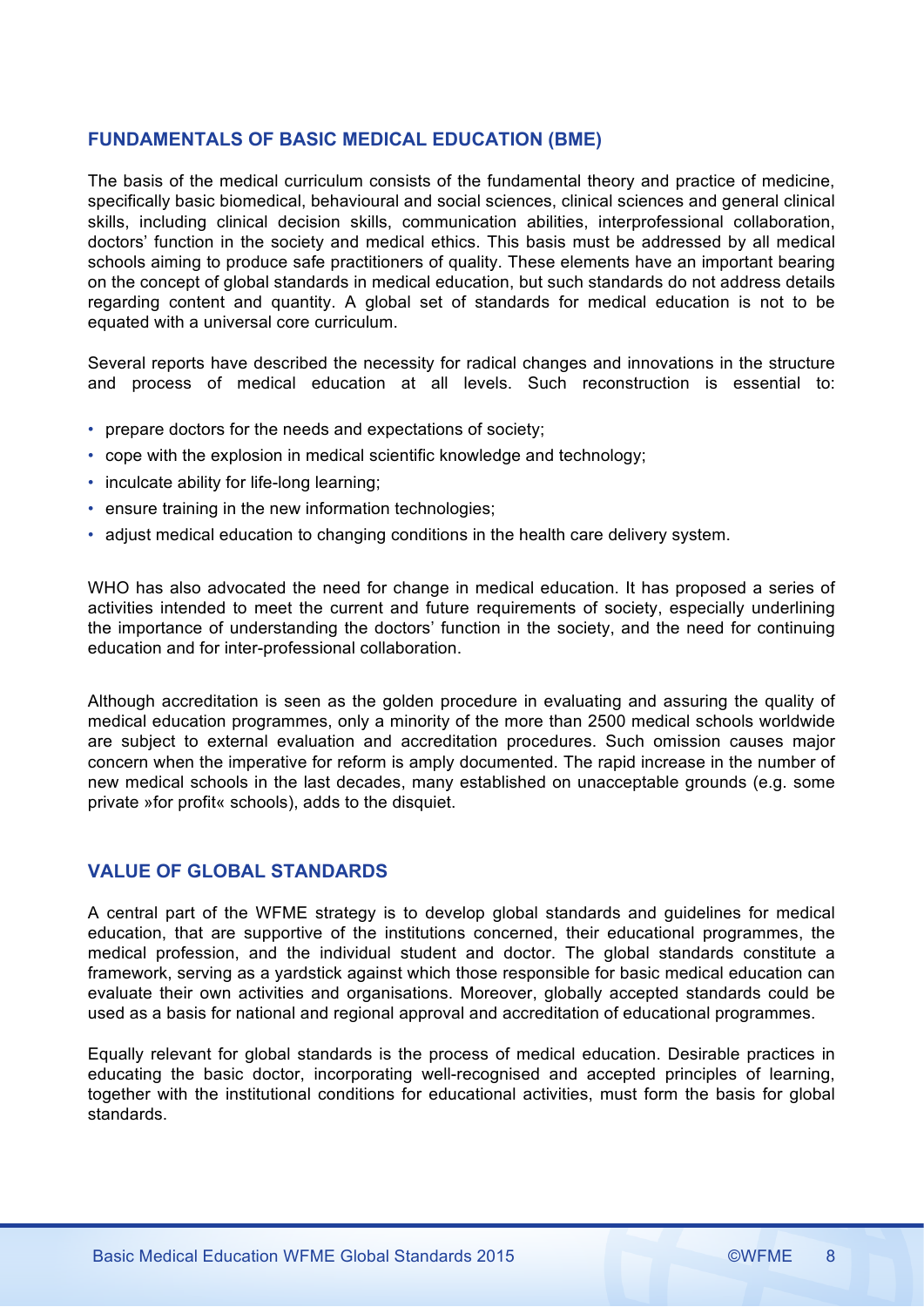Moreover, quality assurance of medical education must emphasise the need for improvement and provide guidance for achieving it. This will avoid interpretation of standards as a levelling at a lower level of quality among institutions.

Standards are not an »either/or« matter, but a matter of specific conduct and intentional planning. Furthermore, some schools might develop so unique a quality as to go beyond standards achieved by most medical schools. Such qualities might, in the long run, serve as examples for new goalsettings in medical schools.

Standards must be clearly defined, and be meaningful, appropriate, relevant, measurable, achievable and accepted by the users. They must have implications for practice, acknowledge diversity and foster adequate development.

Evaluation based on generally accepted standards is an important incentive for improvement and for raising the quality of medical education, both when reorientation and reform are pursued, and also when continuous development is strived for.

WFME considers that the operation of standards can promote discussion and stimulate development of consensus about objectives, and will help schools to formulate essentials of their educational programmes and to describe the fundamentals of medical education. Standards will broaden opportunities for educational research and development and foster discussion and cooperation across departmental and other boundaries.

The existence of standards will empower educators in their effort to bring about change, and will serve to guide medical students' choices.

For curriculum planners, acceptance of standards will save time and resources. Adoption of standards for evaluation will provide valuable information for providers of funds, politicians and society.

Placing medical education on a basis of shared global standards will facilitate exchange of medical students, and ease the acceptance of medical doctors in countries other than those in which they trained. In consequence, it will diminish the burden of judging the competencies of doctors who have been educated in medical schools in different countries.

Finally, low quality medical schools can be improved by use of a system of evaluation and accreditation based on internationally accepted standards. This is likely to enhance the quality of health care, both nationally and internationally.

# **PREMISES FOR STANDARDS IN BASIC MEDICAL EDUCATION**

The Executive Council of WFME is evidently of the view that global standards for medical education, which have general applicability, can be defined. These definitions take account of the variations in the content, structure, process and outcomes of medical education among countries, due to differences in teaching traditions, culture, socio-economic conditions, the health and disease spectrum, and the different forms of health care delivery systems. Similar differences can also occur within individual countries. Nevertheless, the scientific basis of medicine and the necessity to base clinical practice on evidence is universal; the task of medical education everywhere, throughout its phases, is the provision of high quality health care. Notwithstanding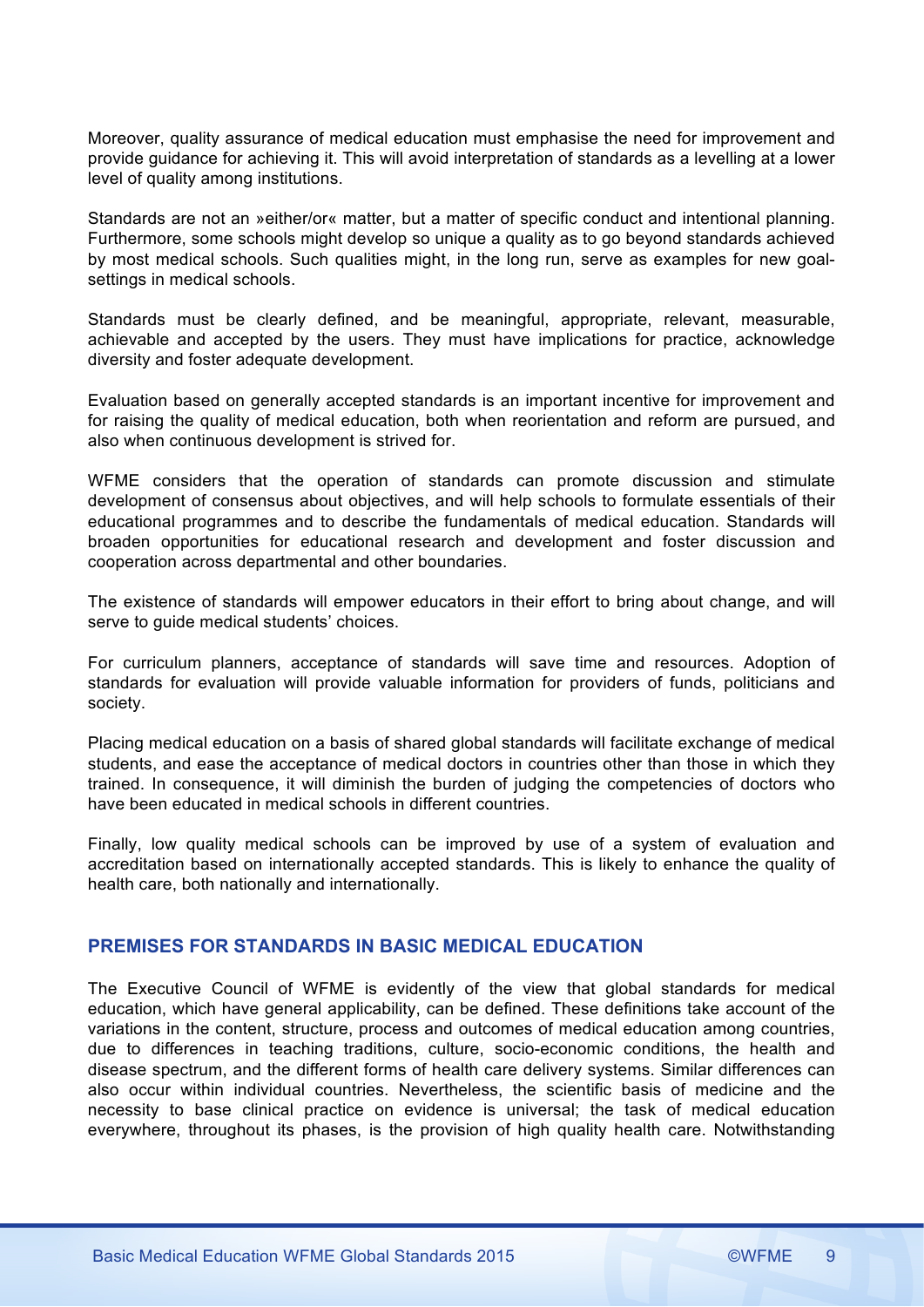diversity, there is an increasing degree of convergence of structure, process and product of medical education worldwide.

Global standards for basic medical education, as for other phases of medical education, must be specified, modified or supplemented in accordance with regional, national and institutional needs and priorities. WFME stresses that there can be no benefit in fostering uniformity of educational programmes and learning activities and hereby jeopardising social accountability. Moreover, quality assurance of medical training programmes must give emphasis to improvement, and provide guidance for advancement, instead of simply advocating "fulfilment of standards" as the ultimate goal. It is the prerogative of any national accrediting body to determine the level that will be examined for recognition/accreditation.

In drafting standards for basic medical education, attention was given to the application of general guidelines in quality development of medical education. Therefore, for global standards in basic medical education to be generally accepted, the following premises were adopted:

- Only general aspects of basic medical education and training should be covered.
- Standards should be concerned with broad categories of process, structure, content outcomes/competencies, assessment and learning environment of medical schools.
- Standards should function as a lever for change and reform.
- Standards are intended not only to set minimum global requirements but also to encourage quality development beyond the levels specified.
- Standards should be formulated in such a way that they acknowledge regional and national differences in the educational programme, and allow for different local, national and regional profiles and developments, respecting reasonable autonomy of the medical school.
- Compliance with standards must be a matter for each community, country or region.
- Use of a common set of global standards does not imply or require equivalence of programme content and outcomes of basic medical education, but deviations should be clearly described and motivated.
- Standards should acknowledge the dynamic nature of programme development.
- Standards should be formulated as a tool which authorities, organisations and institutions responsible for basic medical education can use as a model for their own programme development.
- Standards should not be used to rank education programmes.
- Standards should be further developed through broad international discussion and consensus.
- The value of the standards must be tested in evaluation studies in each region.
- Standards must be clearly defined, and be meaningful, appropriate, relevant, measurable, achievable and accepted by the users. They must have implications for practice, recognise diversity and foster adequate development.
- Standards must be formulated in collaboration with stakeholders.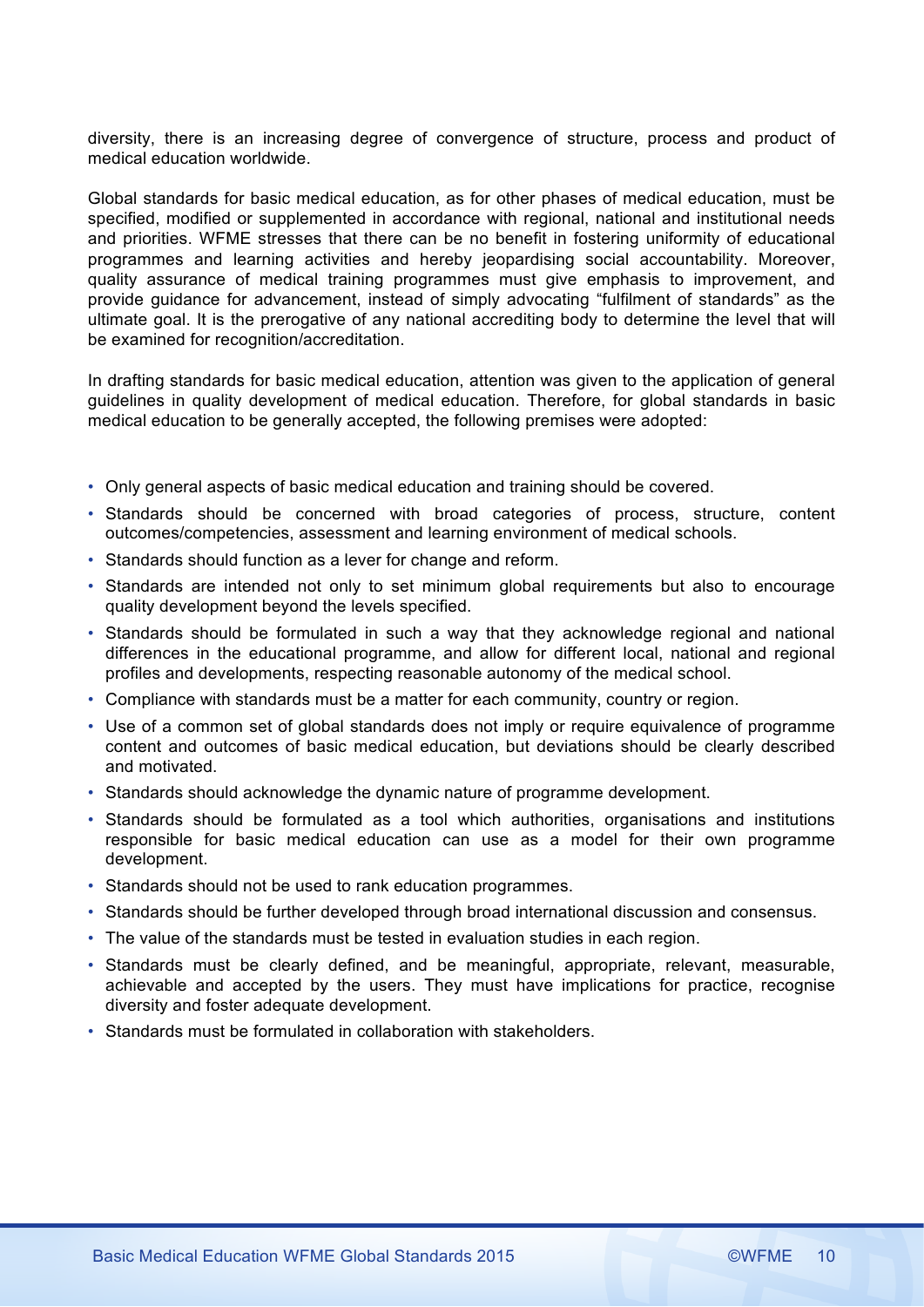# **USE OF STANDARDS**

It should be emphasised that, in working with the standards for purposes of programme development or evaluation, the principles underlying each standard are the essential points. Overattention to details should not obscure the need to apply the *basic standards*, and the desirability of working towards the *standards for quality development*. WFME wants to stress that all details in the standards document should not necessarily be fulfilled by every medical school.

WFME holds that the set of standards, offering as it does a developmental perspective from attainment of basic to quality development levels, can be used globally as a tool for quality assurance and development of basic medical education in the following ways:

### • **Medical school self – evaluation of the institution and its programme**

The primary intention of the WFME in introducing an instrument for quality improvement is to provide a new framework against which authorities, organisations and institutions with responsibility for basic medical education can measure themselves in voluntary self-evaluation and self-improvement processes. The set of standards can thus be considered as a self-study manual.

# • **External evaluation or peer review**

The process of institutional self-evaluation described can be further enhanced and Objectivity promoted by inclusion of evaluation and counselling from external peer review committees.

# • **Combination of self-evaluation of institution and programme and external evaluation or peer review**.

WFME considers such a combination to be the most valuable method.

### • **Approval and accreditation**

Depending on local needs and traditions, the standards can also be used by national or regional authorities/agencies dealing with approval and accreditation of medical schools.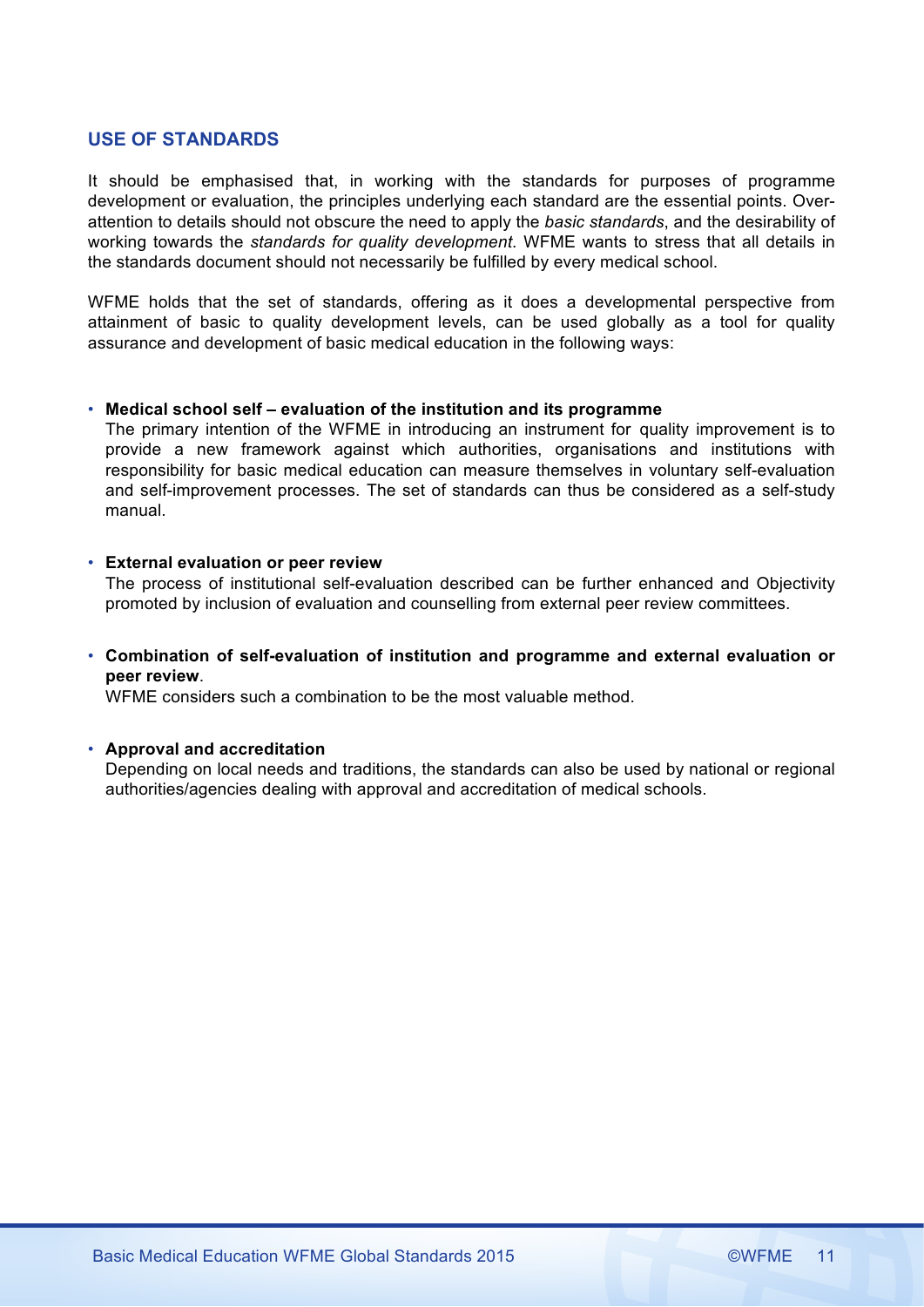# **Process and Principles of Revision**

It was decided that the WFME Standards should remain formulated as a combination of process, structure, content, outcomes/competencies, assessment and learning environment standards.

The plan used for the 2012 revision of the basic medical education standards document comprised:

#### **Phase I**

Production of a draft by a small working party of persons associated with the WFME office.

#### **Phase II**

Gathering of comments and proposals for amendments and additions from a broad international panel of experts representing all six WFME Regions

#### **Phase III**

Presentation of the amended document for further comments from the main partners of WFME, including the members of the WFME Executive Council.

In this work the original premises for standards in basic medical education were followed, but it was realised that a system should be introduced to allow clearer presentation of standards. Annotations should provide clarification and exemplification based on accumulated experiences in using the standards. Formulations should be harmonised between the three sets of WFME global standards, which was also the reason for the 2015 update.

General principles underpinning the standards were not changed during the revision of the standards, e.g. using two levels of attainment, i.e. basic standards and standards for quality development, and not only minimum requirements. The dividing line between basic standards and standards for quality development was considered and changed in some cases in accordance with international developments in requirements to medical education. The number of areas and subareas is basically the same, but composite standards have been split to increase the overview of standards content. The sequence of standards is in some cases changed. A numbering system has been introduced, thereby facilitating references to and communication about the standards.

It was regarded desirable to clearly place and define the responsibility for fulfilment of the standards. We have chosen the concept of the **medical school** as the frame of reference, and all standards are now explicitly directed to the medical school through its authoritative bodies as being responsible for action.

The classification of standards has been kept close to the original, but minor reformulation of some areas and standards was needed to clarify the content. Repetition and overlap have been reduced. Several standards specify that implementation rather than just the simple formulation of the policy is required.

The revised set of WFME standards appears to be somewhat more detailed. However, this is more a result of the above described editorial revision.

To aid better understanding, the number of annotations was significantly expanded. The intention is to clarify the meaning of the standards, primarily by explanation and exemplification of e.g. activities and conditions, taking into account social and cultural differences. This should also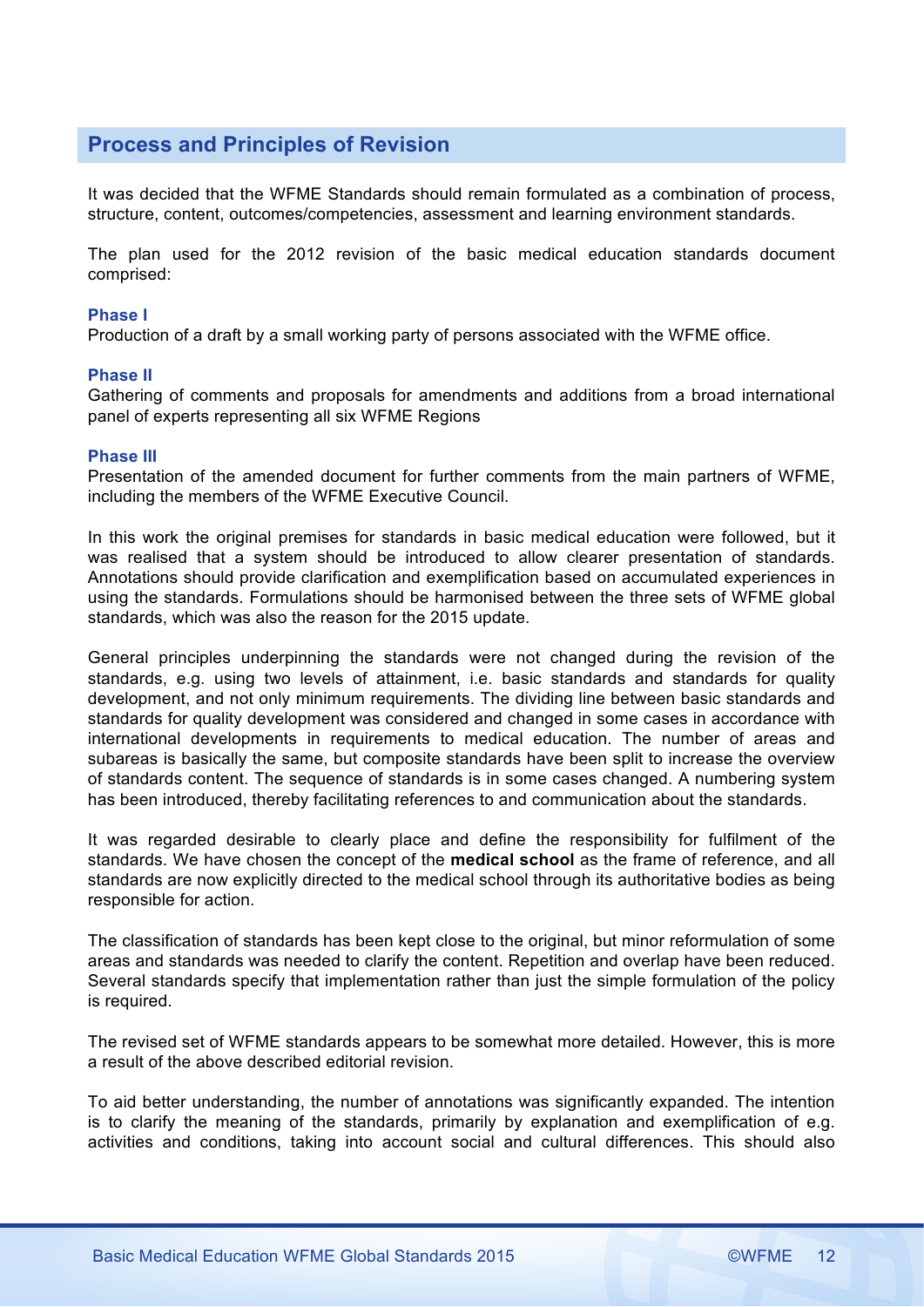facilitate the planning of data collection for self-evaluation studies and external evaluations and provide a more secure basis for translations.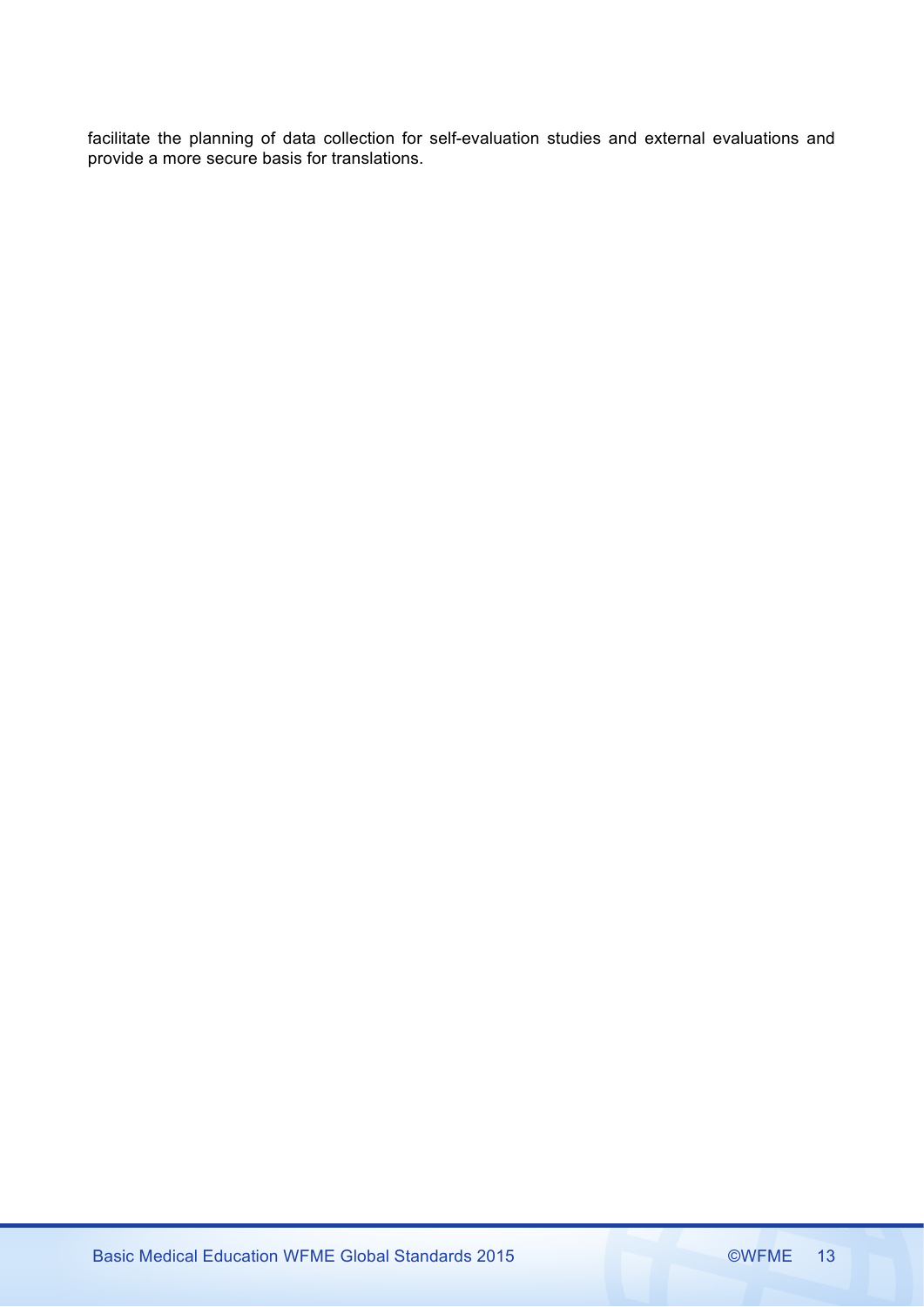# **The WFME Global Standards for Quality Improvement of Basic Medical Education**

# **DEFINITIONS**

In the standards document the term **medical school** refers to the educational organisation providing a basic (undergraduate) programme in medicine and is synonymous with medical faculty, medical college, medical academy or medical university. The medical school can be part of or affiliated to a university or can be an independent institution at equal level.

The WFME recommends the following set of global standards in basic medical education. The set of standards are structured according to **9 areas** with a total of **35 sub-areas**, being aware of the complex interaction and links between them.

**AREAS** are defined as broad components in the process, structure, content, outcomes/competencies, assessment and learning environment of basic medical education and cover:

- **1.** Mission and outcomes
- **2.** Educational programme
- **3.** Assessment of students
- **4.** Students
- **5.** Academic staff/faculty
- **6.** Educational resources
- **7.** Programme evaluation
- **8.** Governance and administration
- **9.** Continuous renewal

**SUB-AREAS** are defined as specific aspects of an area, corresponding to performance indicators.

**STANDARDS** are specified for each sub-area using two levels of attainment:

**Basic standard**. This means that the standard in principle must be met by every medical school and fulfilment demonstrated during evaluation of the school.

Basic standards are expressed by a **»must«.** 

**Standard for quality development**. This means that the standard is in accordance with international consensus about best practice for medical schools and basic medical education. Fulfilment of - or initiatives to fulfil - some or all of such standards should be documented by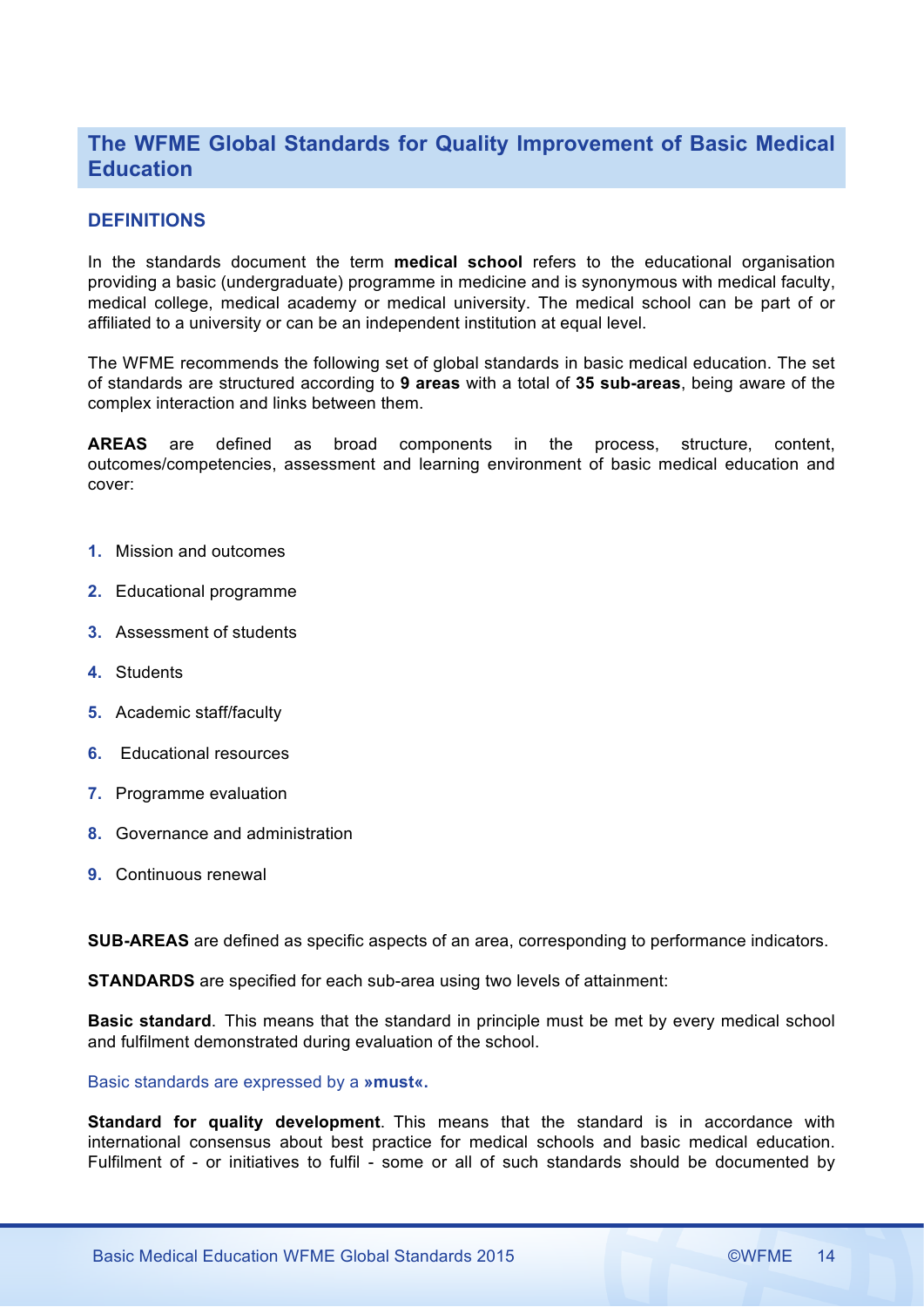medical schools. Fulfilment of these standards will vary with the stage of development of the medical schools, available resources and educational policy and other local conditions influencing relevance, priorities and possibilities. Even the most advanced schools might not comply with all standards.

Standards for quality development are expressed by a **»should«.** 

**ANNOTATIONS** are used to clarify, amplify or exemplify expressions in the standards. No new requirements are introduced in the annotations.

The listing of examples in annotations are in some cases exhaustive, in others not. It should also be noted, that a medical school will rarely use and possess all the characteristics mentioned in examples.

# **THE STANDARDS**

The 2015 revision of the WFME global standards for quality improvement of Basic Medical Education, comprising altogether 106 basic standards, 90 quality development standards and 127 annotations, are presented in the following section.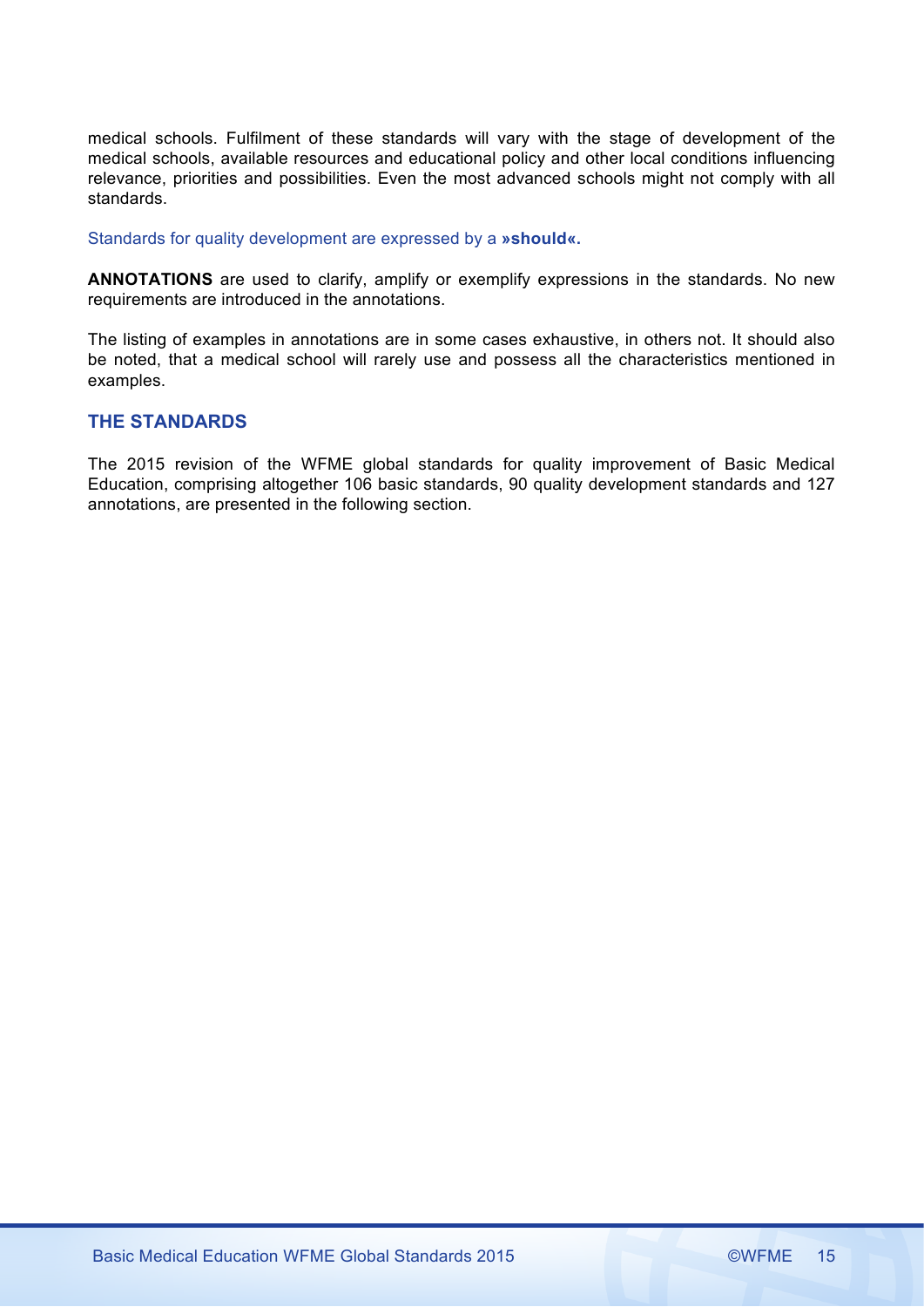# **1. Mission and Outcomes**

# **1.1. MISSION**

# **Basic standards:**

The medical school **must**  

- state its mission. (B 1.1.1)
- make it known to its constituency and the health sector it serves. (B 1.1.2)
- in its mission outline the aims and the educational strategy resulting in a medical doctor
	- competent at a basic level. (B 1.1.3)
	- with an appropriate foundation for future career in any branch of medicine. (B 1.1.4)
	- capable of undertaking the roles of doctors as defined by the health sector. (B 1.1.5)
	- prepared and ready for postgraduate medical education. (B 1.1.6)
	- committed to life-long learning. (B 1.1.7)
- consider that the mission encompasses the health needs of the community, the needs of the health care delivery system and other aspects of social accountability. (B 1.1.8)

# **Quality development standards:**

The medical school **should** ensure that the mission encompasses

- medical research attainment. (Q 1.1.1)
- aspects of global health. (Q 1.1.2)

- *Mission* provides the overarching frame to which all other aspects of the educational institution and its programme have to be related. Mission statement would include general and specific issues relevant to institutional, national, regional and global policy and needs. Mission in this document includes the institutions' vision.
- *Medical school* in this document is the educational organisation providing a basic (undergraduate) programme in medicine and is synonymous with medical faculty, medical college, medical academy or medical university. The medical school can be part of or affiliated to a university or can be an independent institution of equal level. It normally also encompasses research and clinical service functions, and would also provide educational programmes for other phases of medical education and for other health professions. Medical schools would include university hospitals and other affiliated clinical facilities.
- *Constituency* would include the leadership, staff and students of the medical school as well as other stakeholders, cf. 1.4 annotation.
- *Health sector* would include the health care delivery system, whether public or private, and medical research institutions.
- *Basic level* of medical education is in most countries identical to undergraduate medical education starting on the basis of completed secondary school education. In other countries or schools it starts after completion of a non-medical undergraduate degree.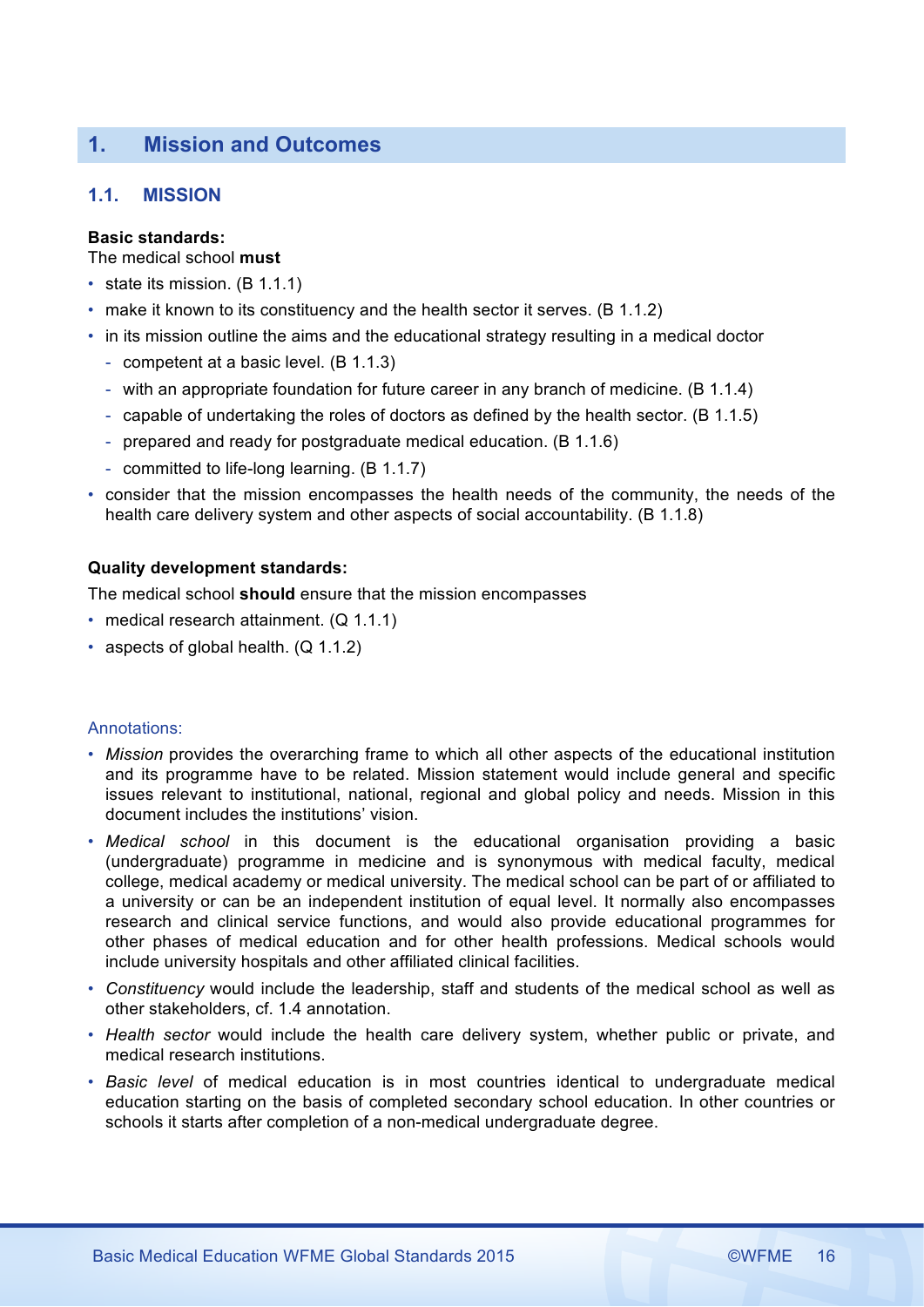- *Any branch of medicine* refers to all types of medical practice, administrative medicine and medical research.
- *Postgraduate medical education* would include preregistration education (leading to right to independent practice), vocational/professional education, specialist/ subspecialist education and other formalised education programmes for defined expert functions.
- *Life-long learning* is the professional responsibility to keep up to date in knowledge and skills through appraisal, audit, reflection or recognised continuing professional development (CPD)/continuing medical education (CME) activities. CPD includes all activities that doctors undertake, formally and informally, to maintain, update, develop and enhance their knowledge, skills and attitudes in response to the needs of their patients. CPD is a broader concept than CME, which describes continuing education in the knowledge and skills of medical practice.
- *Encompassing the health needs of the* c*ommunity* would imply interaction with the local community, especially the health and health related sectors, and adjustment of the curriculum to demonstrate attention to and knowledge about health problems of the community.
- *Social accountability* would include willingness and ability to respond to the needs of society, of patients and the health and health related sectors and to contribute to the national and international development of medicine by fostering competencies in health care, medical education and medical research. This would be based on the school's own principles and in respect of the autonomy of universities. Social accountability is sometimes used synonymously with social responsibility and social responsiveness. In matters outside its control, the medical school would still demonstrate social accountability through advocacy and by explaining relationships and drawing attention to consequences of the policy.
- *Medical research* encompasses scientific research in basic biomedical, clinical, behavioural and social sciences and is described in 6.4.
- *Aspects of global health* would include awareness of major international health problems, also of health consequences of inequality and injustice.

# **1.2. INSTITUTIONAL AUTONOMY AND ACADEMIC FREEDOM**

# **Basic standards:**

The medical school **must** have institutional autonomy to

- formulate and implement policies for which its faculty/academic staff and administration are responsible, especially regarding
	- design of the curriculum. (B 1.2.1)
	- use of the allocated resources necessary for implementation of the curriculum. (B 1.2.2)

### **Quality development standards:**

The medical school should ensure academic freedom for its staff and students

- in addressing the actual curriculum. (Q 1.2.1)
- in exploring the use of new research results to illustrate specific subjects without expanding the curriculum. (Q 1.2.2)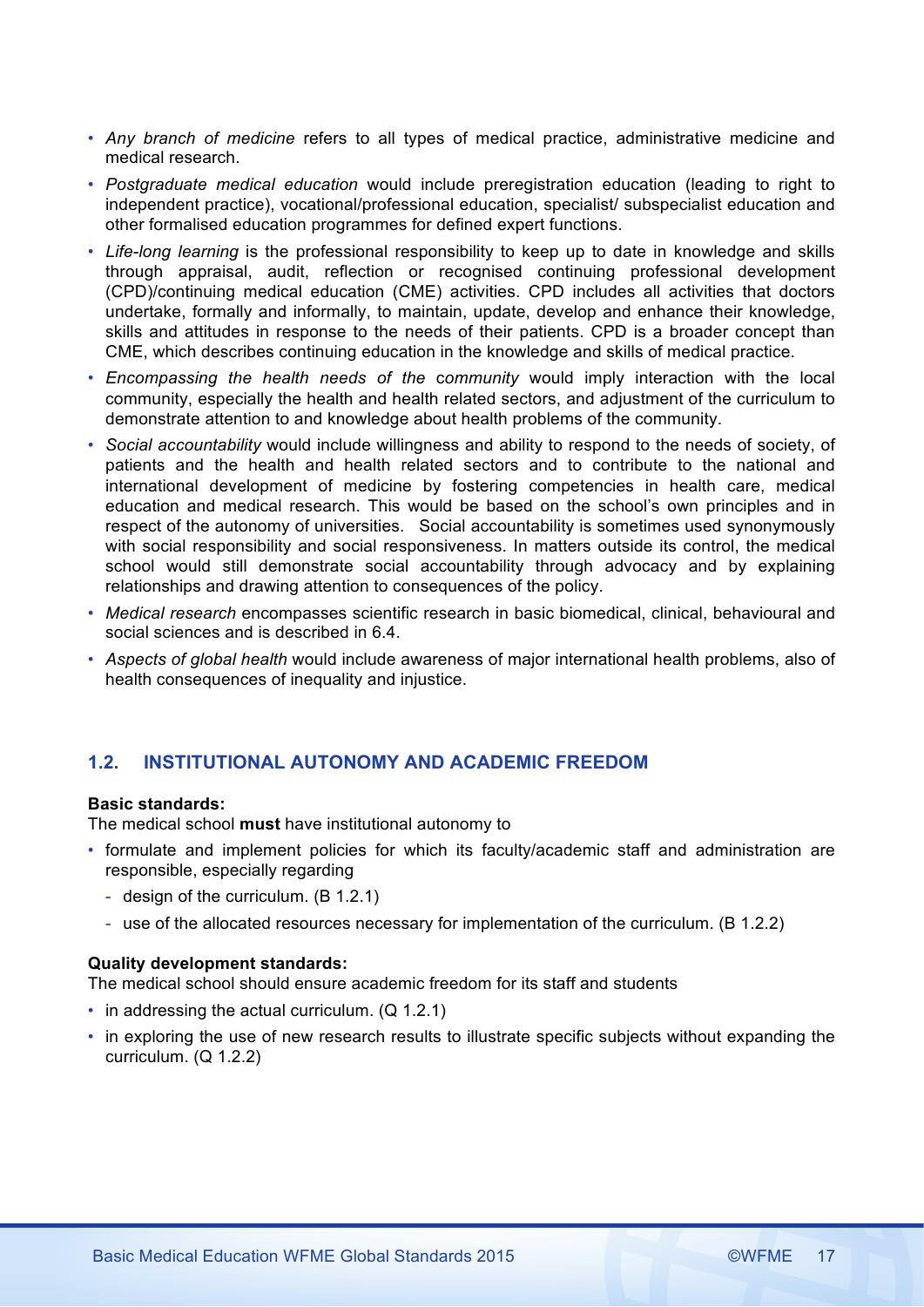# Annotations:

- *Institutional autonomy* would include appropriate independence from government and other counterparts (regional and local authorities, religious communities, private co- operations, the professions, unions and other interest groups) to be able to make decisions about key areas such as design of curriculum (cf. 2.1 and 2.6), assessments (cf. 3.1), students admission (cf. 4.1 and 4.2), staff recruitment/selection (cf. 5.1) and employment conditions (cf.5.2), research (cf. 6.4) and resource allocation (cf. 8.3).
- *Academic freedom* would include appropriate freedom of expression, freedom of inquiry and publication for staff and students.
- *Addressing the actual curriculum* would allow staff and students to draw upon different perspectives in description and analysis of medical issues, basic as well as clinical.
- *Curriculum,* cf. 2.1, annotation.

# **1.3. EDUCATIONAL OUTCOMES**

### **Basic standards:**

# The medical school **must**

- define the intended educational outcomes that students should exhibit upon graduation in relation to
	- their achievements at a basic level regarding knowledge, skills, and attitudes. (B 1.3.1)
	- appropriate foundation for future career in any branch of medicine. (B 1.3.2)
	- their future roles in the health sector. (B 1.3.3)
	- their subsequent postgraduate training. (B 1.3.4)
	- their commitment to and skills in life-long learning. (B 1.3.5)
	- the health needs of the community, the needs of the health care delivery system and other aspects of social accountability. (B 1.3.6)
- ensure appropriate student conduct with respect to fellow students, faculty members, other health care personnel, patients and their relatives. (B 1.3.7)
- make the intended educational outcomes publicly known. (B 1.3.8)

### **Quality development standards:**

The medical school **should**

- specify and co-ordinate the linkage of acquired outcomes by graduation with acquired outcomes in postgraduate training. (Q 1.3.1)
- specify intended outcomes of student engagement in medical research. (Q 1.3.2)
- draw attention to global health related intended outcomes. (Q 1.3.3)

### Annotations:

• *Educational outcomes* or learning outcomes/competencies refer to statements of knowledge, skills and attitude that students demonstrate at the end of a period of learning*.* Outcomes might be either intended or acquired. Educational/learning objectives are often described in terms of intended outcomes.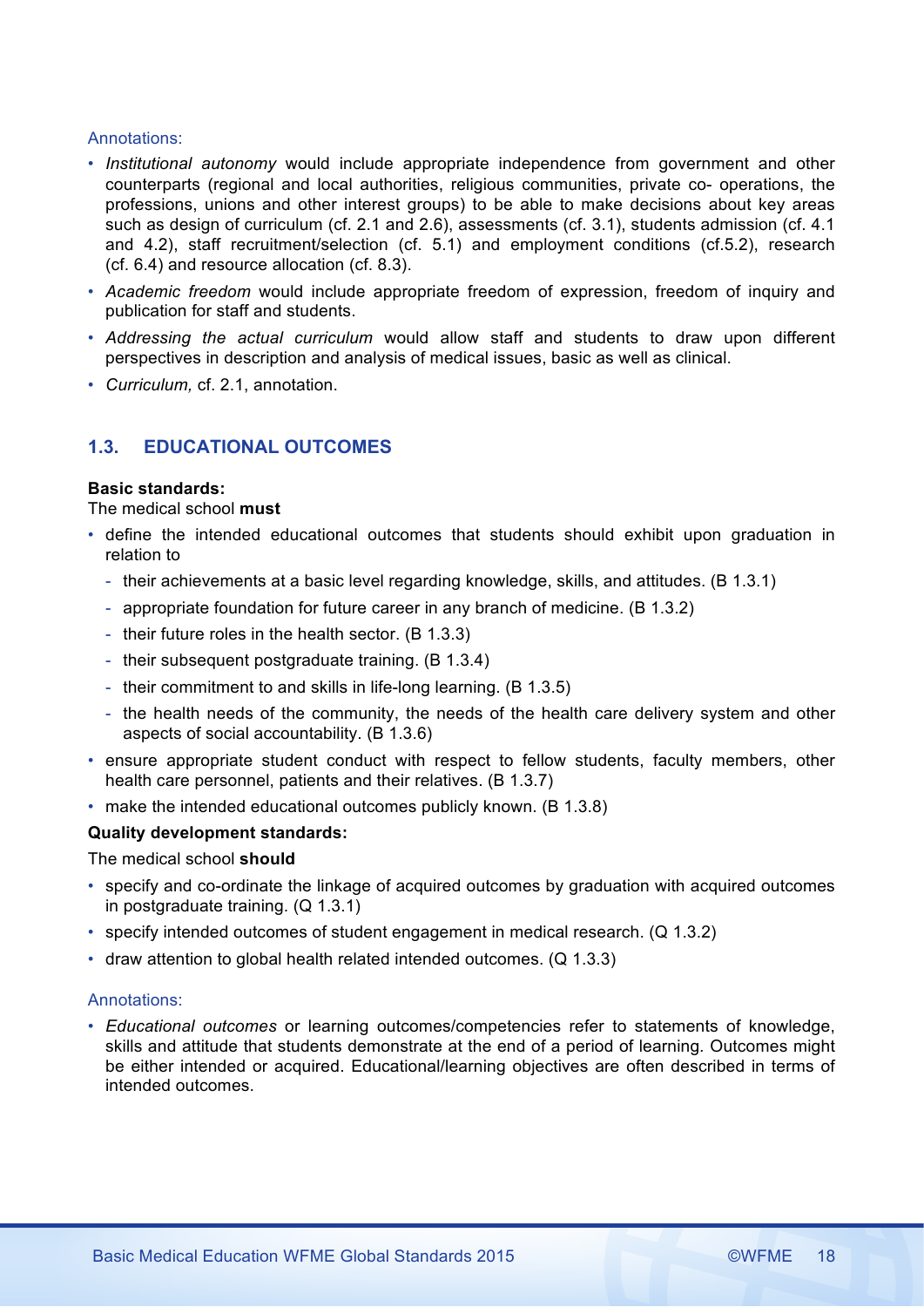Outcomes within medicine and medical practice - to be specified by the medical school - would include documented knowledge and understanding of (a) the basic biomedical sciences, (b) the behavioural and social sciences, including public health and population medicine, (c) medical ethics, human rights and medical jurisprudence relevant to the practice of medicine, (d) the clinical sciences, including clinical skills with respect to diagnostic procedures, practical procedures, communication skills, treatment and prevention of disease, health promotion, rehabilitation, clinical reasoning and problem solving; and (e) the ability to undertake life-long learning and demonstrate professionalism in connection with the different roles of the doctor, also in relation to the medical profession.

The characteristics and achievements the students display upon graduation can e.g. be categorised in terms of the doctor as (a) scholar and scientist, (b) practitioner, (c) communicator, (d) teacher, (e) manager and (f) a professional.

• *Appropriate student conduct* would presuppose a written code of conduct.

# **1.4. PARTICIPATION IN FORMULATION OF MISSION AND OUTCOMES**

#### **Basic standards:**

The medical school **must** 

• ensure that its principal stakeholders participate in formulating the mission and intended educational outcomes. (B 1.4.1)

### **Quality development standards:**

The medical school **should**

• ensure that the formulation of its mission and intended educational outcomes is based also on input from other stakeholders. (Q 1.4.1)

- *Principal stakeholders* would include the dean, the faculty board/council, the curriculum committee, representatives of staff and students, the university leadership and administration, relevant governmental authorities and regulatory bodies.
- *Other stakeholders* would include representatives of other health professions, patients, the community and public (e.g. users of the health care delivery systems, including patient organisations). Other stakeholders would also include other representatives of academic and administrative staff, education and health care authorities, professional organisations, medical scientific societies and postgraduate medical educators.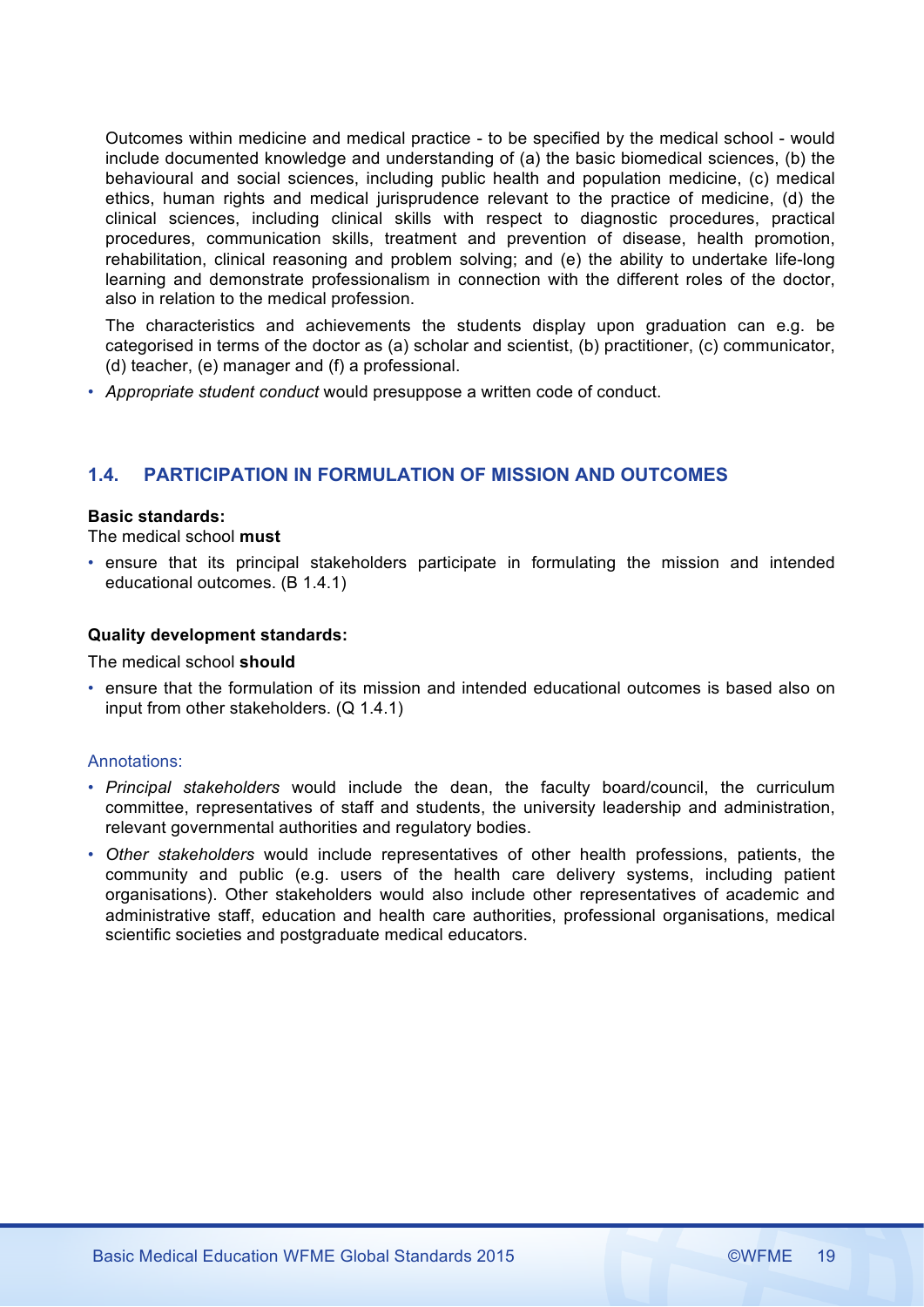# **2. Educational Programme**

# **2.1. FRAMEWORK OF THE PROGRAMME**

### **Basic standards:**

The medical school **must** 

- define the overall curriculum. (B 2.1.1)
- use a curriculum and instructional/learning methods that stimulate, prepare and support students to take responsibility for their learning process. (B 2.1.2)
- ensure that the curriculum is delivered in accordance with principles of equality. (B 2.1.3)

### **Quality development standards**

The medical school **should**

• ensure that the curriculum prepares the students for life-long learning. (Q 2.1.1)

#### Annotations:

- *Framework of the programme* in this document is used synonymously with curriculum.
- *Overall curriculum* in this document refers to the specification of the educational programme, including a statement of the intended educational outcomes (cf.1.3), the content/syllabus (cf. 2.2-2.6), learning experiences and processes of the programme. The curriculum should set out what knowledge, skills, and attitudes the student will achieve. Also, the curriculum would include a description of the planned instructional and learning methods and assessment methods (cf. 3.1). Curriculum description would sometimes include models based on disciplines, organ systems, clinical problems/tasks or disease patterns as well as models based on modular or spiral design. The curriculum would be based on contemporary learning principles.
- *Instructional/ learning methods* would encompass lectures, small-group teaching, problem-based or case-based learning, peer assisted learning, practicals, laboratory exercises, bed-side teaching, clinical demonstrations, clinical skills laboratory training, field exercises in the community and web-based instruction.
- *Principles of equality* mean equal treatment of staff and students irrespective of gender, ethnicity, religion, sexual orientation, socio-economic status, and taking into account physical capabilities.

# **2.2. SCIENTIFIC METHOD**

### **Basic standards:**

The medical school **must** 

- throughout the curriculum teach
	- the principles of scientific method, including analytical and critical thinking. (B 2.2.1)
	- medical research methods. (B 2.2.2)
	- evidence-based medicine. (B 2.2.3)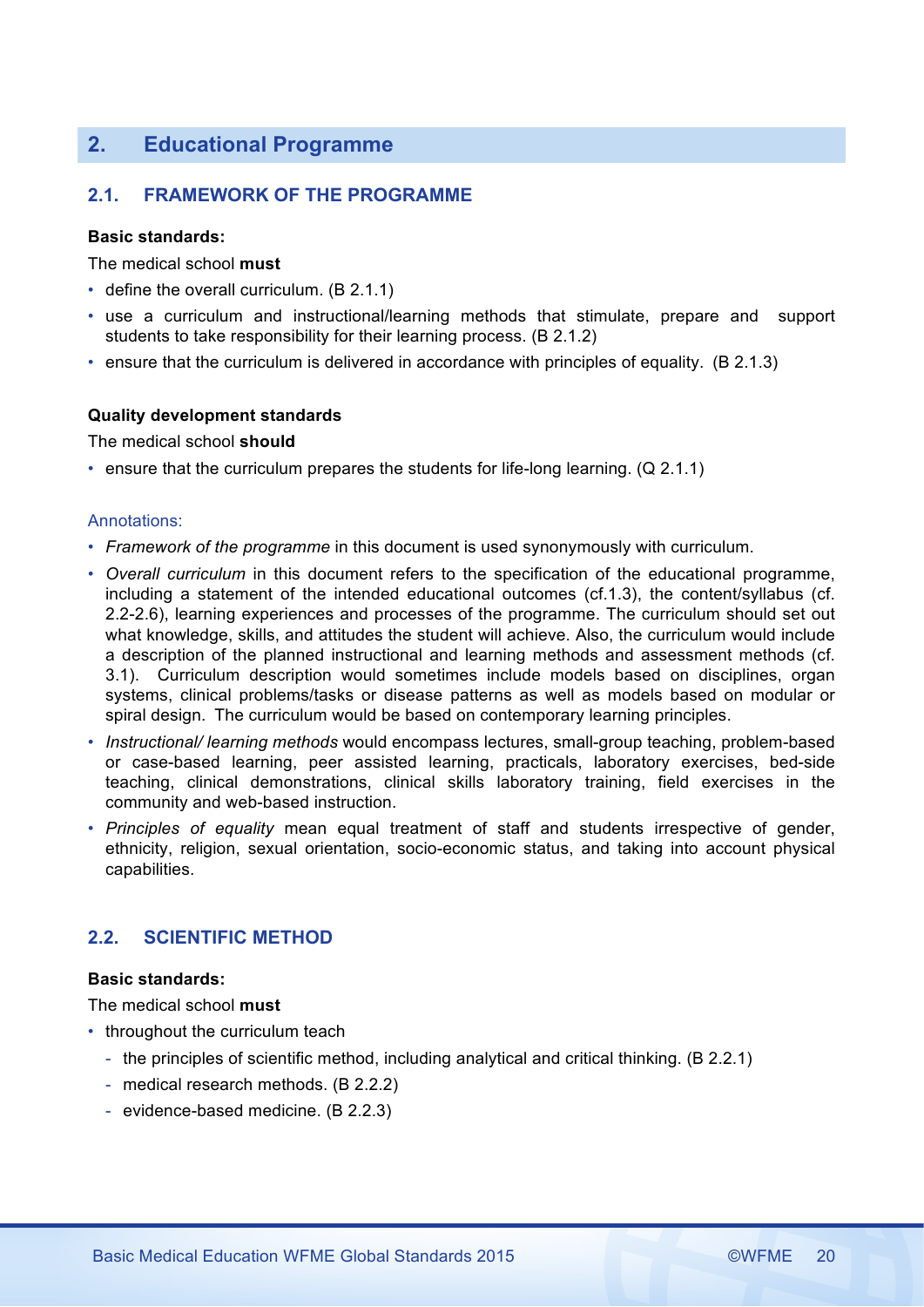# **Quality development standards**

The medical school **should**

• in the curriculum include elements of original or advanced research. (Q 2.2.1)

### Annotations:

- To *teach the principles of scientific method, medical research methods and evidence-based medicine* requires scientific competencies of teachers. This training would be a compulsory part of the curriculum and would include that medical students conduct or participate in minor research projects.
- *Evidence-based medicine* means medicine founded on documentation, trials and accepted scientific results.
- *Elements of original or advanced research* would include obligatory or elective analytic and experimental studies, thereby fostering the ability to participate in the scientific development of medicine as professionals and colleagues.

# **2.3. BASIC BIOMEDICAL SCIENCES**

# **Basic standards:**

The medical school **must** 

- in the curriculum identify and incorporate the contributions of the basic biomedical sciences to create understanding of
	- scientific knowledge fundamental to acquiring and applying clinical science. (B 2.3.1)
	- concepts and methods fundamental to acquiring and applying clinical science. (B 2.3.2)

# **Quality development standards**

The medical school **should**

- in the curriculum adjust and modify the contributions of the biomedical sciences to the
	- scientific, technological and clinical developments. (Q 2.3.1)
	- current and anticipated needs of the society and the health care system. (Q 2.3.2)

### Annotations:

• *The basic biomedical sciences* would - depending on local needs, interests and traditions include anatomy, biochemistry, biophysics, cell biology, genetics, immunology, microbiology (including bacteriology, parasitology and virology), molecular biology, pathology, pharmacology and physiology.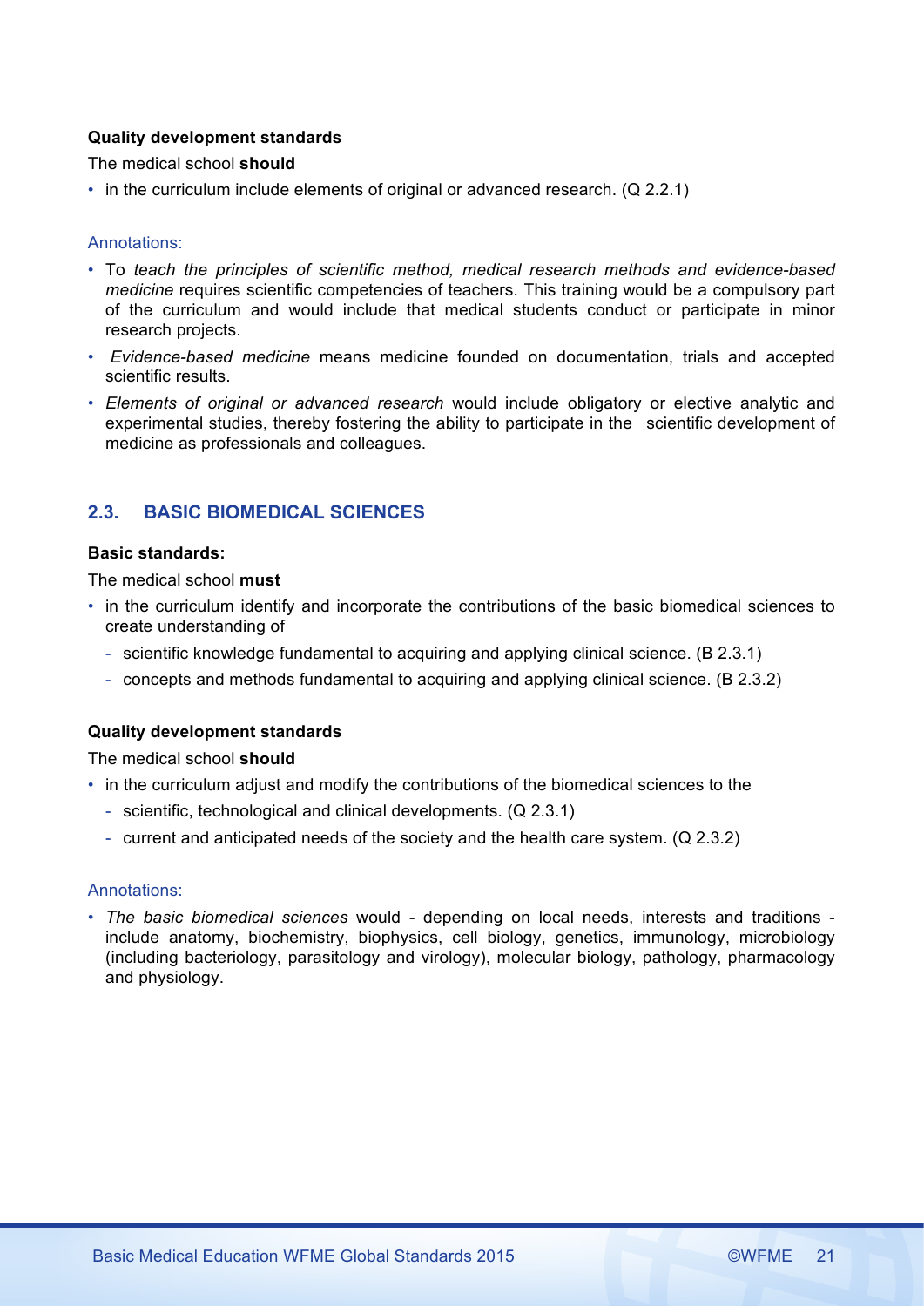# **2.4. BEHAVIOURAL AND SOCIAL SCIENCES, MEDICAL ETHICS AND JURISPRUDENCE**

# **Basic standards:**

# The medical school **must**

- in the curriculum identify and incorporate the contributions of the:
	- behavioural sciences. (B 2.4.1)
	- social sciences. (B 2.4.2)
	- medical ethics. (B 2.4.3)
	- medical jurisprudence. (B 2.4.4)

# **Quality development standards**

The medical school **should**

- in the curriculum adjust and modify the contributions of the behavioural and social sciences as well as medical ethics and medical jurisprudence to
	- scientific, technological and clinical developments. (Q 2.4.1)
	- current and anticipated needs of the society and the health care system. (Q 2.4.2)
	- changing demographic and cultural contexts. (Q 2.4.3)

- *Behavioural and social sciences* would depending on local needs, interests and traditions include biostatistics, community medicine, epidemiology, global health, hygiene, medical anthropology, medical psychology, medical sociology, public health and social medicine.
- *Medical ethics* deals with moral issues in medical practice such as values, rights and responsibilities related to physician behavior and decision making.
- *Medical jurisprudence* deals with the laws and other regulations of the health care delivery system, of the profession and medical practice, including the regulations of production and use of pharmaceuticals and medical technologies (devices, instruments, etc.).
- The *behavioural and social sciences, medical ethics and medical jurisprudence* would provide the knowledge, concepts, methods, skills and attitudes necessary for understanding socioeconomic, demographic and cultural determinants of causes, distribution and consequences of health problems as well as knowledge about the national health care system and patients' rights. This would enable analysis of health needs of the community and society, effective communication, clinical decision making and ethical practices.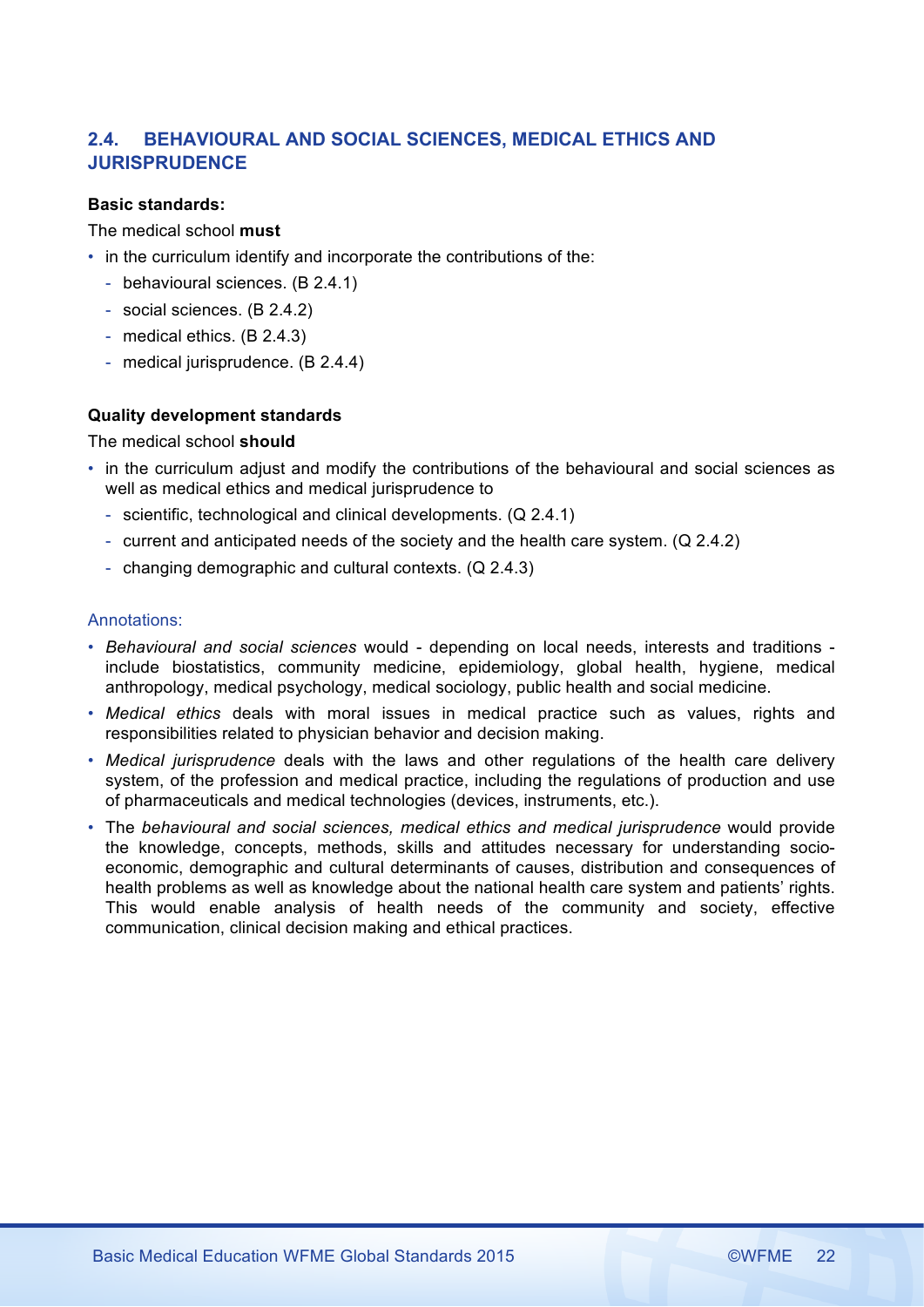# **2.5. CLINICAL SCIENCES AND SKILLS**

### **Basic standards:**

# The medical school **must**

- in the curriculum identify and incorporate the contributions of the clinical sciences to ensure that students
	- acquire sufficient knowledge and clinical and professional skills to assume appropriate responsibility after graduation. (B 2.5.1)
	- spend a reasonable part of the programme in planned contact with patients in relevant clinical settings. (B 2.5.2)
	- experience health promotion and preventive medicine. (B 2.5.3)
- specify the amount of time spent in training in major clinical disciplines. (B 2.5.4)
- organise clinical training with appropriate attention to patient safety. (B 2.5.5)

# **Quality development standards**

The medical school **should**

- in the curriculum adjust and modify the contributions of the clinical sciences to the
	- scientific, technological and clinical developments. (Q 2.5.1)
	- current and anticipated needs of the society and the health care system. (Q 2.5.2)
- ensure that every student has early patient contact gradually including participation in patient care. (Q 2.5.3)
- structure the different components of clinical skills training according to the stage of the study programme. (Q 2.5.4)

- *The clinical sciences* would depending on local needs, interests and traditions include anaesthetics, dermatology, diagnostic radiology, emergency medicine, general practice/family medicine, geriatrics, gynaecology & obstetrics, internal medicine (with subspecialities), laboratory medicine, medical technology, neurology, neurosurgery, oncology & radiotherapy, ophthalmology, orthopaedic surgery, oto-rhino-laryngology, paediatrics, palliative care, physiotherapy, rehabilitation medicine, psychiatry, surgery (with subspecialities) and venereology (sexually transmitted diseases). Clinical sciences would also include a final module preparing for pre-registration- training/internship.
- *Clinical skills* include history taking, physical examination, communication skills, procedures and investigations, emergency practices, and prescription and treatment practices.
- *Professional skills* would include patient management skills, team-work/team leadership skills and inter-professional training.
- *Appropriate clinical responsibility* would include activities related to health promotion, disease prevention and patient care.
- *A reasonable part* would mean about one third of the programme.
- *Planned contact with patients* would imply consideration of purpose and frequency sufficient to put their learning into context.
- *Time spent in training* includes clinical rotations and clerkships.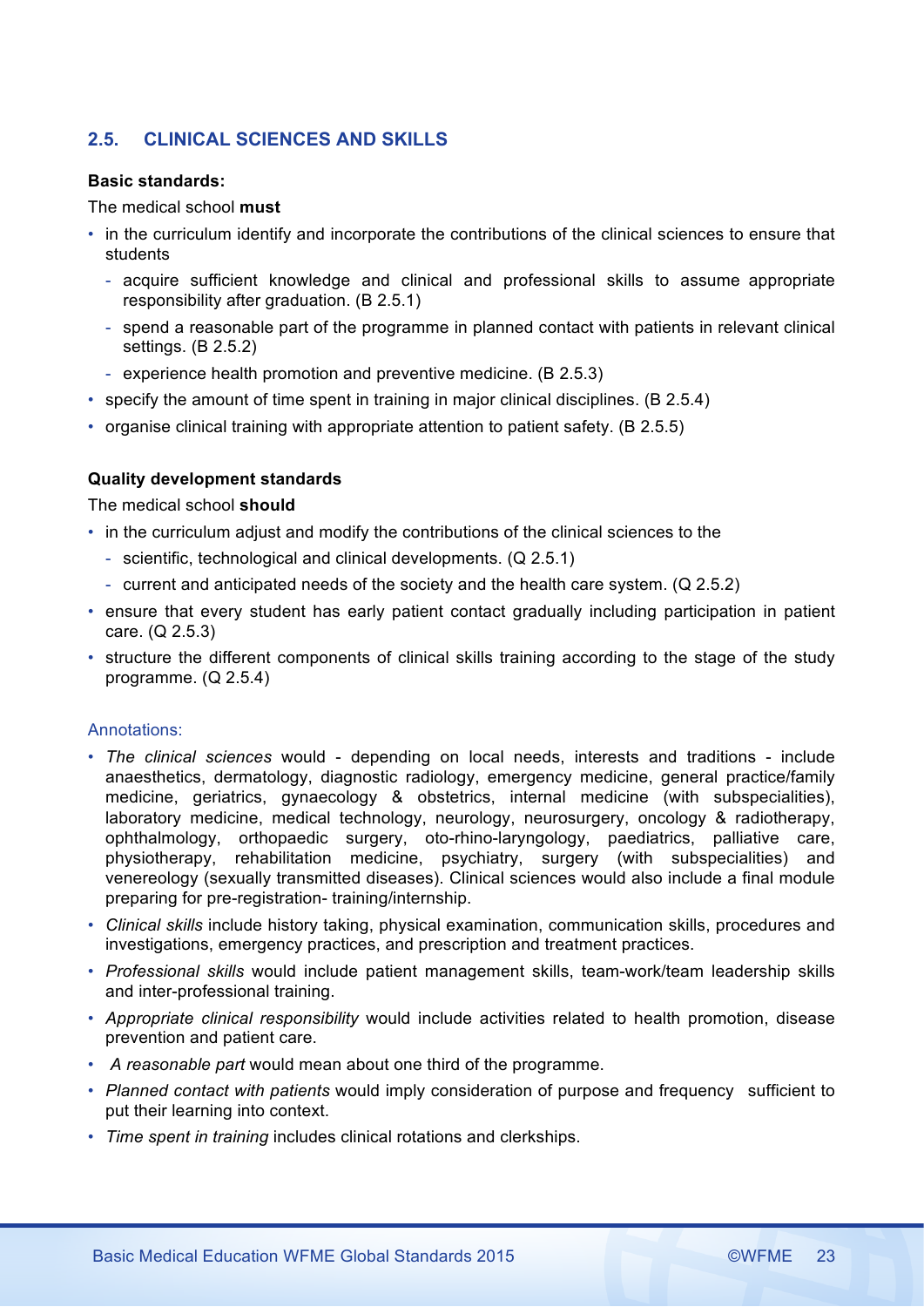- *Major clinical disciplines* would include internal medicine (with subspecialities), surgery (with subspecialities), psychiatry, general practice/family medicine, gynaecology & obstetrics and paediatrics.
- *Patient safety* would require supervision of clinical activities conducted by students.
- *Early patient contact* would partly take place in primary care settings and would primarily include history taking, physical examination and communication.
- *Participation in patient care* would include responsibility under supervision for parts of investigations and/or treatment to patients, which could take place in relevant community settings.

# **2.6. PROGRAMME STRUCTURE, COMPOSITION AND DURATION**

# **Basic standards:**

# The medical school **must**

• describe the content, extent and sequencing of courses and other curricular elements to ensure appropriate coordination between basic biomedical, behavioural and social and clinical subjects. (B 2.6.1)

# **Quality development standards**

The medical school **should** in the curriculum

- ensure horizontal integration of associated sciences, disciplines and subjects. (Q 2.6.1)
- ensure vertical integration of the clinical sciences with the basic biomedical and the behavioural and social sciences. (Q 2.6.2)
- allow optional (elective) content and define the balance between the core and optional content as part of the educational programme. (Q 2.6.3)
- describe the interface with complementary medicine. (Q 2.6.4)

- Examples of *horizontal* (concurrent) *integration* would be integrating basic sciences such as anatomy, biochemistry and physiology or integrating disciplines of medicine and surgery such as medical and surgical gastroenterology or nephrology and urology.
- Examples of *vertical* (sequential) integration would be integrating metabolic disorders and biochemistry or cardiology and cardio-vascular physiology.
- *Core and optional (elective) content* refers to a curriculum model with a combination of compulsory elements and electives or special options.
- *Complementary medicine* would include unorthodox, traditional or alternative practices.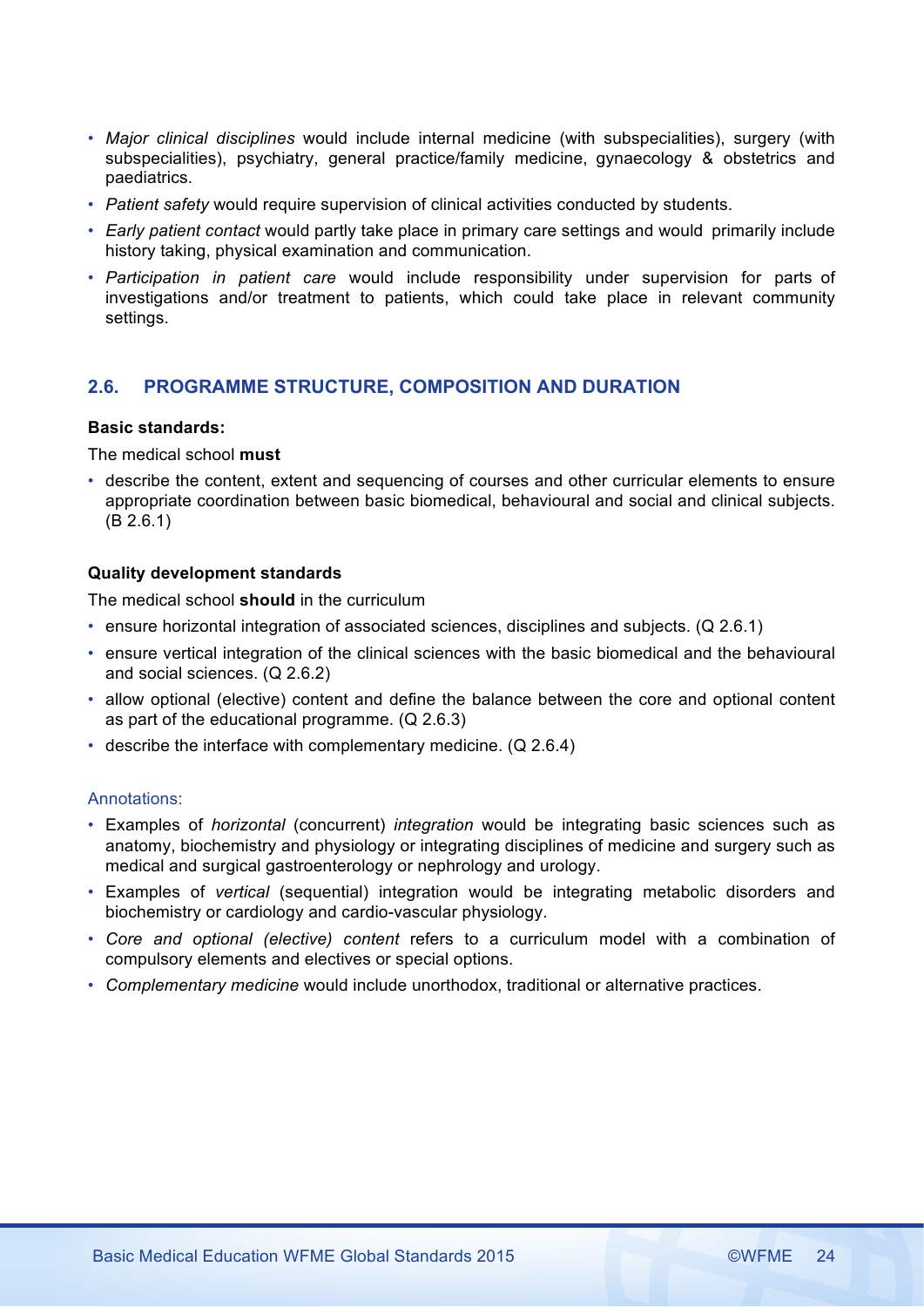# **2.7. PROGRAMME MANAGEMENT**

### **Basic standards:**

# The medical school **must**

- have a curriculum committee, which under the governance of the academic leadership (the dean) has the responsibility and authority for planning and implementing the curriculum to secure its intended educational outcomes. (B 2.7.1)
- in its curriculum committee ensure representation of staff and students. (B 2.7.2)

# **Quality development standards**

The medical school **should**

- through its curriculum committee plan and implement innovations in the curriculum. (Q 2.7.1)
- in its curriculum committee include representatives of other stakeholders. (Q 2.7.2)

# Annotations:

- *The authority of the curriculum committee* would include authority over specific departmental and subject interests, and the control of the curriculum within existing rules and regulations as defined by the governance structure of the institution and governmental authorities. The curriculum committee would allocate the granted resources for planning and implementing methods of teaching and learning, assessment of students and course evaluation (cf. 8.3).
- *Other stakeholders*, cf. 1.4, annotation.

# **2.8. LINKAGE WITH MEDICAL PRACTICE AND THE HEALTH SECTOR**

### **Basic standards:**

The medical school **must**

• ensure operational linkage between the educational programme and the subsequent stages of education or practice after graduation. (B 2.8.1)

# **Quality development standards**

The medical school **should**

- ensure that the curriculum committee
	- seeks input from the environment in which graduates will be expected to work, and modifies the programme accordingly. (Q 2.8.1)
	- considers programme modification in response to opinions in the community and society. (Q 2.8.2)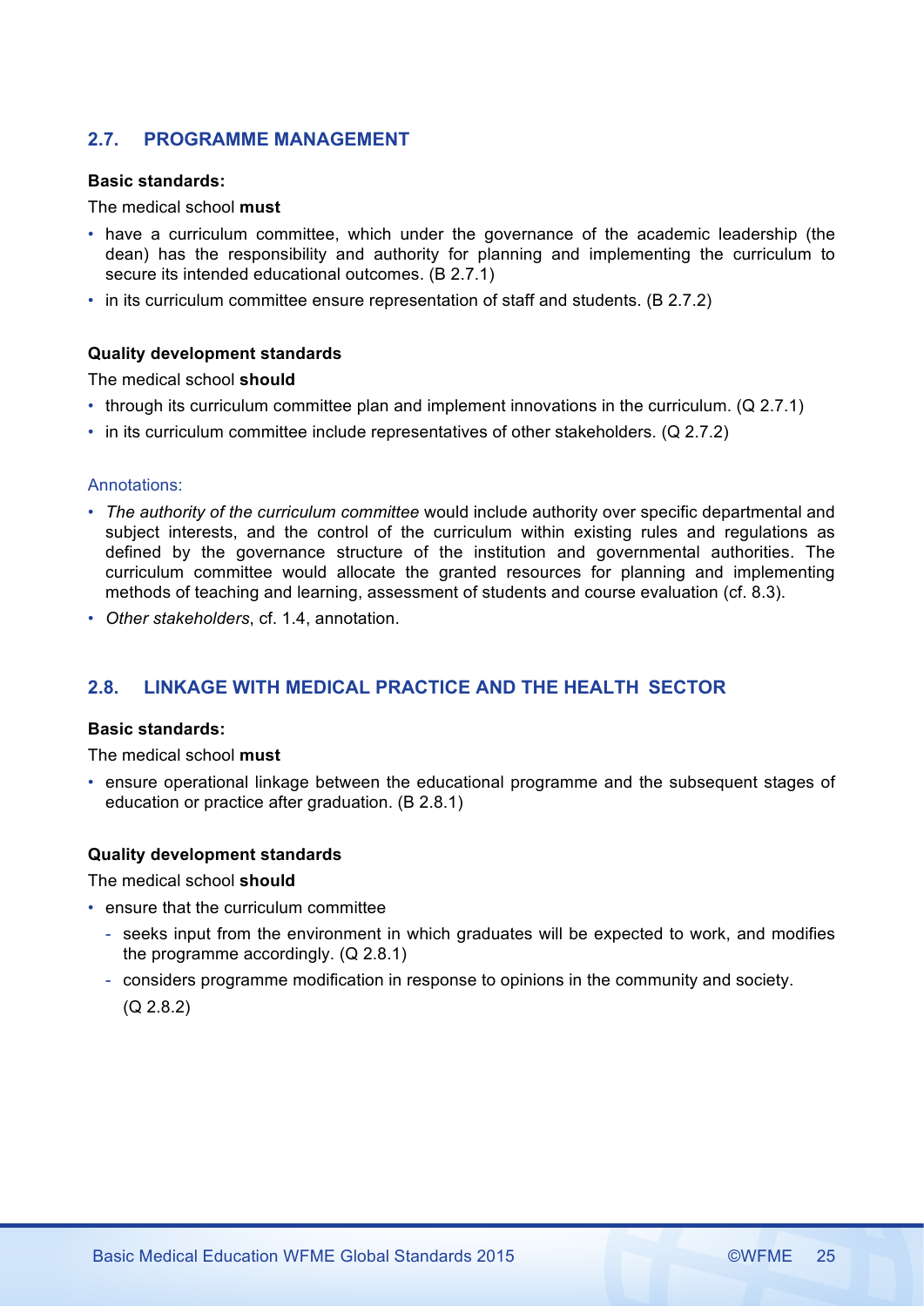- The *operational linkage* implies identifying health problems and defining required educational outcomes. This requires clear definition and description of the elements of the educational programmes and their interrelations in the various stages of training and practice, paying attention to the local, national, regional and global context. It would include mutual feedback to and from the health sector and participation of teachers and students in activities of the health team. Operational linkage also implies constructive dialogue with potential employers of the graduates as basis for career guidance.
- *Subsequent stages of education* would include postgraduate medical education (pre-registration education, vocational/professional education and specialist/subspecialist or expert education, cf. 1.1, annotation ) and continuing professional development (CPD)/continuing medical education (CME).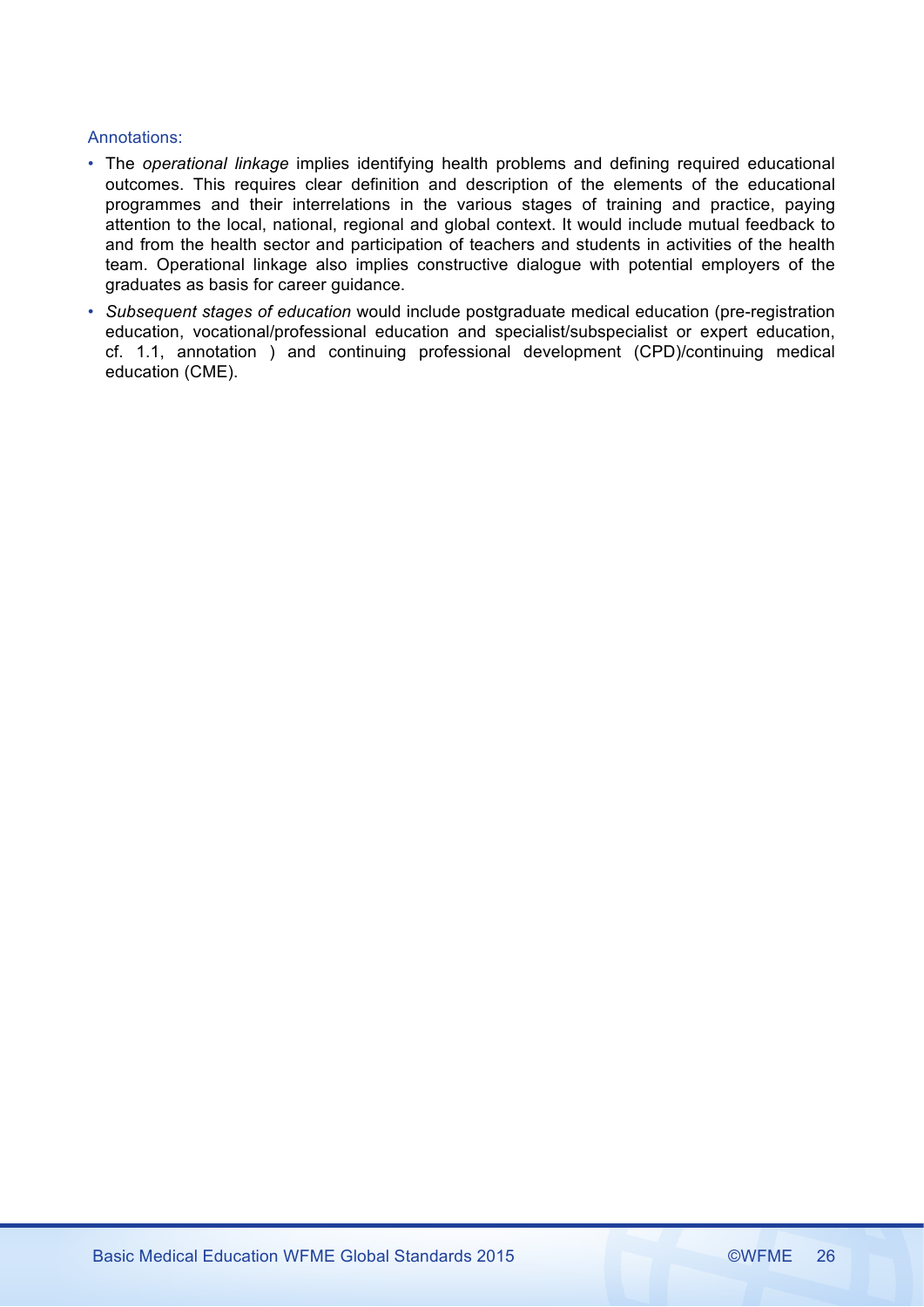# **3. Assessment of Students**

# **3.1. ASSESSMENT METHODS**

# **Basic standards:**

The medical school **must**

- define, state and publish the principles, methods and practices used for assessment of its students, including the criteria for setting pass marks, grade boundaries and number of allowed retakes. (B 3.1.1)
- ensure that assessments cover knowledge, skills and attitudes. (B 3.1.2)
- use a wide range of assessment methods and formats according to their "assessment utility". (B 3.1.3)
- ensure that methods and results of assessments avoid conflicts of interest. (B 3.1.4)
- ensure that assessments are open to scrutiny by external expertise. (B 3.1.5)
- use a system of appeal of assessment results. (B 3.1.6)

# **Quality development standards**

The medical school **should**

- evaluate and document the reliability and validity of assessment methods. (Q 3.1.1)
- incorporate new assessment methods where appropriate. (Q 3.1.2)
- encourage the use of external examiners. (Q 3.1.3)

- *Assessment methods* used would include consideration of the balance between formative and summative assessment, the number of examinations and other tests, the balance between different types of examinations (written and oral), the use of normative and criterion-referenced judgements, and the use of personal portfolio and log-books and special types of examinations, e.g. objective structured clinical examinations (OSCE) and mini clinical evaluation exercise (MiniCEX). It would also include systems to detect and prevent plagiarism.
- *"Assessment utility"* is a term combining validity, reliability, educational impact, acceptability and efficiency of the assessment methods and formats.
- *Evaluate and document the reliability and validity of assessment methods* would require an appropriate quality assurance process of assessment practices.
- *Use of external examiners* may increase fairness, quality and transparency of assessments.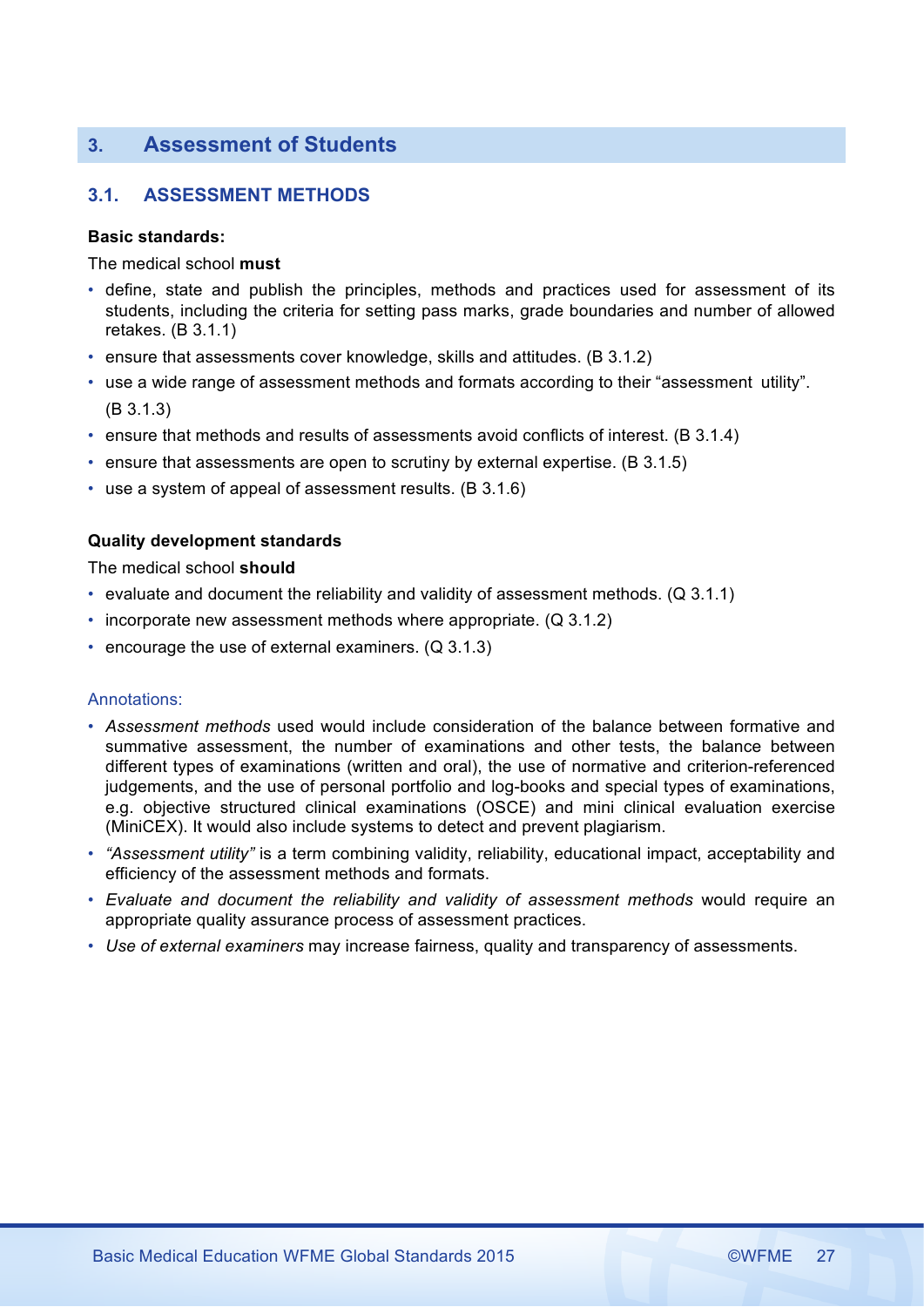# **3.2. RELATION BETWEEN ASSESSMENT AND LEARNING**

# **Basic standards:**

The medical school **must**

- use assessment principles, methods and practices that
	- are clearly compatible with intended educational outcomes and instructional methods. (B 3.2.1)
	- ensure that the intended educational outcomes are met by the students. (B 3.2.2)
	- promote student learning. (B 3.2.3)
	- provide an appropriate balance of formative and summative assessment to guide both learning and decisions about academic progress. (B 3.2.4)

# **Quality development standards**

The medical school **should**

- adjust the number and nature of examinations of curricular elements to encourage both acquisition of the knowledge base and integrated learning. (Q 3.2.1)
- ensure timely, specific, constructive and fair feedback to students on basis of assessment results. (Q 3.2.2)

- *Assessment principles, methods and practices* refer to assessment of student achievement and would include assessment in all domains: knowledge, skills and attitudes.
- *Decisions about academic progress* would require rules of progression and their relationship to the assessment process.
- *Adjustment of number and nature of examinations* would include consideration of avoiding negative effects on learning. This would also imply avoiding the need for students to learn and recall excessive amounts of information and curriculum overload.
- *Encouragement of integrated learning* would include consideration of using integrated assessment, while ensuring reasonable tests of knowledge of individual disciplines or subject areas.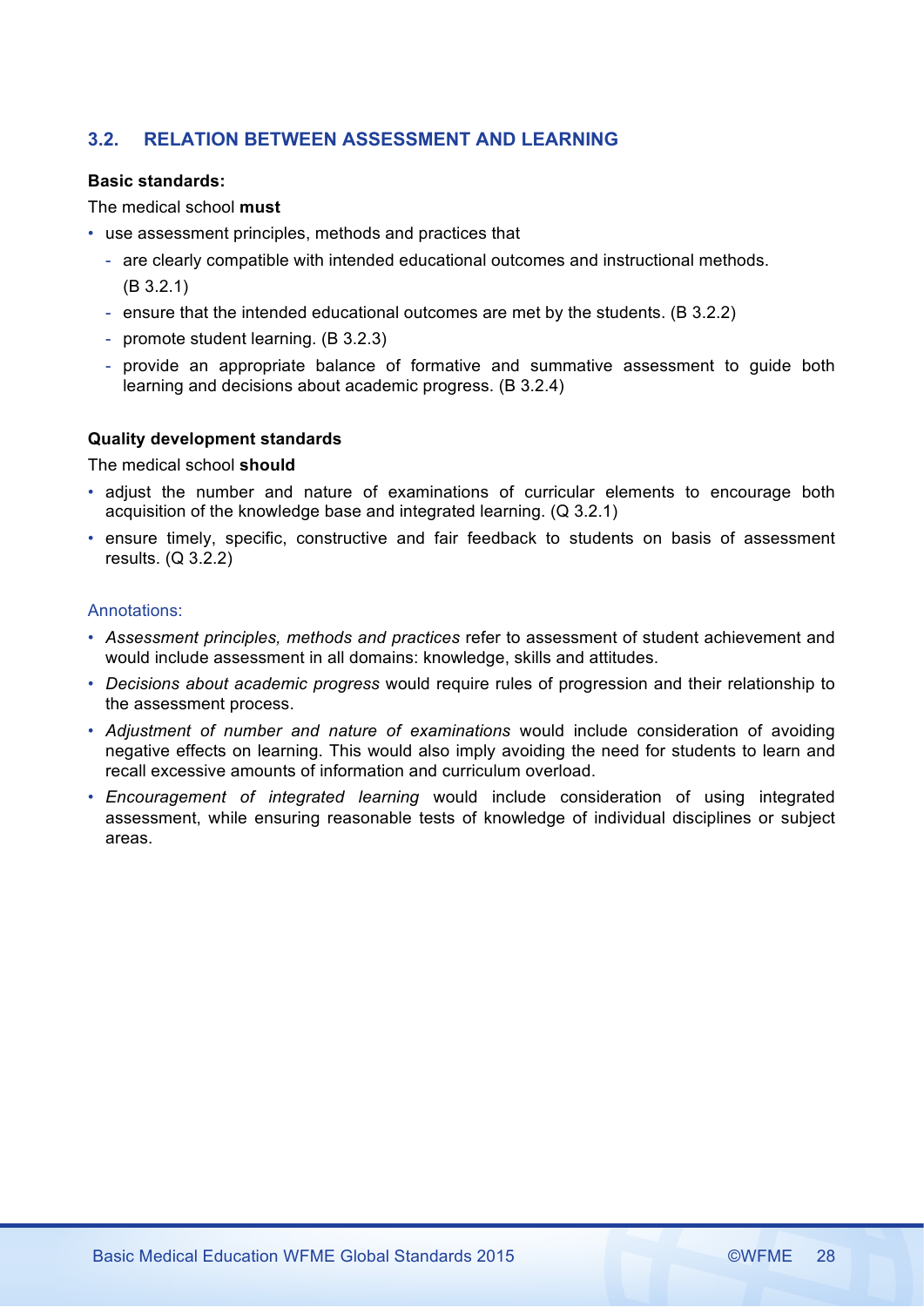# **4. Students**

# **4.1. ADMISSION POLICY AND SELECTION**

#### **Basic standards:**

The medical school **must**

- formulate and implement an admission policy based on principles of objectivity, including a clear statement on the process of selection of students. (B 4.1.1)
- have a policy and implement a practice for admission of disabled students. ( B 4.1.2)
- have a policy and implement a practice for transfer of students from other national or international programmes and institutions. (B 4.1.3)

### **Quality development standards**

The medical school **should**

- state the relationship between selection and the mission of the school, the educational programme and desired qualities of graduates. (Q 4.1.1)
- periodically review the admission policy. (Q 4.1.2)
- use a system for appeal of admission decisions. (Q 4.1.3)

- *Admission policy* would imply adherence to possible national regulation as well as adjustments to local circumstances. If the medical school does not control admission policy, it would demonstrate responsibility by explaining relationships and drawing attention to consequences, e.g. imbalance between intake and teaching capacity.
- The *statement on process of selection of students* would include both rationale and methods of selection such as secondary school results, other relevant academic or educational experiences, entrance examinations and interviews, including evaluation of motivation to become doctors. Selection would also take into account the need for variations related to diversity of medical practice.
- *Policy and practice for admission of disabled students* will have to be in accordance with national law and regulations.
- *Transfer of students* would include medical students from other medical schools and students from other study programmes.
- *Periodically review the admission policy* would be based on relevant societal and professional data, to comply with the health needs of the community and society, and would include consideration of intake according to gender, ethnicity and other social requirements (sociocultural and linguistic characteristics of the population), including the potential need of a special recruitment, admission and induction policy for underprivileged students and minorities.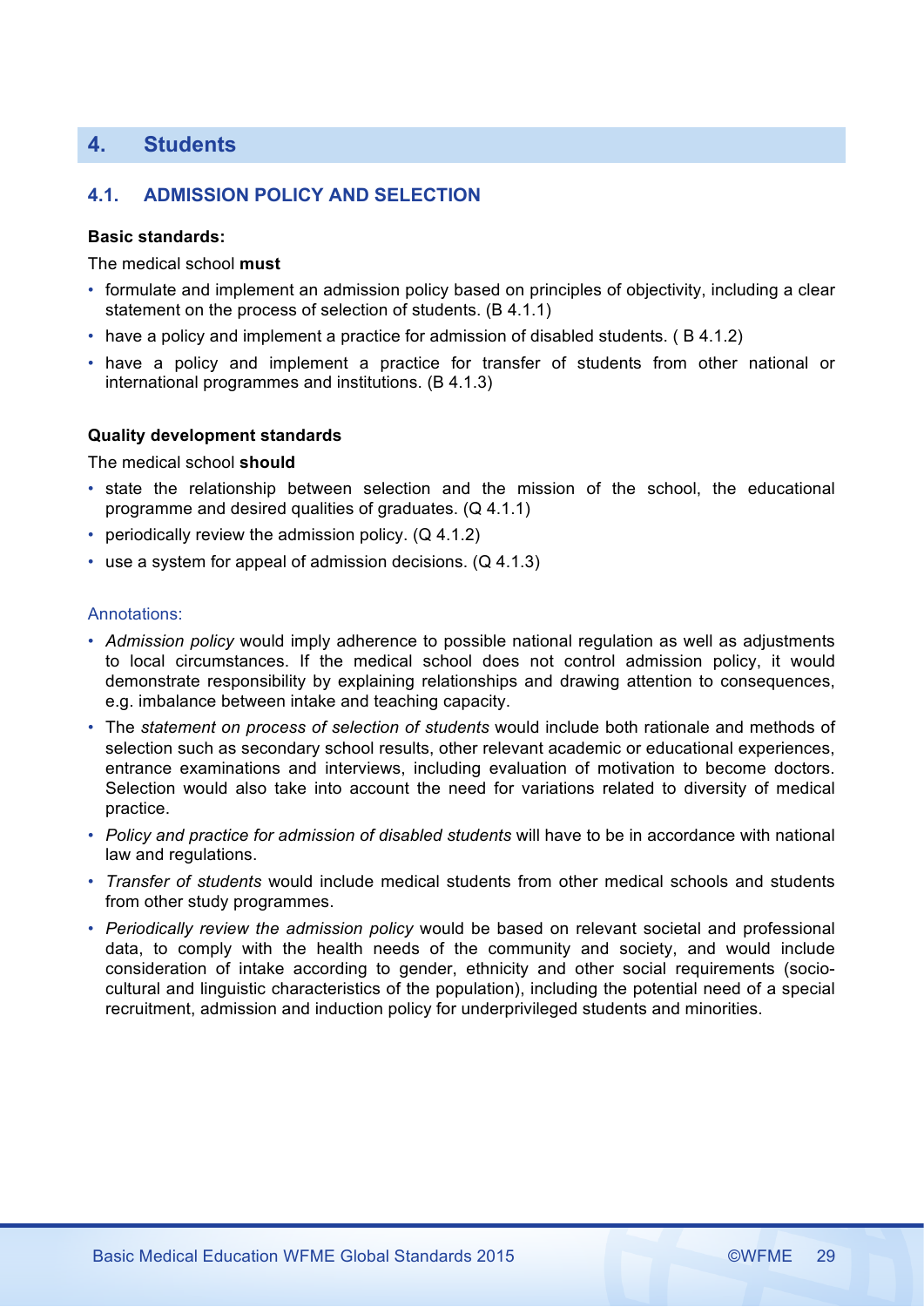# **4.2. STUDENT INTAKE**

# **Basic standards:**

The medical school **must**

• define the size of student intake and relate it to its capacity at all stages of the programme. (B 4.2.1)

# **Quality development standards**

The medical school **should**

• periodically review the size and nature of student intake in consultation with other stakeholders and regulate it to meet the health needs of the community and society. (Q 4.2.1)

# Annotations:

- Decisions on *student intake* would imply necessary adjustment to national requirements for medical workforce. If the medical school does not control student intake, it would demonstrate responsibility by explaining relationships and drawing attention to consequences, e.g. imbalance between intake and teaching capacity.
- *Other stakeholders*, cf. 1.4, annotations.
- *The health needs of the community and society* would include consideration of intake according to gender, ethnicity and other social requirements (socio-cultural and linguistic characteristics of the population), including the potential need of a special recruitment, admission and induction policy for underprivileged students and minorities. Forecasting the health needs of the community and society for trained physicians includes estimation of various market and demographic forces as well as the scientific development and migration patterns of physicians.

# **4.3. STUDENT COUNSELLING AND SUPPORT**

### **Basic standards:**

The medical school and/or the university **must**

- have a system for academic counselling of its student population. (B 4.3.1)
- offer a programme of student support, addressing social, financial and personal needs. (B 4.3.2)
- allocate resources for student support. (B 4.3.3)
- ensure confidentiality in relation to counselling and support. (B 4.3.4)

# **Quality development standards**

The medical school **should**

- provide academic counselling that
	- is based on monitoring of student progress. **(**Q 4.3.1)
	- includes career guidance and planning. (Q 4.3.2)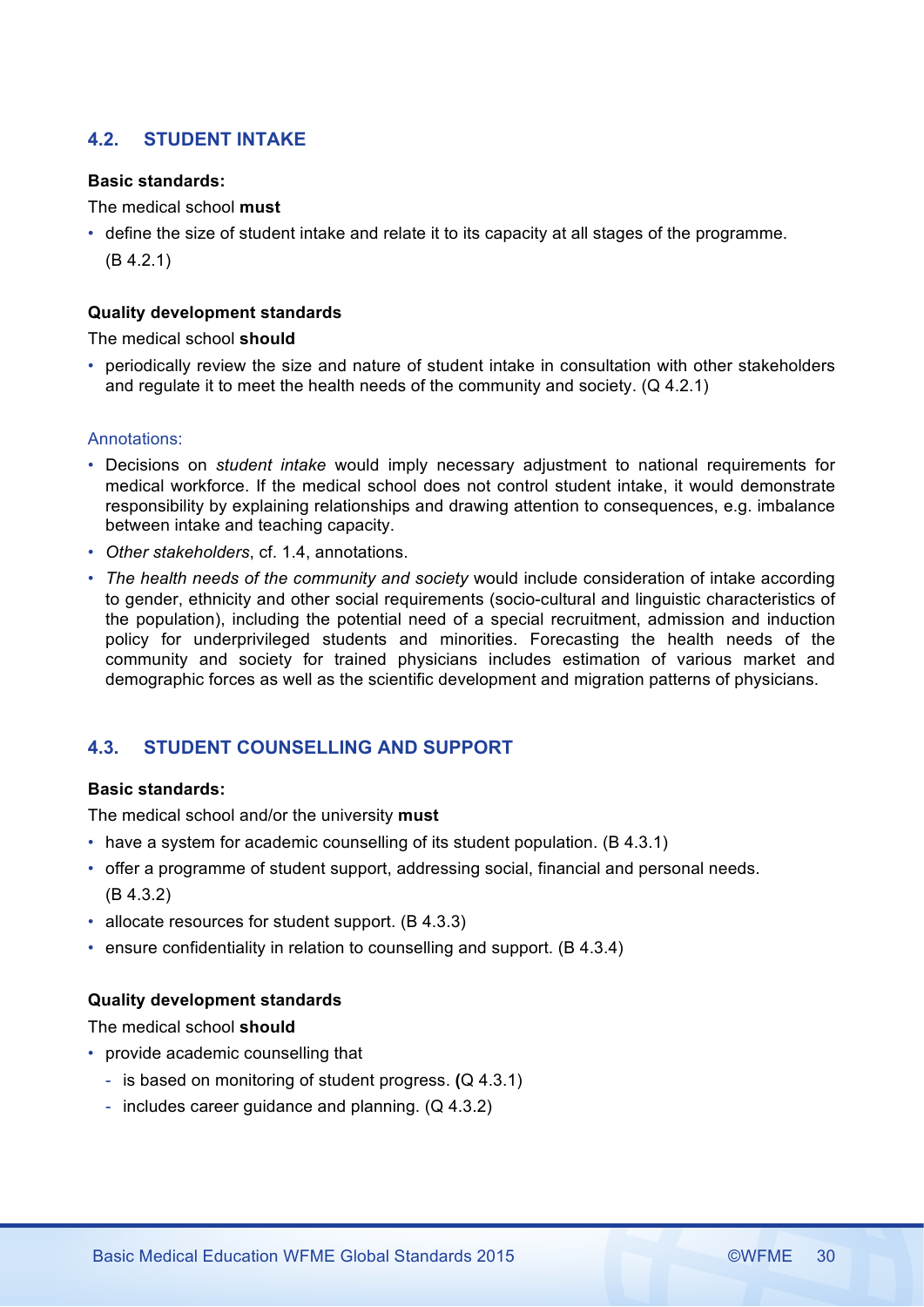# Annotations:

- *Academic counselling* would include questions related to choice of electives, residence preparation and career guidance. Organisation of the counselling would include appointing academic mentors for individual students or small groups of students.
- *Addressing social, financial and personal needs* would mean professional support in relation to social and personal problems and events, health problems and financial matters, and would include access to health clinics, immunisation programmes and health/disability insurance as well as financial aid services in forms of bursaries, scholarships and loans.

# **4.4. STUDENT REPRESENTATION**

# **Basic standards:**

The medical school **must**

- formulate and implement a policy on student representation and appropriate participation in
	- mission statement. (B 4.4.1)
	- design of the programme. (B 4.4.2)
	- management of the programme. (B 4.4.3)
	- evaluation of the programme. (B 4.4.4)
	- other matters relevant to students. (B 4.4.5)

# **Quality development standards**

The medical school **should**

• encourage and facilitate student activities and student organisations. (Q 4.4.1)

- *Student representation* would include student self governance and representation on the curriculum committee, other educational committees, scientific and other relevant bodies as well as social activities and local health care projects (cf. B 2.7.2).
- To *facilitate student activities* would include consideration of providing technical and financial support to student organisations.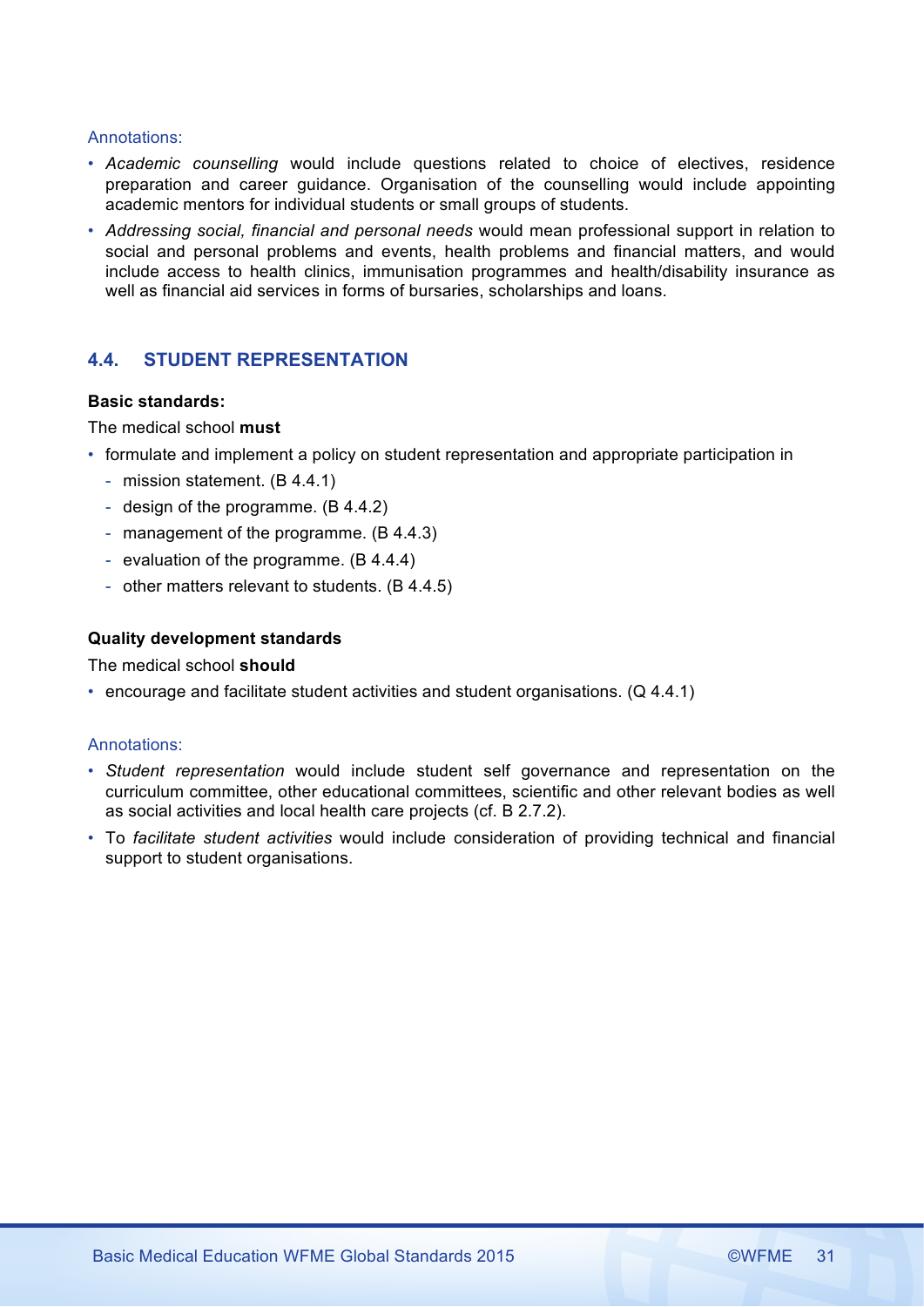# **5. Academic Staff/Faculty**

# **5.1. RECRUITMENT AND SELECTION POLICY**

# **Basic standards:**

The medical school **must**

- formulate and implement a staff recruitment and selection policy which
	- outline the type, responsibilities and balance of the academic staff/faculty of the basic biomedical sciences, the behavioural and social sciences and the clinical sciences required to deliver the curriculum adequately, including the balance between medical and non-medical academic staff, the balance between full-time and part-time academic staff, and the balance between academic and non-academic staff. (B 5.1.1)
	- address criteria for scientific, educational and clinical merit, including the balance between teaching, research and service functions. (B 5.1.2)
	- specify and monitor the responsibilities of its academic staff/faculty of the basic biomedical sciences, the behavioural and social sciences and the clinical sciences. (B 5.1.3)

# **Quality development standards**

The medical school **should**

- in its policy for staff recruitment and selection take into account criteria such as
	- relationship to its mission, including significant local issues. (Q 5.1.1)
	- economic considerations. (Q 5.1.2)

- The *staff recruitment and selection policy* would include ensuring a sufficient number of highly qualified basic biomedical scientists, behavioural and social scientists and clinicians to deliver the curriculum and a sufficient number of high quality researchers in relevant disciplines or subjects.
- *Balance of academic staff/faculty* would include staff with joint responsibilities in the basic biomedical, the behavioural and social and clinical sciences in the university and health care facilities, and teachers with dual appointments.
- *Balance between medical and non-medical staff* would imply consideration of sufficient medical orientation of the qualifications of non-medically educated staff.
- *Merit* would be measured by formal qualifications, professional experience, research output, teaching awards and peer recognition.
- *Service functions* would include clinical duties in the health care delivery system, as well as participation in governance and management.
- *Significant local issues* would include gender, ethnicity, religion, language and other items of relevance to the school and the curriculum.
- *Economic considerations* would include taking into account institutional conditions for staff funding and efficient use of resources.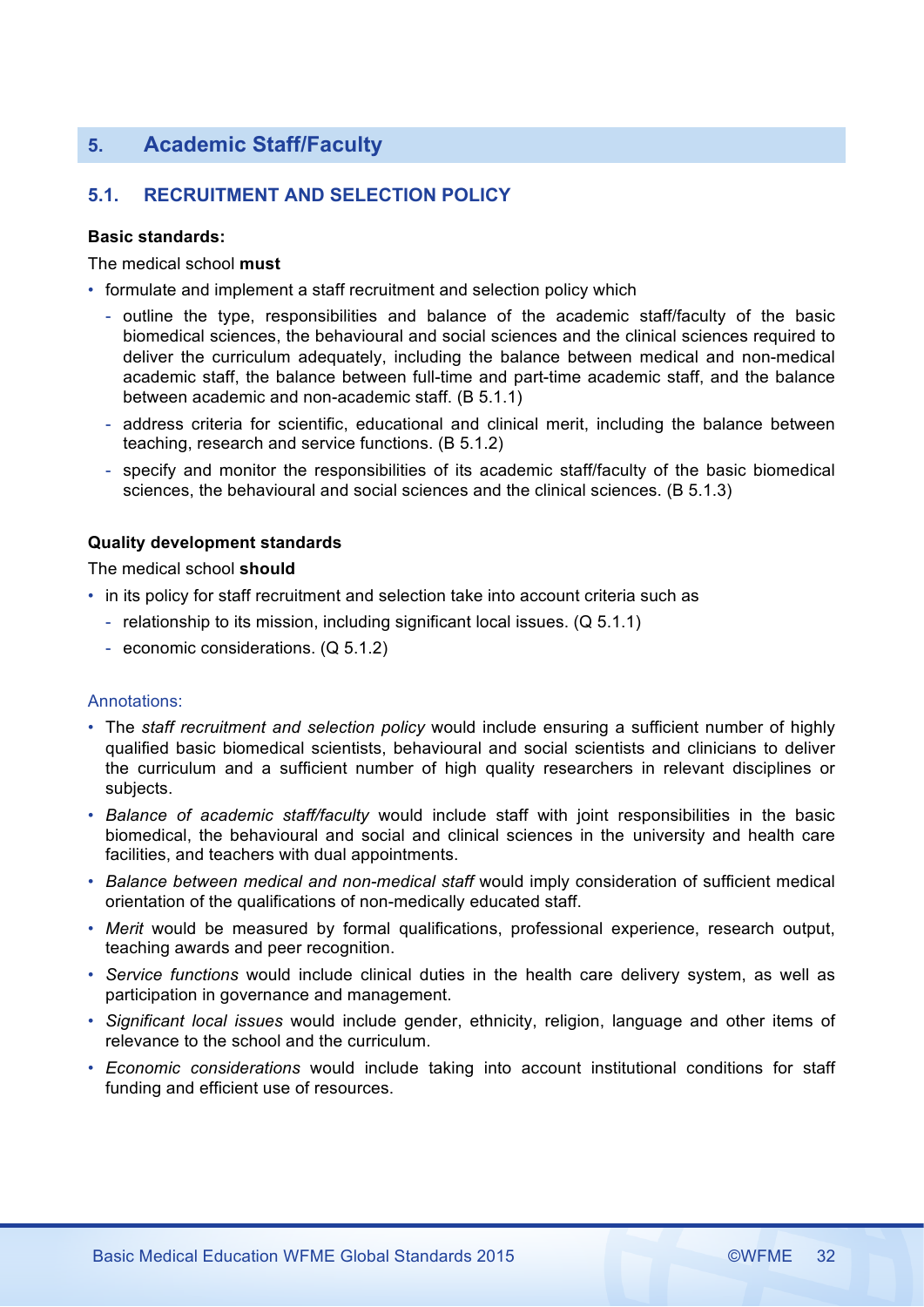# **5.2. STAFF ACTIVITY AND STAFF DEVELOPMENT**

# **Basic standards:**

# The medical school **must**

- formulate and implement a staff activity and development policy which
	- allow a balance of capacity between teaching, research and service functions. (B 5.2.1)
	- ensure recognition of meritorious academic activities, with appropriate emphasis on teaching, research and service qualifications. (B 5.2.2)
	- ensure that clinical service functions and research are used in teaching and learning. (B 5.2.3)
	- ensure sufficient knowledge by individual staff members of the total curriculum. (B 5.2.4)
	- include teacher training, development, support and appraisal. (B 5.2.5)

# **Quality development standards**

The medical school **should**

- take into account teacher-student ratios relevant to the various curricular components. (Q 5.2.1)
- design and implement a staff promotion policy. (Q 5.2.2)

- The *balance of capacity between teaching, research and service functions* would include provision of protected time for each function, taking into account the needs of the medical school and professional qualifications of the teachers.
- *Recognition of meritorious academic activities* would be through rewards, promotion and/or remuneration.
- *Sufficient knowledge of the total curriculum* would include knowledge about instructional/learning methods and overall curriculum content in other disciplines and subject areas with the purpose of fostering cooperation and integration.
- *Teacher training, development, support and appraisal* would involve all teachers, not only new teachers, and also include teachers employed by hospitals and clinics.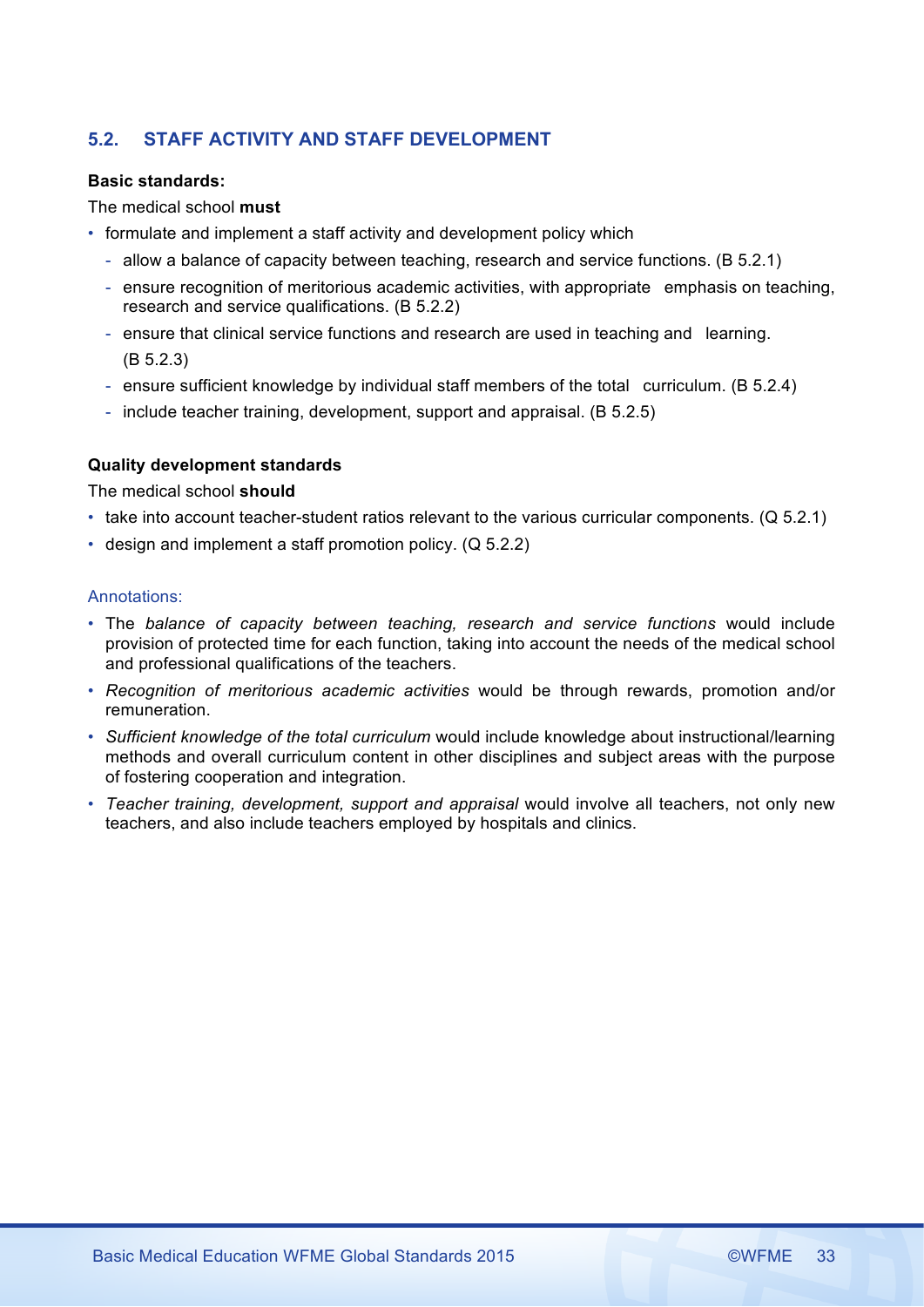# **6. Educational Resources**

# **6.1. PHYSICAL FACILITIES**

# **Basic standards:**

The medical school **must**

- have sufficient physical facilities for staff and students to ensure that the curriculum can be delivered adequately. (B 6.1.1)
- ensure a learning environment, which is safe for staff, students, patients and their relatives. (B 6.1.2)

# **Quality development standards**

The medical school **should**

• improve the learning environment by regularly updating and modifying or extending the physical facilities to match developments in educational practices. (Q 6.1.1)

# Annotations:

- *Physical facilities* would include lecture halls, class, group and tutorial rooms, teaching and research laboratories, clinical skills laboratories, offices, libraries, information technology facilities and student amenities such as adequate study space, lounges, transportation facilities, catering, student housing, on-call accommodation, personal storage lockers, sports and recreational facilities.
- *A safe learning environment* would include provision of necessary information and protection from harmful substances, specimens and organisms, laboratory safety regulations and safety equipment.

# **6.2. CLINICAL TRAINING RESOURCES**

# **Basic standards:**

The medical school **must**

- ensure necessary resources for giving the students adequate clinical experience, including sufficient
	- number and categories of patients. (B 6.2.1)
	- clinical training facilities. (B 6.2.2)
	- supervision of their clinical practice. (B 6.2.3)

# **Quality development standards**

The medical school **should**

• evaluate, adapt and improve the facilities for clinical training to meet the needs of the population it serves. (Q 6.2.1)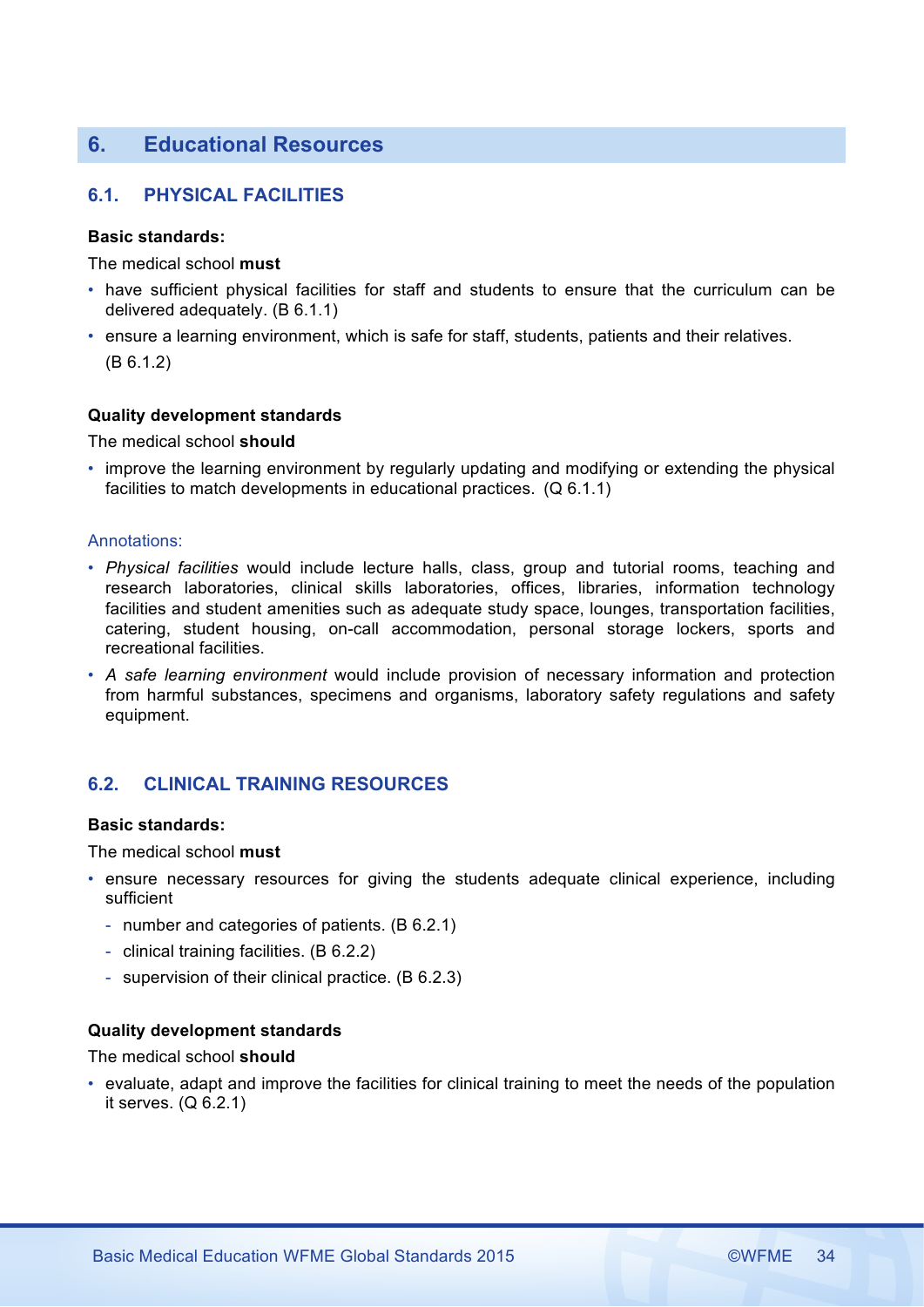# Annotations:

- *Patients* may include validated simulation using standardised patients or other techniques, where appropriate, to complement, but not substitute clinical training.
- *Clinical training facilities* would include hospitals (adequate mix of primary, secondary and tertiary), sufficient patient wards and diagnostic departments, laboratories, ambulatory services (including primary care), clinics, primary health care settings, health care centres and other community health care settings as well as skills laboratories, allowing clinical training to be organised using an appropriate mix of clinical settings and rotations throughout all main disciplines.
- *Evaluate* would include evaluation of appropriateness and quality for medical training programmes in terms of settings, equipment and number and categories of patients, as well as health practices, supervision and administration.

# **6.3. INFORMATION TECHNOLOGY**

# **Basic standards:**

The medical school **must**

- formulate and implement a policy which addresses effective and ethical use and evaluation of appropriate information and communication technology. (B 6.3.1)
- ensure access to web-based or other electronic media. (B 6.3.2.)

# **Quality development standards**

The medical school **should**

- enable teachers and students to use existing and exploit appropriate new information and communication technology for
	- independent learning. (Q 6.3.1)
	- accessing information. (Q 6.3.2)
	- managing patients. (Q 6.3.3)
	- working in health care delivery systems. (Q 6.3.4)
- optimise student access to relevant patient data and health care information systems. (Q 6.3.5)

- Effective and ethical use of information and communication technology would include use of computers, cell/mobile telephones, internal and external networks and other means as well as coordination with library services. The policy would include common access to all educational items through a learning management system. Information and communication technology would be useful for preparing students for evidence-based medicine and life-long learning through continuing professional development (CPD).
- *Ethical use* refers to the challenges for both physician and patient privacy and confidentiality following the advancement of technology in medical education and health care. Appropriate safeguards would be included in relevant policy to promote the safety of physicians and patients while empowering them to use new tools.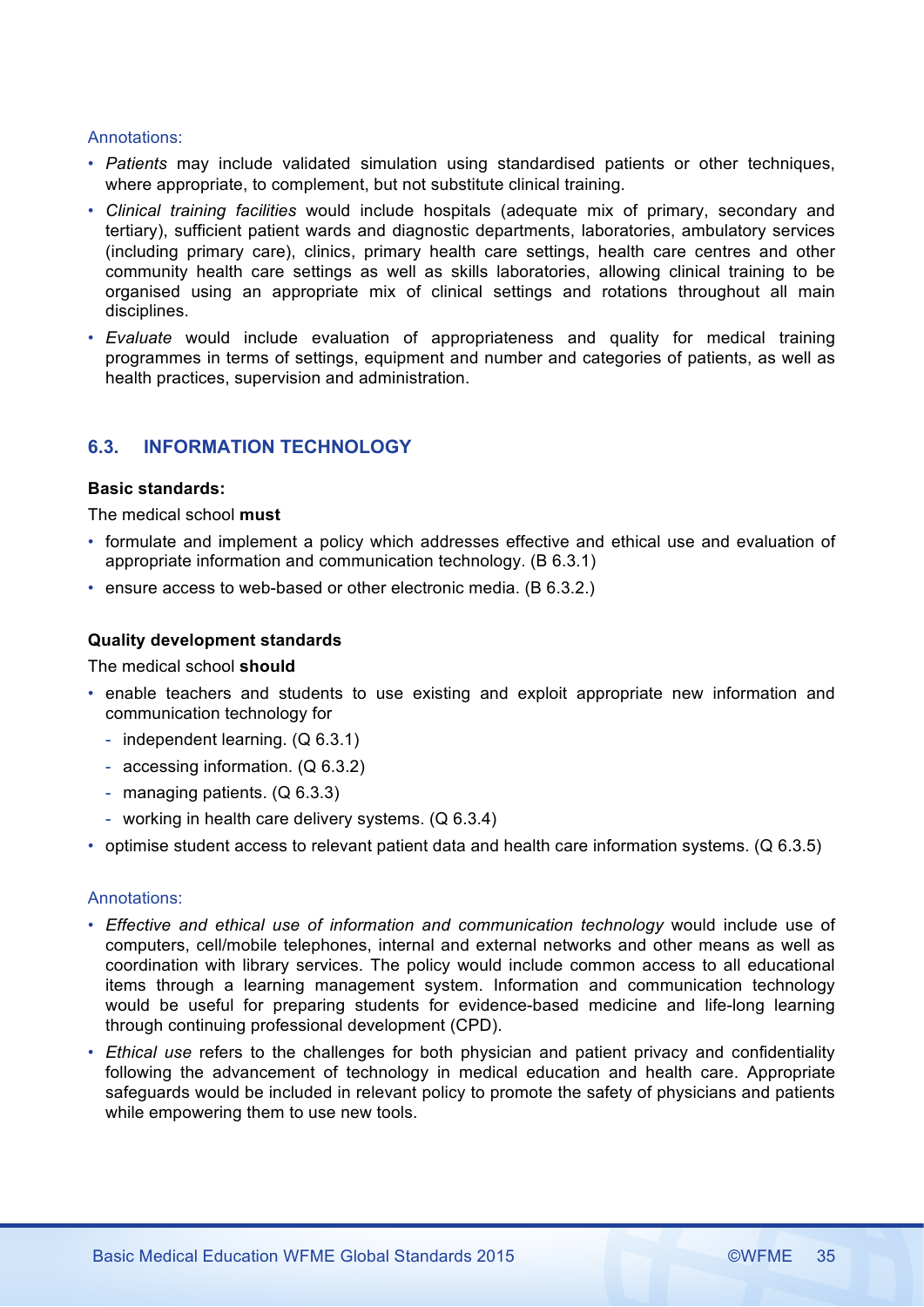# **6.4. MEDICAL RESEARCH AND SCHOLARSHIP**

### **Basic standards:**

The medical school **must**

- use medical research and scholarship as a basis for the educational curriculum. (B 6.4.1)
- formulate and implement a policy that fosters the relationship between medical research and education. (B 6.4.2)
- describe the research facilities and priorities at the institution. (B 6.4.3)

# **Quality development standards**

The medical school **should**

- ensure that interaction between medical research and education
	- influences current teaching. (Q 6.4.1)
	- encourages and prepares students to engage in medical research and development. (Q 6.4.2)

# Annotations:

• *Medical research and scholarship* encompasses scientific research in basic biomedical, clinical, behavioural and social sciences. Medical scholarship means the academic attainment of advanced medical knowledge and inquiry. The medical research basis of the curriculum would be ensured by research activities within the medical school itself or its affiliated institutions and/or by the scholarship and scientific competencies of the teaching staff*.* Influences on current teaching would facilitate learning of scientific methods and evidence-based medicine (cf. 2.2).

# **6.5. EDUCATIONAL EXPERTISE**

### **Basic standards:**

The medical school **must**

- have access to educational expertise where required. (B 6.5.1)
- formulate and implement a policy on the use of educational expertise in
	- curriculum development. (B 6.5.2)
	- development of teaching and assessment methods. (B 6.5.3)

# **Quality development standards**

## The medical school **should**

- demonstrate evidence of the use of in-house or external educational expertise in staff development. (Q 6.5.1)
- pay attention to current expertise in educational evaluation and in research in the discipline of medical education. (Q 6.5.2)
- allow staff to pursue educational research interest. (Q 6.5.3)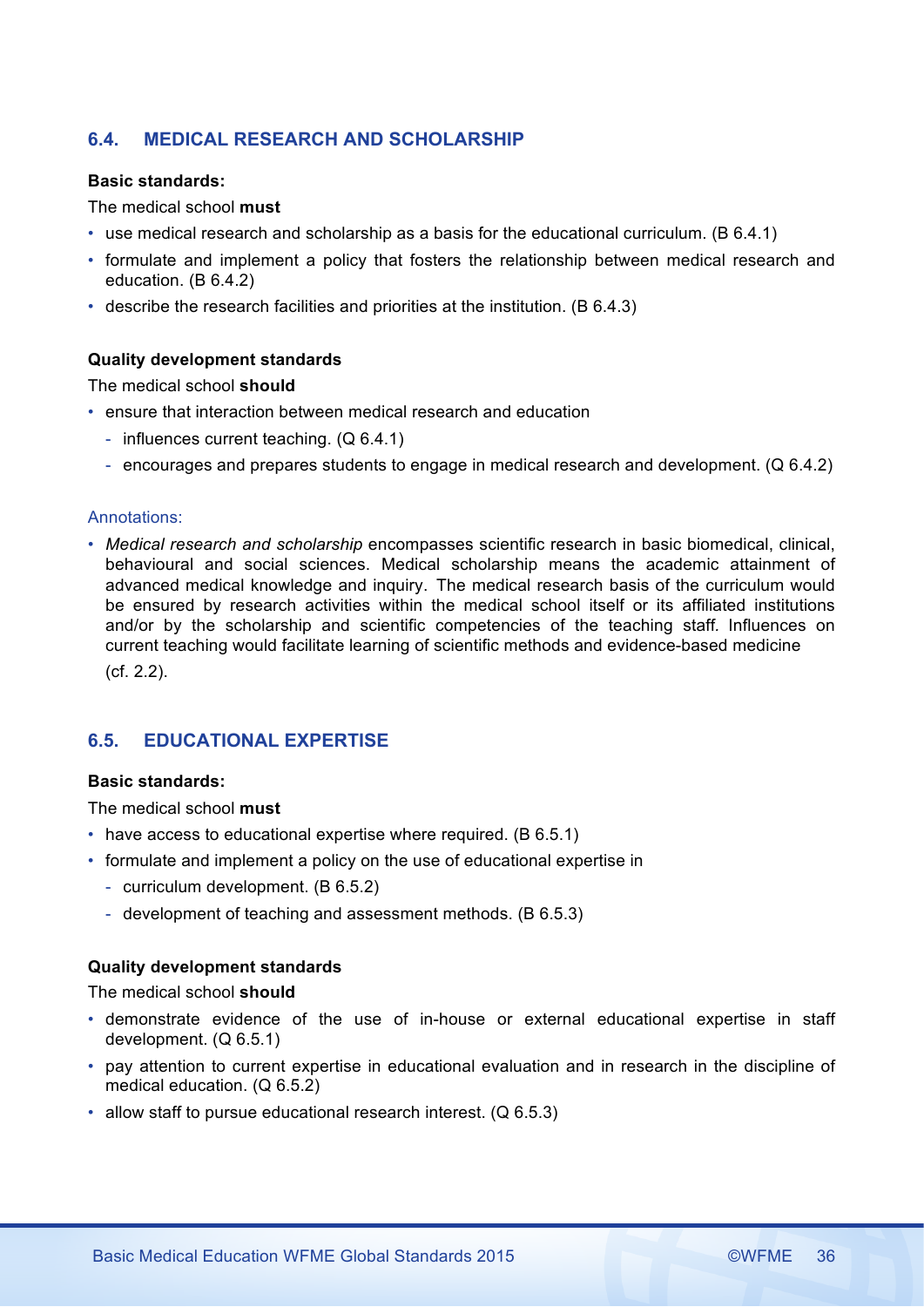# Annotations:

- *Educational expertise* would deal with processes, practice and problems of medical education and would include medical doctors with research experience in medical education, educational psychologists and sociologists. It can be provided by an education development unit or a team of interested and experienced teachers at the institution or be acquired from another national or international institution.
- *Research in the discipline of medical education* investigates theoretical*,* practical and social issues in medical education.

# **6.6. EDUCATIONAL EXCHANGES**

### **Basic standards:**

The medical school **must**

- formulate and implement a policy for
	- national and international collaboration with other educational institutions, including staff and student mobility. (B 6.6.1)
	- transfer of educational credits. (B 6.6.2)

# **Quality development standards**

The medical school **should**

- facilitate regional and international exchange of staff and students by providing appropriate resources. (Q 6.6.1)
- ensure that exchange is purposefully organised, taking into account the needs of staff and students, and respecting ethical principles. (Q 6.6.2)

- *Other educational institutions* would include other medical schools as well as other faculties and institutions for health education, such as schools for public health, dentistry, pharmacy and veterinary medicine.
- A *policy for transfer of educational credits* would imply consideration of limits to the proportion of the study programme which can be transferred from other institutions. Transfer of educational credits would be facilitated by establishing agreements on mutual recognition of educational elements and through active programme coordination between medical schools. It would also be facilitated by use of a transparent system of credit units and by flexible interpretation of course requirements.
- *Staff* would include academic, administrative and technical staff.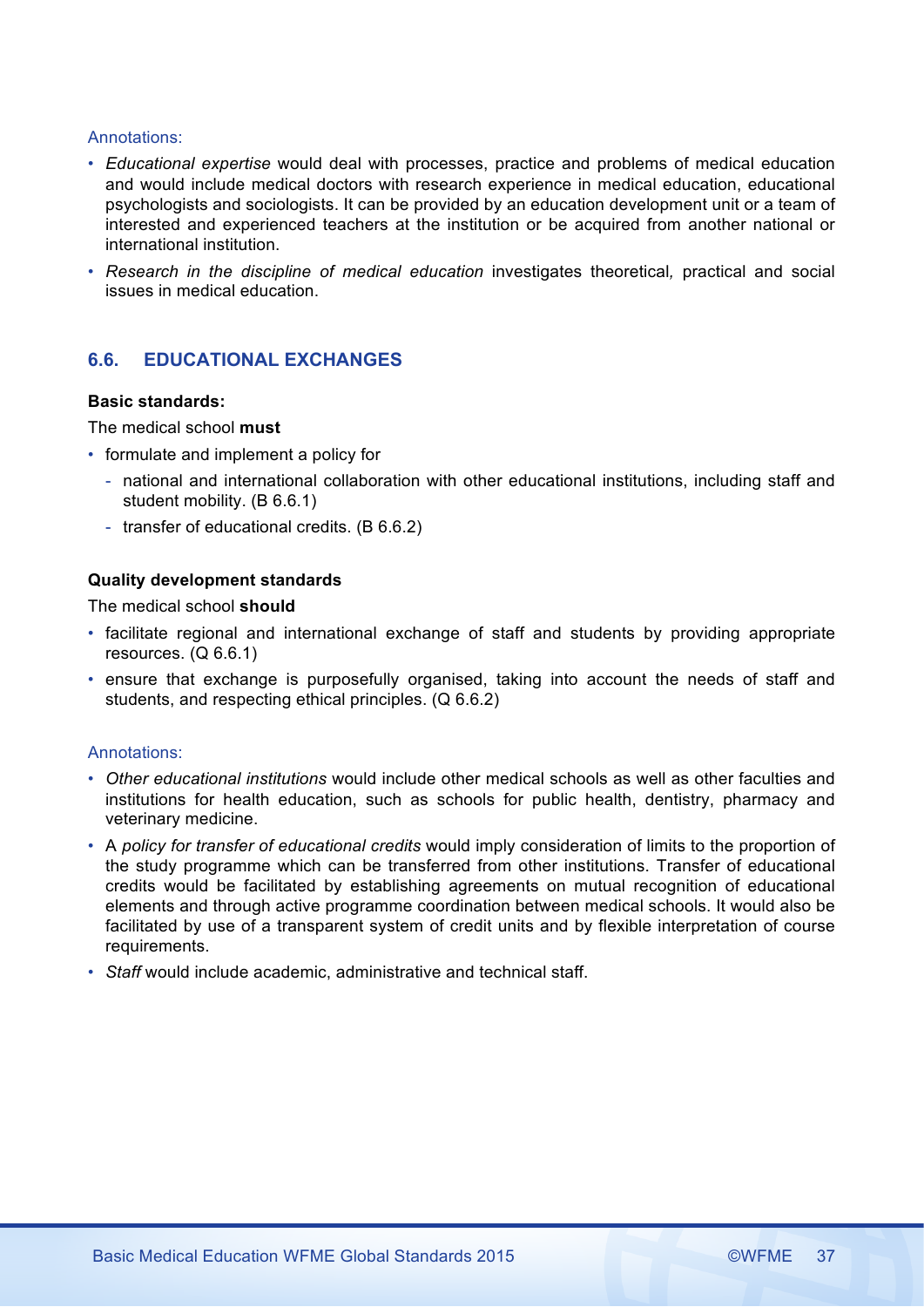# **7. Programme Evaluation**

# **7.1. MECHANISMS FOR PROGRAMME MONITORING AND EVALUATION**

# **Basic standards:**

The medical school **must**

- have a programme of routine curriculum monitoring of processes and outcomes. (B 7.1.1)
- establish and apply a mechanism for programme evaluation that
	- addresses the curriculum and its main components. (B 7.1.2)
	- addresses student progress. (B 7.1.3)
	- identifies and addresses concerns. (B 7.1.4)
- ensure that relevant results of evaluation influence the curriculum. (B 7.1.5)

# **Quality development standards**

The medical school **should**

- periodically evaluate the programme by comprehensively addressing
	- the context of the educational process. (Q 7.1.1)
	- the specific components of the curriculum. (Q 7.1.2)
	- the long-term acquired outcomes. (Q 7.1.3)
	- its social accountability (Q 7.1.4)

- *Programme monitoring* would imply the routine collection of data about key aspects of the curriculum for the purpose of ensuring that the educational process is on track and for identifying any areas in need of intervention. The collection of data is often part of the administrative procedures in connection with admission of students, assessment and graduation.
- *Programme evaluation* is the process of systematic gathering of information to judge the effectiveness and adequacy of the institution and its programme. It would imply the use of reliable and valid methods of data collection and analysis for the purpose of demonstrating the qualities of the educational programme or core aspects of the programme in relation to the mission and the curriculum, including the intended educational outcomes. Involvement of external reviewers from other institutions and experts in medical education would further broaden the base of experience for quality improvement of medical education at the institution.
- *Main components of the curriculum* would include the curriculum model (cf. B 2.1.1), curriculum structure, composition and duration (cf. 2.6) and the use of core and optional parts (cf. Q 2.6.3).
- *Identified concerns* would include insufficient fulfilment of intended educational outcomes. It would use measures of and information about educational outcomes, including identified weaknesses and problems, as feedback for interventions and plans for corrective action, programme development and curricular improvements; this requires safe and supporting environment for feedback by teachers and students.
- *The context of the educational process* would include the organisation and resources as well as the learning environment and culture of the medical school.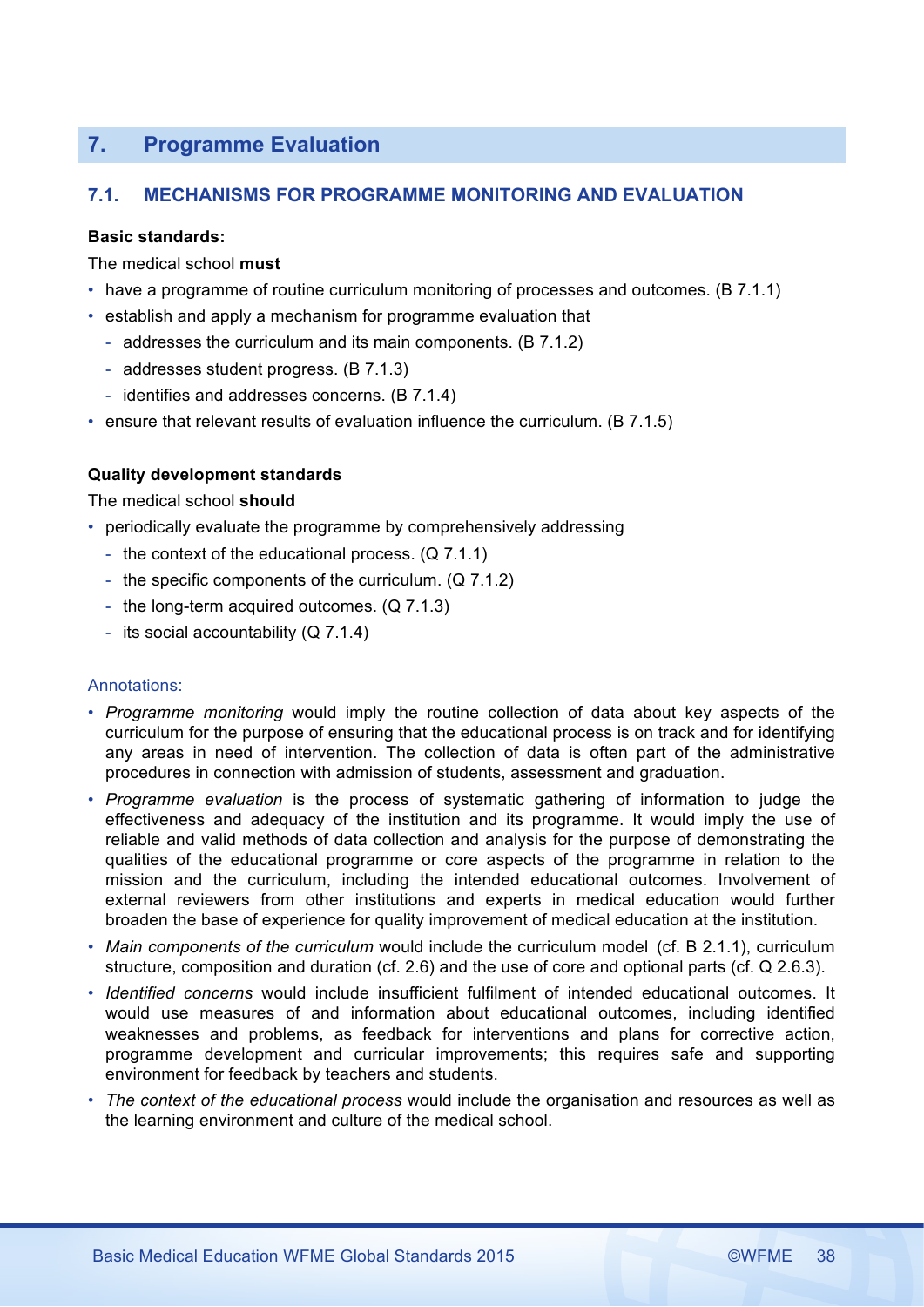- *Specific components of the curriculum* would include course description, teaching and learning methods, clinical rotations and assessment methods.
- *Social accountability,* cf. 1.1, annotation.

# **7.2. TEACHER AND STUDENT FEEDBACK**

### **Basic standards:**

The medical school **must**

• systematically seek, analyse and respond to teacher and student feedback. (B 7.2.1)

# **Quality development standards**

The medical school **should**

• use feedback results for programme development. (Q 7.2.1)

# Annotations:

• *Feedback* would include students' reports and other information about the processes and products of the educational programmes. It would also include information about malpractice or inappropriate conduct by teachers or students with or without legal consequences.

# **7.3. PERFORMANCE OF STUDENTS AND GRADUATES**

### **Basic standards:**

The medical school **must**

- analyse performance of cohorts of students and graduates in relation to
	- mission and intended educational outcomes. (B 7.3.1)
	- curriculum. (B 7.3.2)
	- provision of resources. (B 7.3.3)

# **Quality development standards**

# The medical school **should**

- analyse performance of cohorts of students and graduates in relation to student
	- background and conditions. (Q 7.3.1)
	- entrance qualifications. (Q 7.3.2)
- use the analysis of student performance to provide feedback to the committees responsible for
	- student selection. (Q 7.3.3)
	- curriculum planning. (Q 7.3.4)
	- student counselling. (Q 7.3.5)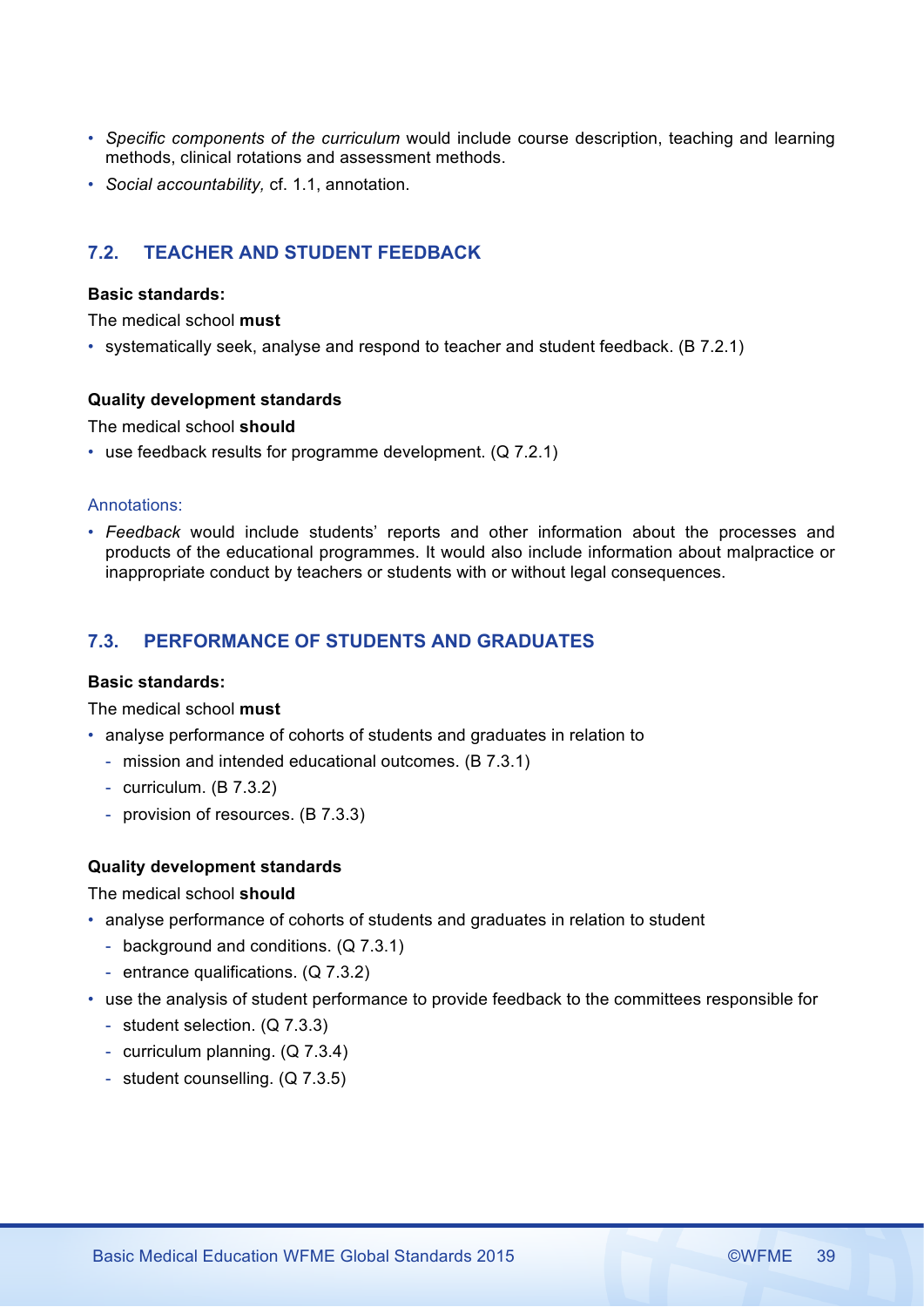### Annotations:

- Measures and analysis of *performance of cohorts of students* would include information about actual study duration, examination scores, pass and failure rates, success and dropout rates and reasons, student reports about conditions in their courses, as well as time spent by them on areas of special interest, including optional components. It would also include interviews of students frequently repeating courses, and exit interviews with students who leave the programme.
- Measures of *performance of cohorts of graduates* would include information on results at national license examinations, career choice and postgraduate performance, and would, while avoiding the risk of programme uniformity, provide a basis for curriculum improvement.
- *Student background and conditions* would include social, economic and cultural circumstances.

# **7.4. INVOLVEMENT OF STAKEHOLDERS**

# **Basic standards:**

The medical school **must**

• in its programme monitoring and evaluation activities involve its principal stakeholders. (B 7.4.1)

# **Quality development standards**

The medical school **should**

- for other stakeholders
	- allow access to results of course and programme evaluation. (Q 7.4.1)
	- seek their feedback on the performance of graduates. (Q 7.4.2)
	- seek their feedback on the curriculum. (Q 7.4.3)

- *Principal stakeholders*, cf. 1.4, annotation.
- *Other stakeholders*, cf. 1.4, annotation.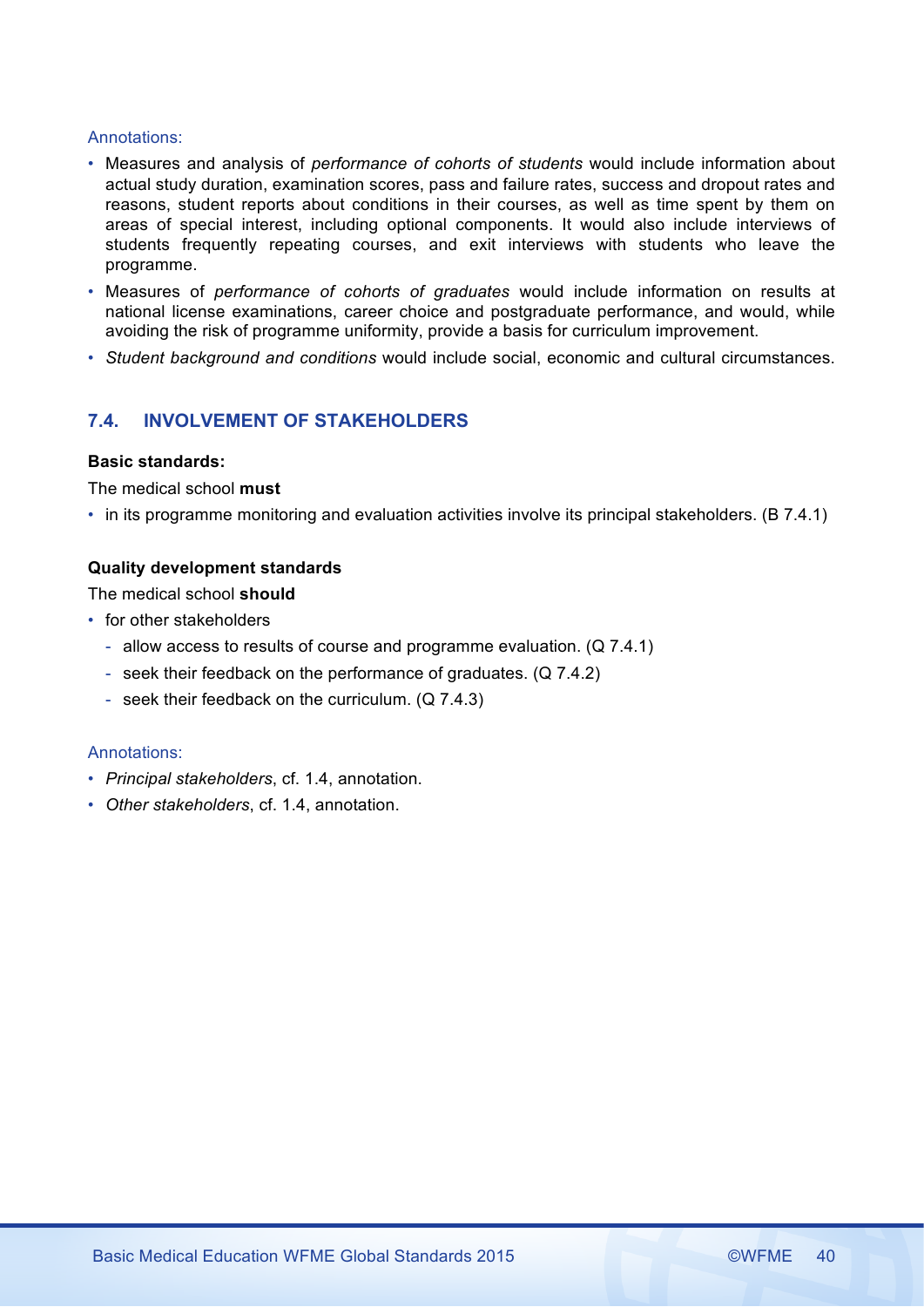# **8. Governance and Administration**

# **8.1. GOVERNANCE**

# **Basic standards:**

The medical school **must**

• define its governance structures and functions including their relationships within the university. (B 8.1.1)

# **Quality development standards**

# The medical school **should**

- in its governance structures set out the committee structure, and reflect representation from
	- principal stakeholders. (Q 8.1.1)
	- other stakeholders. (Q 8.1.2)
- ensure transparency of the work of governance and its decisions. (Q 8.1.3)

### Annotations:

- *Governance* means the act and/or the structure of governing the medical school. Governance is primarily concerned with policy making, the processes of establishing general institutional and programme policies and also with control of the implementation of the policies. The institutional and programme policies would normally encompass decisions on the mission of the medical school, the curriculum, admission policy, staff recruitment and selection policy and decisions on interaction and linkage with medical practice and the health sector as well as other external relations.
- *Relationships within the university* of its governance structures would be specified, for example if the medical school is part of or affiliated to a university.
- *The committee structure*, which includes a curriculum committee, would define lines of responsibility, cf. B 2.7.1.
- *Principal stakeholders*, cf. 1.4, annotation.
- *Other stakeholders*, cf. 1.4, annotation.
- *Transparency* would be obtained by newsletters, web-information or disclosure of minutes.

# **8.2. ACADEMIC LEADERSHIP**

# **Basic standards:**

The medical school **must**

• describe the responsibilities of its academic leadership for definition and management of the medical educational programme. (B 8.2.1)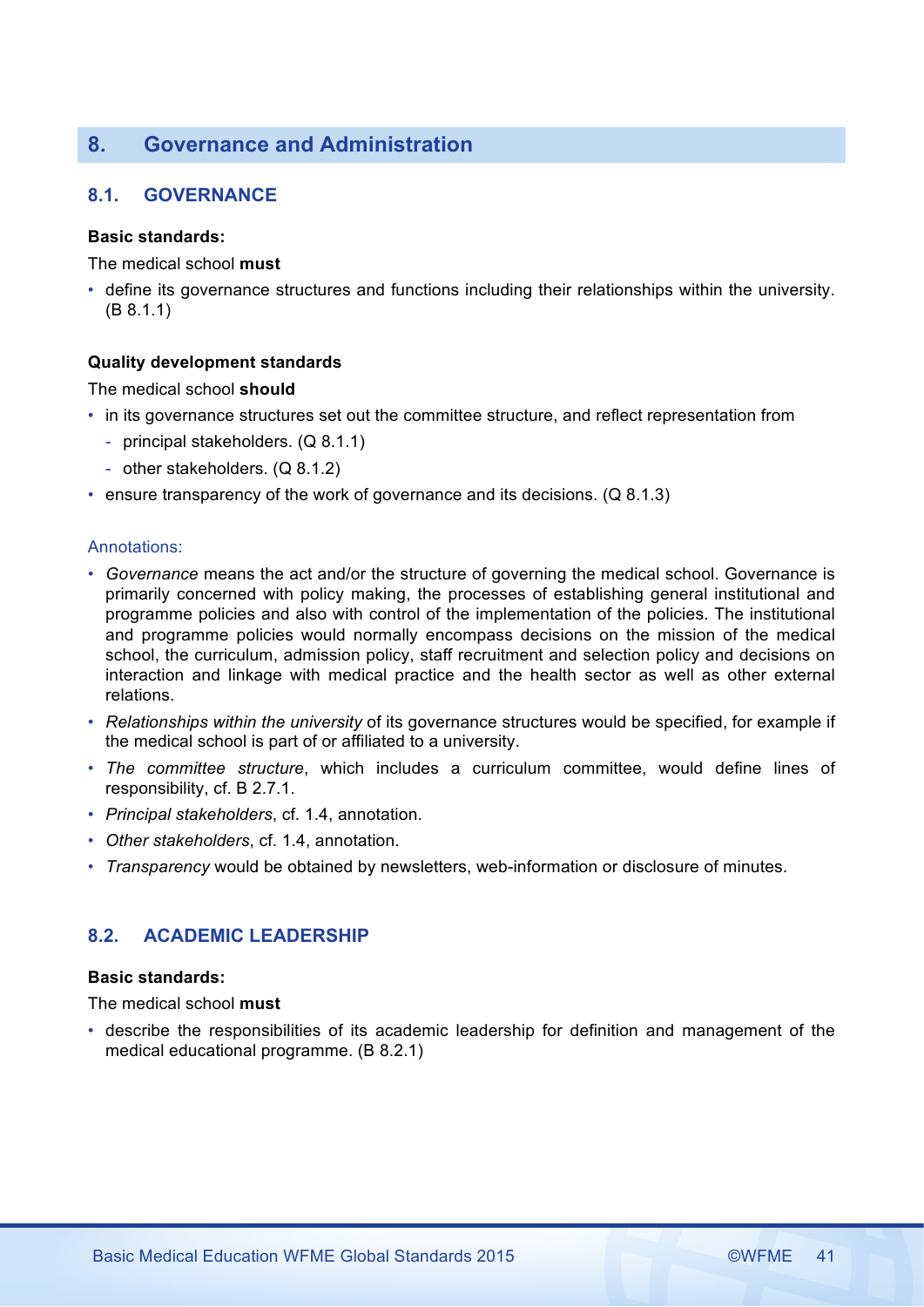# **Quality development standards**

The medical school **should**

• periodically evaluate its academic leadership in relation to achievement of its mission and intended educational outcomes. (Q 8.2.1)

### Annotations:

• *Academic leadership* refers to the positions and persons within the governance and management structures being responsible for decisions on academic matters in teaching, research and service and would include dean, deputy dean, vice deans, provost, heads of departments, course leaders, directors of research institutes and centres as well as chairs of standing committees (e.g. for student selection, curriculum planning and student counselling).

# **8.3. EDUCATIONAL BUDGET AND RESOURCE ALLOCATION**

### **Basic standards:**

The medical school **must**

- have a clear line of responsibility and authority for resourcing the curriculum, including a dedicated educational budget. (B 8.3.1)
- allocate the resources necessary for the implementation of the curriculum and distribute the educational resources in relation to educational needs. (B 8.3.2)

#### **Quality development standards**

The medical school **should**

- have autonomy to direct resources, including teaching staff remuneration, in an appropriate manner in order to achieve its intended educational outcomes. (Q 8.3.1)
- in distribution of resources take into account the developments in medical sciences and the health needs of the society. (Q 8.3.2)

### Annotations:

*The educational budget* would depend on the budgetary practice in each institution and country and would be linked to a transparent budgetary plan for the medical school.

- *Resource allocation* presupposes institutional autonomy, cf. 1.2, annotations.
- Regarding *educational budget and resource allocation* for student support and student organisations, cf. B 4.3.3 and 4.4, annotation.

# **8.4. ADMINISTRATION AND MANAGEMENT**

### **Basic standards:**

The medical school **must**

- have an administrative and professional staff that is appropriate to
	- support implementation of its educational programme and related activities. (B 8.4.1)
	- ensure good management and resource deployment. (B 8.4.2)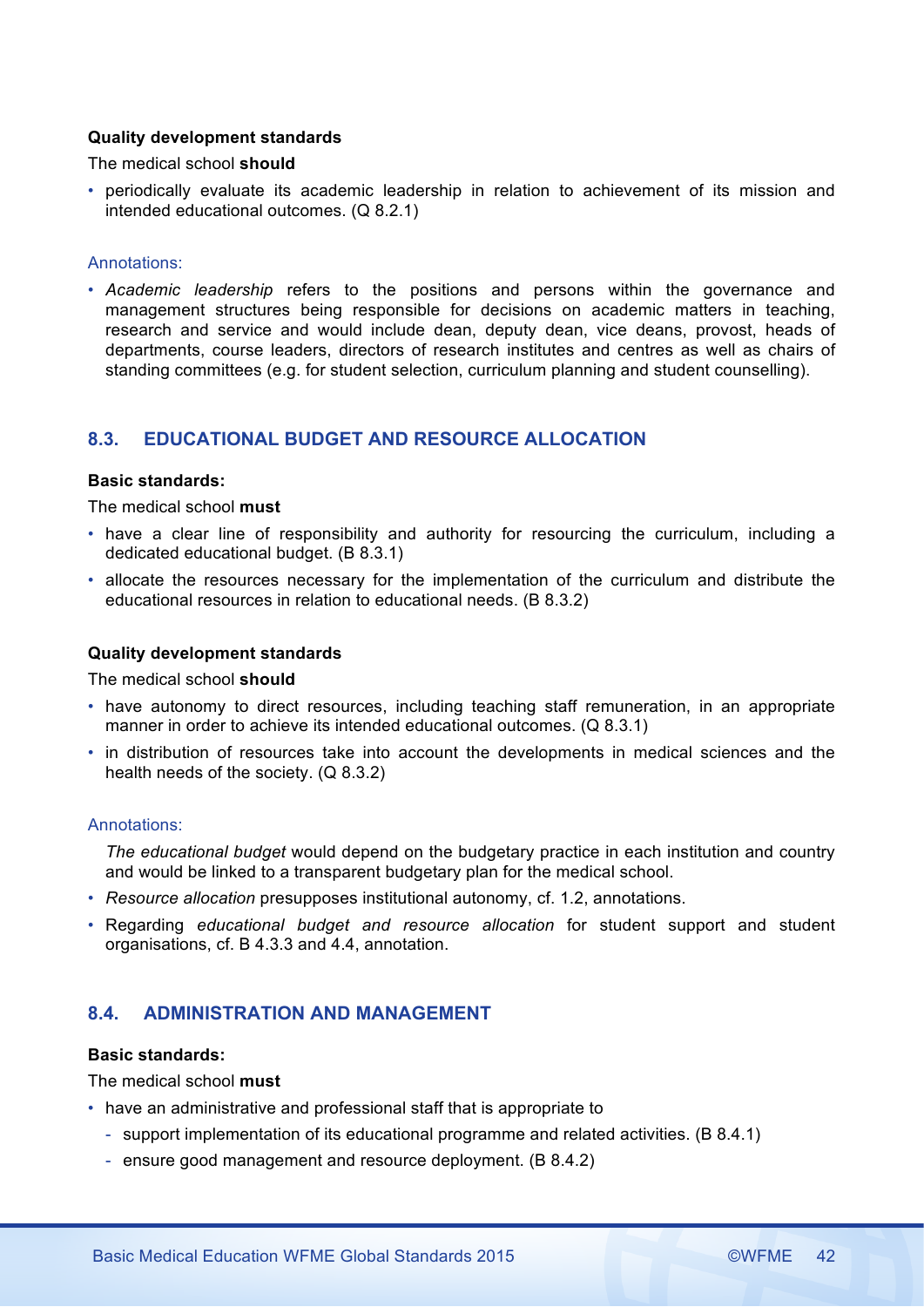# **Quality development standards**

The medical school **should**

• formulate and implement an internal programme for quality assurance of the management including regular review. (Q 8.4.1)

### Annotations:

- *Management* means the act and/or the structure concerned primarily with the implementation of the institutional and programme policies including the economic and organisational implications i.e. the actual allocation and use of resources within the medical school. Implementation of the institutional and programme policies would involve carrying into effect the policies and plans regarding mission, the curriculum, admission, staff recruitment and external relations.
- *Administrative and professional staff* in this document refers to the positions and persons within the governance and management structures being responsible for the administrative support to policy making and implementation of policies and plans and would - depending on the organisational structure of the administration - include head and staff in the dean's office or secretariat, heads of financial administration, staff of the budget and accounting offices, officers and staff in the admissions office and heads and staff of the departments for planning, personnel and IT.
- *Appropriateness of the administrative staff* means size and composition according to qualifications.
- *Internal programme of quality assurance* would include consideration of the need for improvements and review of the management.

# **8.5. INTERACTION WITH HEALTH SECTOR**

# **Basic standards:**

The medical school **must**

• have constructive interaction with the health and health related sectors of society and government. (B 8.5.1)

#### **Quality development standards**

The medical school **should**

• formalise its collaboration, including engagement of staff and students, with partners in the health sector. (Q 8.5.1)

- *Constructive interaction* would imply exchange of information, collaboration, and organisational initiatives. This would facilitate provision of medical doctors with the qualifications needed by society.
- *The health sector* would include the health care delivery system, whether public or private, and medical research institutions.
- *The health-related sector* would depending on issues and local organisation include institutions and regulating bodies with implications for health promotion and disease prevention (e.g. with environmental, nutritional and social responsibilities).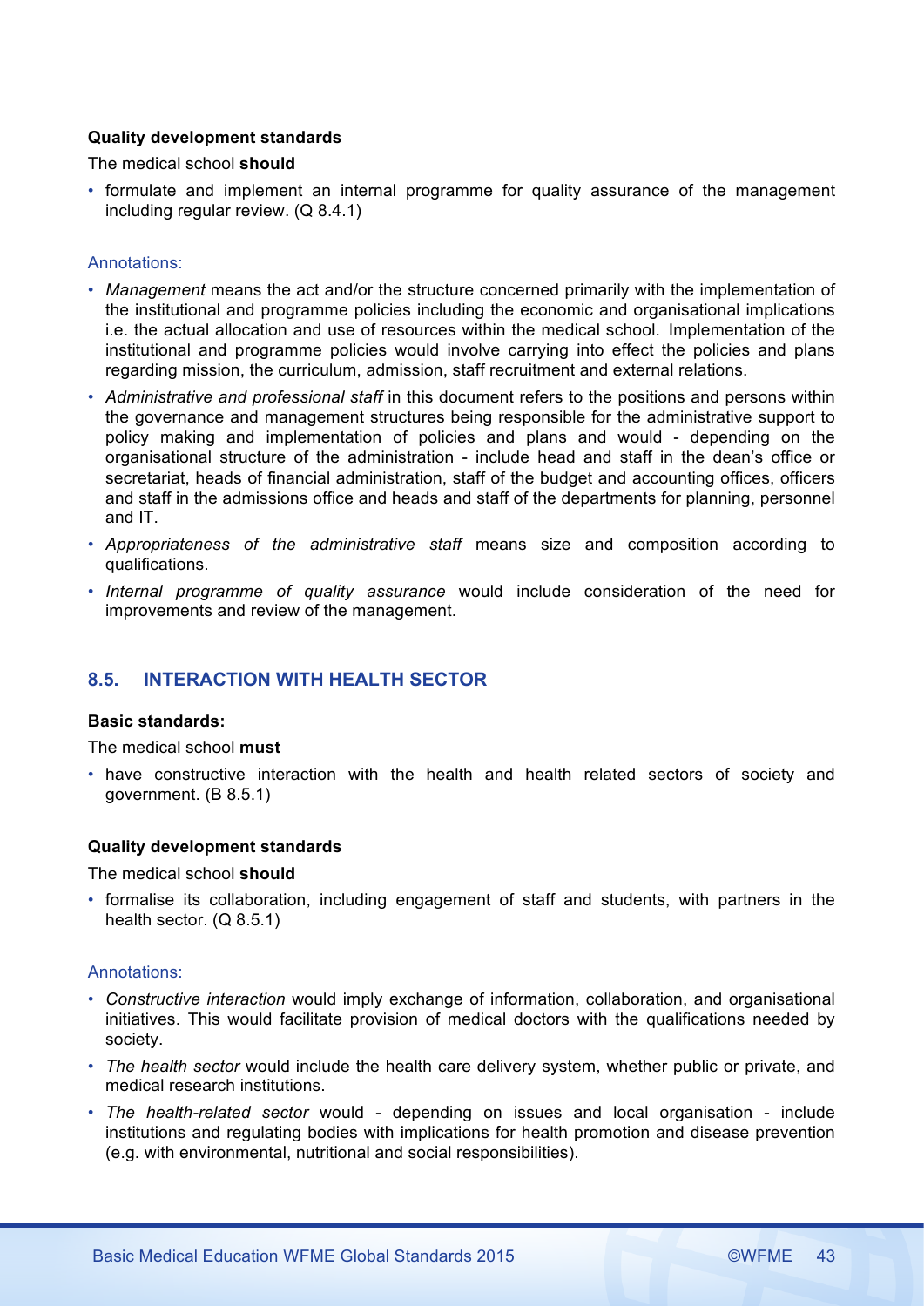• To *formalise collaboration* would mean entering into formal agreements, stating content and forms of collaboration, and/or establishing joint contact and coordination committees as well as joint projects.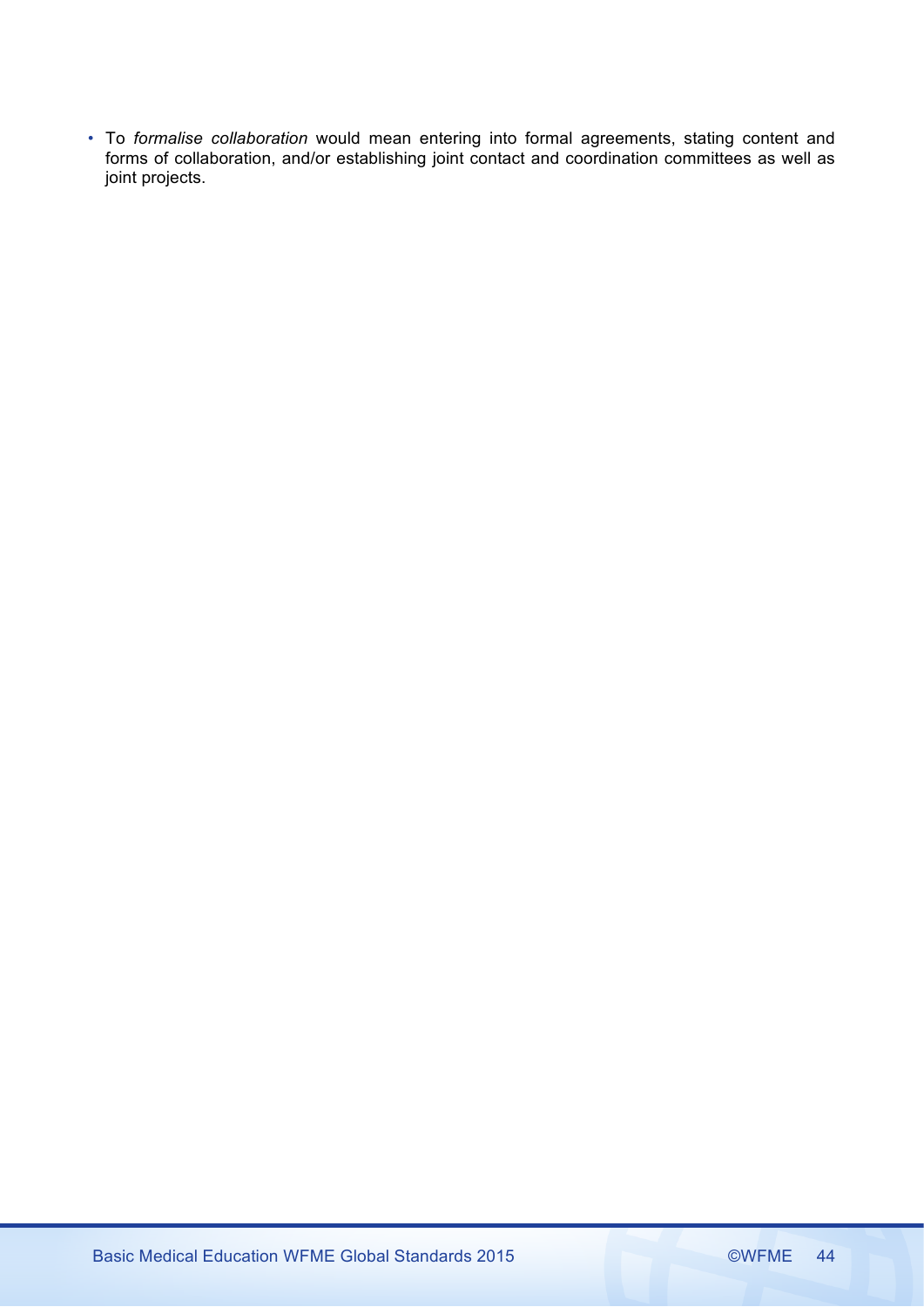# **9. Continuous Renewal**

### **Basic standards:**

The medical school **must** as a dynamic and socially accountable institution

- initiate procedures for regularly reviewing and updating the process, structure, content, outcomes/competencies, assessment and learning environment of the programme. (B 9.0.1)
- rectify documented deficiencies. (B 9.0.2)
- allocate resources for continuous renewal. (B 9.0.3)

# **Quality development standards**

The medical school **should**

- base the process of renewal on prospective studies and analyses and on results of local evaluation and the medical education literature. (Q 9.0.1)
- ensure that the process of renewal and restructuring leads to the revision of its policies and practices in accordance with past experience, present activities and future perspectives. (Q 9.0.2)
- address the following issues in its process of renewal:
	- adaptation of mission statement to the scientific, socio-economic and cultural development of the society. (Q 9.0.3) (cf. 1.1)
	- modification of the intended educational outcomes of the graduating students in accordance with documented needs of the environment they will enter. The modification might include clinical skills, public health training and involvement in patient care appropriate to responsibilities encountered upon graduation. (Q 9.0.4) (cf. 1.3)
	- adaptation of the curriculum model and instructional methods to ensure that these are appropriate and relevant. (Q 9.0.5) (cf. 2.1)
	- adjustment of curricular elements and their relationships in keeping with developments in the basic biomedical, clinical, behavioural and social sciences, changes in the demographic profile and health/disease pattern of the population, and socioeconomic and cultural conditions. The adjustment would ensure that new relevant knowledge, concepts and methods are included and outdated ones discarded. (Q 9.0.6) (cf. 2.2 - 2.6)
	- development of assessment principles, and the methods and the number of examinations according to changes in intended educational outcomes and instructional methods. (Q 9.0.7) (cf. 3.1 and 3.2)
	- adaptation of student recruitment policy, selection methods and student intake to changing expectations and circumstances, human resource needs, changes in the premedical education system and the requirements of the educational programme. (Q 9.0.8) (cf. 4.1 and 4.2)
	- adaptation of academic staff recruitment and development policy according to changing needs. (Q 9.0.9) (cf. 5.1 and 5.2)
	- updating of educational resources according to changing needs, i.e. the student intake, size and profile of academic staff, and the educational programme. (Q 9.0.10) (cf. 6.1 - 6.3)
	- refinement of the process of programme monitoring and evaluation. (Q 9.0.11) (cf. 7.1 7.4)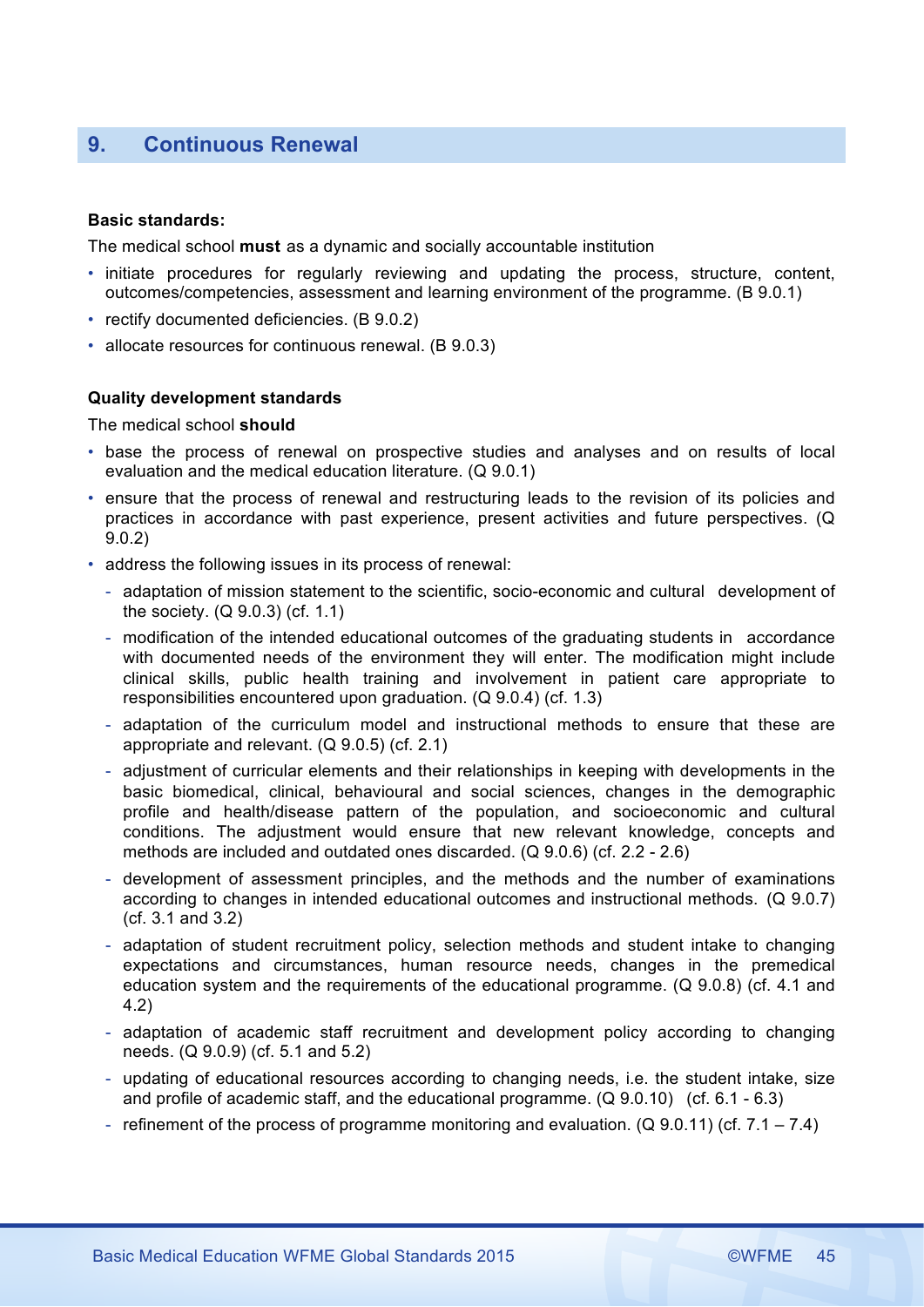- development of the organisational structure and of governance and management to cope with changing circumstances and needs and, over time, accommodating the interests of the different groups of stakeholders.  $(Q 9.0.12)$  (cf.  $8.1 - 8.5$ )

# Annotations:

• *Prospective studies* would include research and studies to collect and generate data and evidence on country-specific experiences with best practice.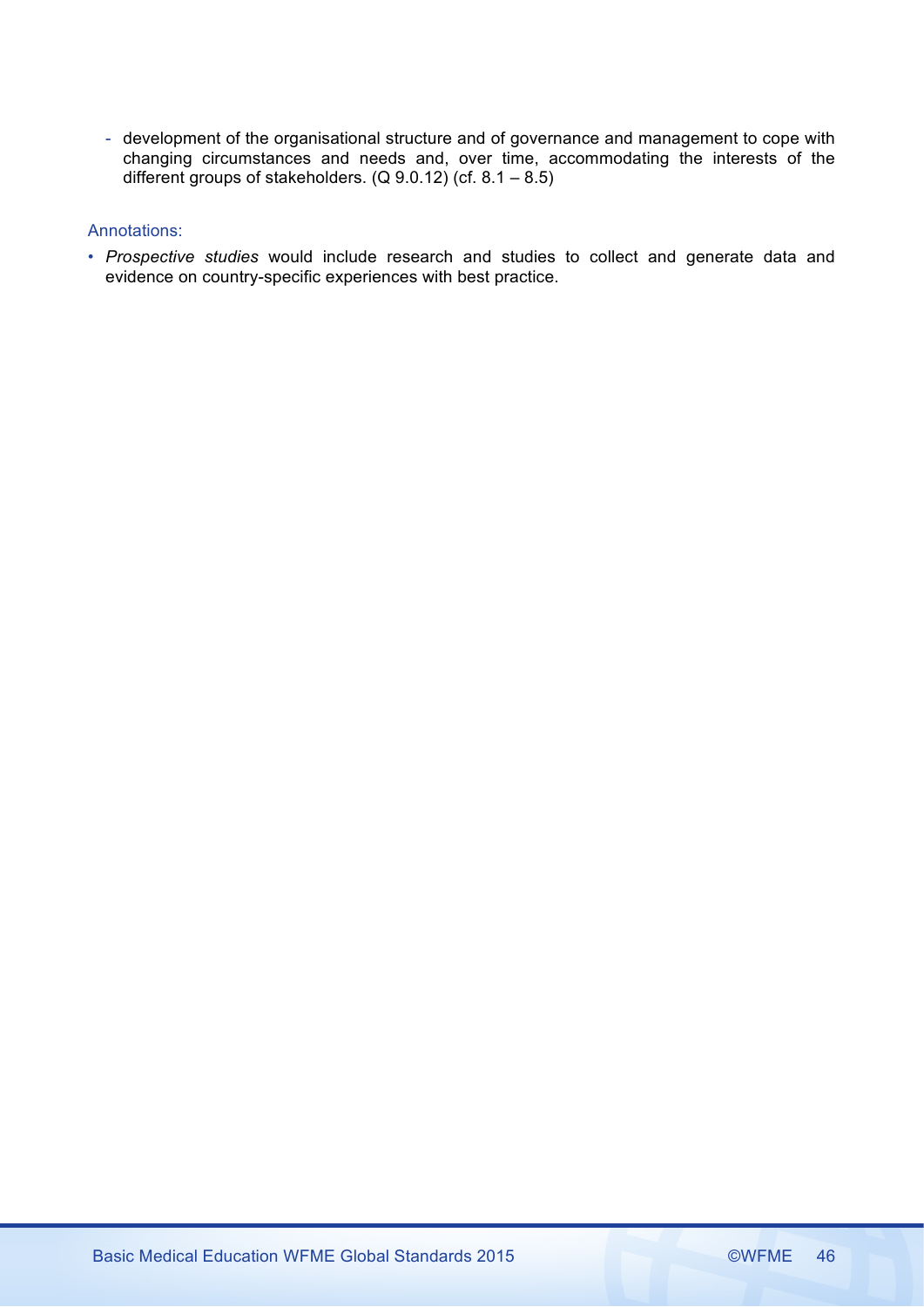# **Bibliography**

The bibliography covers publications and documents that provide background and development of the WFME standards and links to present pages, illustrating, without being complete, present (as of September 2015) development of the medical education standard field.

# **PREVIOUS AND PRESENT WFME STANDARDS**

World Federation of Medical Education (WFME). Basic Medical Education. WFME Global Standards for Quality Improvement [Internet]. 2003. Available from: *http://wfme.org/standards/bme/3-quality-improvement-in-basic-medical-education-english/file*

World Federation of Medical Education (WFME). Basic Medical Education. WFME Global Standards for Quality Improvement. New edition [Internet]. 2012. Available from:

http://wfme.org/standards/bme/78-new-version-2012-quality-improvement-in-basic-medicaleducation-english/file

World Federation of Medical Education (WFME). Basic Medical Education. WFME Global Standards for Quality Improvement. New edition 2012, revised. 2015

World Federation for Medical Education (WFME). Postgraduate Medical Education. WFME Global Standards for Quality Improvement [Internet]. 2003. Available from:

http://wfme.org/standards/pgme/17-quality-improvement-in-postgraduate-medical-educationenglish/file

World Federation for Medical Education (WFME). Postgraduate Medical Education. WFME Global Standards for Quality Improvement. New edition. 2015.

World Federation for Medical Education (WFME). Continuing Professional Development of Medical Doctors. WFME Global Standards for Quality Improvement [Internet]. 2003. Available from:

http://wfme.org/standards/cpd/16-continuing-professional-development-cpd-of-medical-doctorsenglish/file

World Federation for Medical Education (WFME). Continuing Professional Development of Medical Doctors. WFME Global Standards for Quality Improvement. New edition. 2015.

World Federation for Medical Education (WFME) and The Association of Medical Schools in Europe (AMSE). WFME Global Standards for Quality Improvement in Medical Education. European Specifications [Internet]. 2007. Available from:

http://wfme.org/standards/european-specifications/21-european-specifications-english/file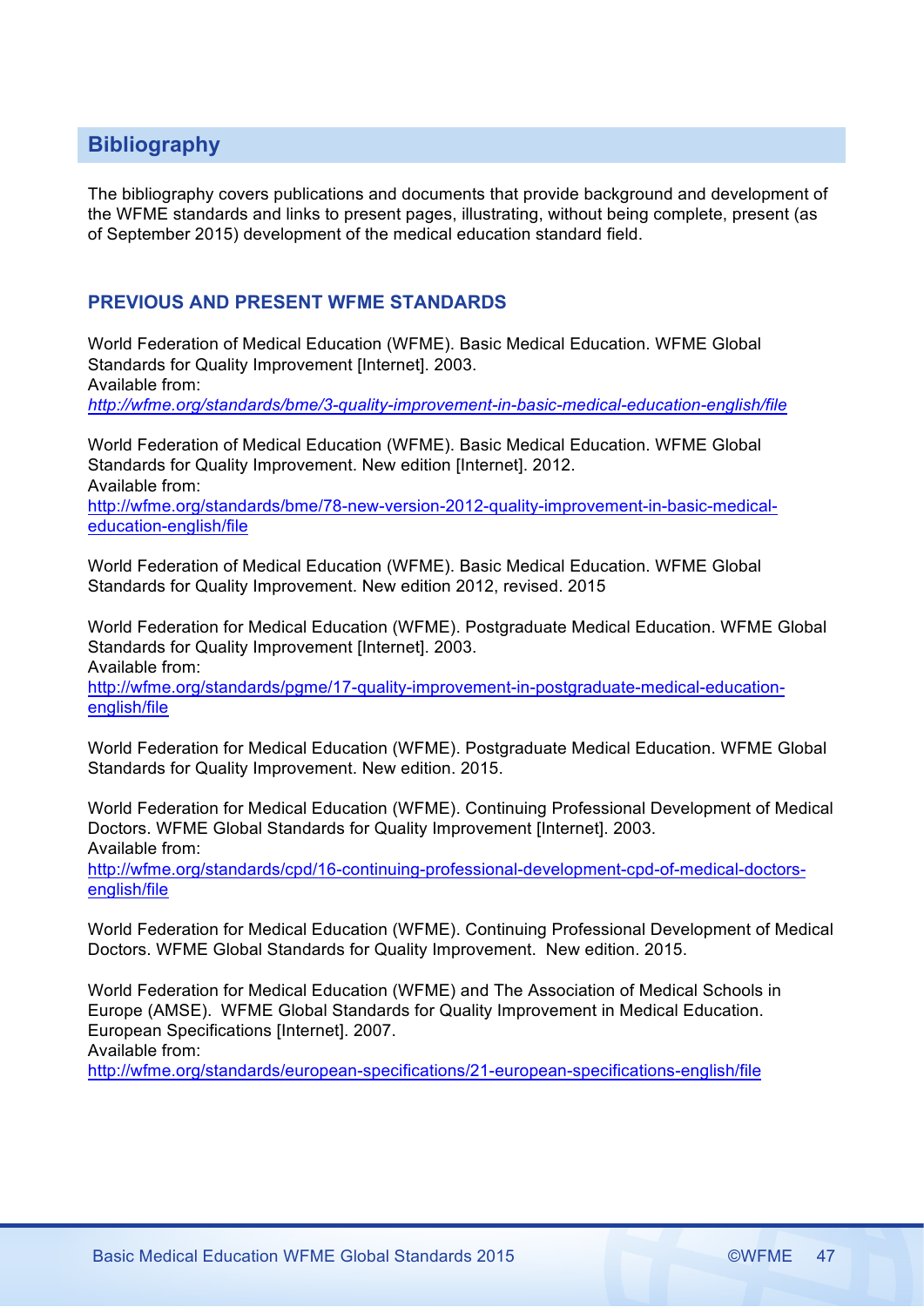# **GENERAL**

Boelen C, Bandaranayake R, Bouhuijs PAJ, Page GG, Rothman AI. Towards the Assessment of Quality in Medical Education [Internet]. WHO/HRH/92.7;1992. Available from: http://whqlibdoc.who.int/hq/1992/WHO\_HRH\_92.7.pdf

Christensen L, Karle H, Nystrup J. Process-outcome interrerelationship and standard setting in medical education: the need for a comprehensive approach. Med Teach. 2007;29:672-7.

Cohen J. Defining international standards in basic medical education: the World Federation for Medical Education has initiated a timely discussion. Commentary. Med Educ. 2000;34:600-1.

Cohen J. Academic medicine's latest imperative: achieving better health care through global medical education standards. Med Educ. 2003;37:950-1.

European Commission. Directive 2013/55/EU of the European Parliament and of the Council [Internet]. 2013. Available from: http://eur-lex.europa.eu/legal-content/EN/TXT/?uri=CELEX:32013L0055

Gastel BA. Toward a global consensus on the quality of medical education: serving the needs of populations and individuals. Acad Med. 1995;70 (Suppl 7):S73-5.

General Medical Council (GMC). Good medical practice [Internet]. 2013 with update 2014. Available from: www.gmc-uk.org/guidance/good\_medical\_practice.asp

Gordon D, Christensen L, Dayrit M, Dela F, Karle H, Mercer H. Educating health professionals: the Avicenna project. Lancet. 2008;371:966-7.

Gordon D, Christensen L, Karle H, Walters T. The Avicenna Directories – A new tool in quality assurance of medical education. World Medical Journal. 2009;55:9-11.

Hays R. International accreditation of medical schools. Letter to the Editor. Med Educ. 2003;37:662.

Hays R. and Baravilala M. Applying global standards across national boundaries: lessons learned from an Asia-Pacific example. Commentary. Med Educ. 2004;38:582-4

Karle H. Global standards in medical education for better health care. Commentary. Med Educ. 2002;36:1116.

Karle H. Global Standards and Accreditation in Medical Education : A view from the WFME. Acad Med. 2006;81(Suppl 12):S43-8.

Karle H and on the behalf of the Executive Council World Federation for Medical Education. International recognition of basic medical education programmes: A WFME Position Paper. Med Educ. 2008;42:12-7.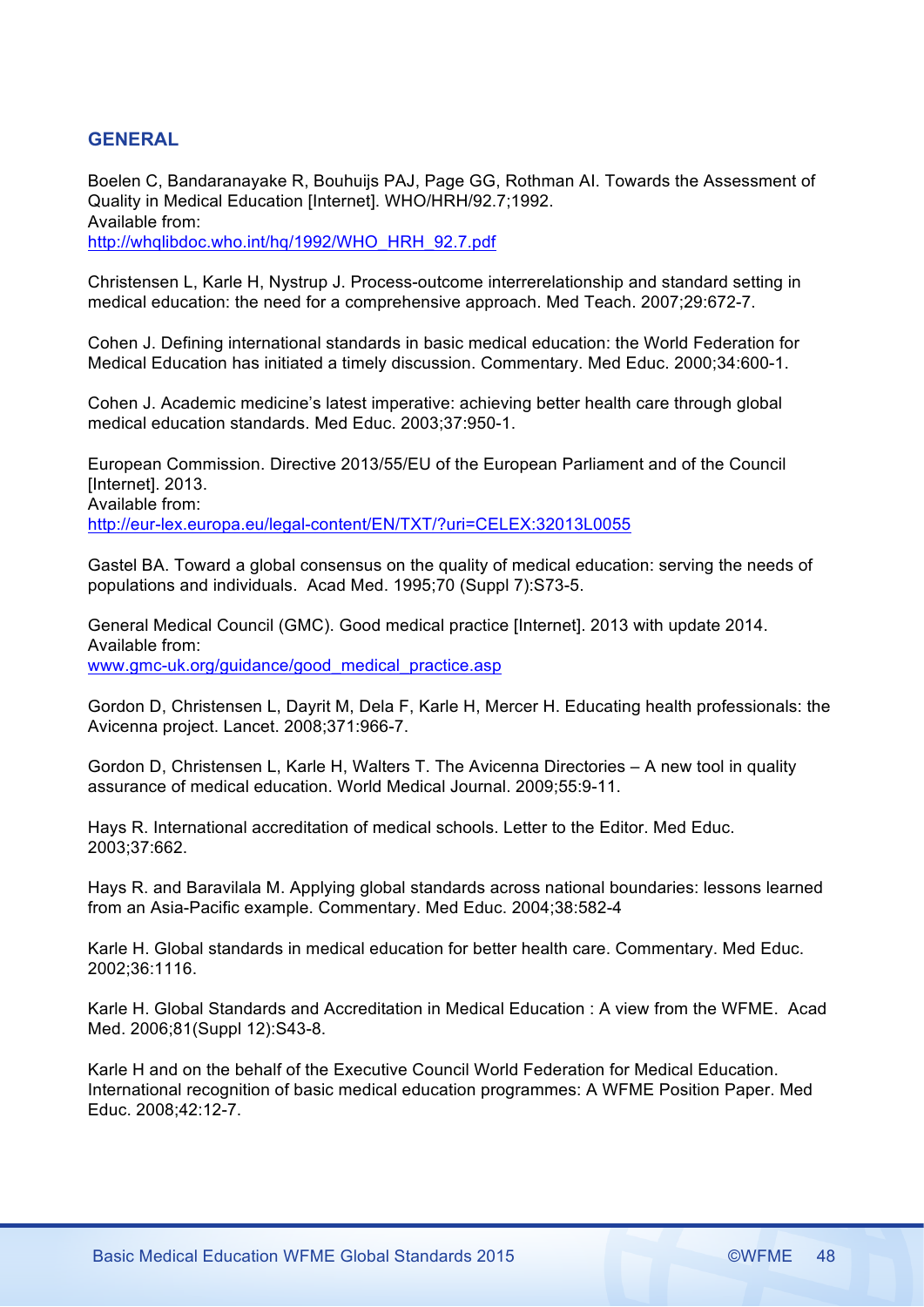Karle H, Walton H, Lindgren S. The World Federation for Medical Education (WFME). History of the First Forty Years 1972-2012 [Internet]. 2012. Available from: http://wfme.org/documents/about-wfme/79-wfme-history-of-the-first-forty-years-1972-2012/file

Lilley PM, Harden RM. Standards and medical education. Editorial. Med Teach. 2003;25:349-51.

Lindgren S, Karle H. Social accountability of medical education: Aspects on global accreditation. Med Teach. 2011;33:667-72.

van Niekerk JP. WFME Global Standards receive ringing endorcement. Commentary. Med Educ. 2003;37:585-6.

van Niekerk JP, Christensen L, Karle H, Lindgren S and Nystrup J. WFME Global Standards in Medical Education: status and perspectives following the 2003 WFME World Conference. Conference Report. Med Educ. 2003;37:1050-4.

Organisation for PhD Education in Biomedicine and Health Sciences in the European System (ORPHEUS), Association of Medical Schools in Europe (AMSE) and World Federation of Medical Education (WFME). Standards for PhD Education in Biomedicine and Health Sciences in Europe. A proposal [Internet]. 2012.

Available from:

http://wfme.org/standards/phd/57-standards-for-phd-education-in-biomedicine-and-healthsciences-in-europe/file

Prideaux D. Globalisation and Health Professional Education. Editorial. The ANZAME Journal "Focus on Health Professional Education: A Multi-Disciplinary Journal". 2003;5:V.

Royal College of Physicians and Surgeons of Canada. CanMEDS 2005 Framework [Internet]. 2005. Available from:

http://www.royalcollege.ca/portal/page/portal/rc/common/documents/canmeds/framework/the\_7\_ca nmeds\_roles\_e.pdf

Royal College of Physicians and Surgeons of Canada. The Draft CanMEDS 2015 Physicians Competency Framework [Internet]. Frank JR, Snell LS, Sherbino J, editors. 2015. Available from:

http://www.royalcollege.ca/portal/page/portal/rc/common/documents/canmeds/framework/canmeds 2015 framework series III e.pdf.

Segouin C, Nystrup J, Christensen L, Karle H. Faut-il prescrire des standards internationaux en éducation médicale? Compte-rendu de la conference mondiale organisée par la World Federation for Medical Education (WFME) à Copenhague (15-19 Mars 2003) "Global standards in medical education for better health care". Pédagogie Médicale. 2004;5:1-3.

The Edinburgh Declaration. Notes and Views. The Lancet. 1988;8068:464.

World Federation for Medical Education (WFME). Proceedings of the World Summit on Medical Education. Med Educ. 1994;28 (Suppl s1):1-171.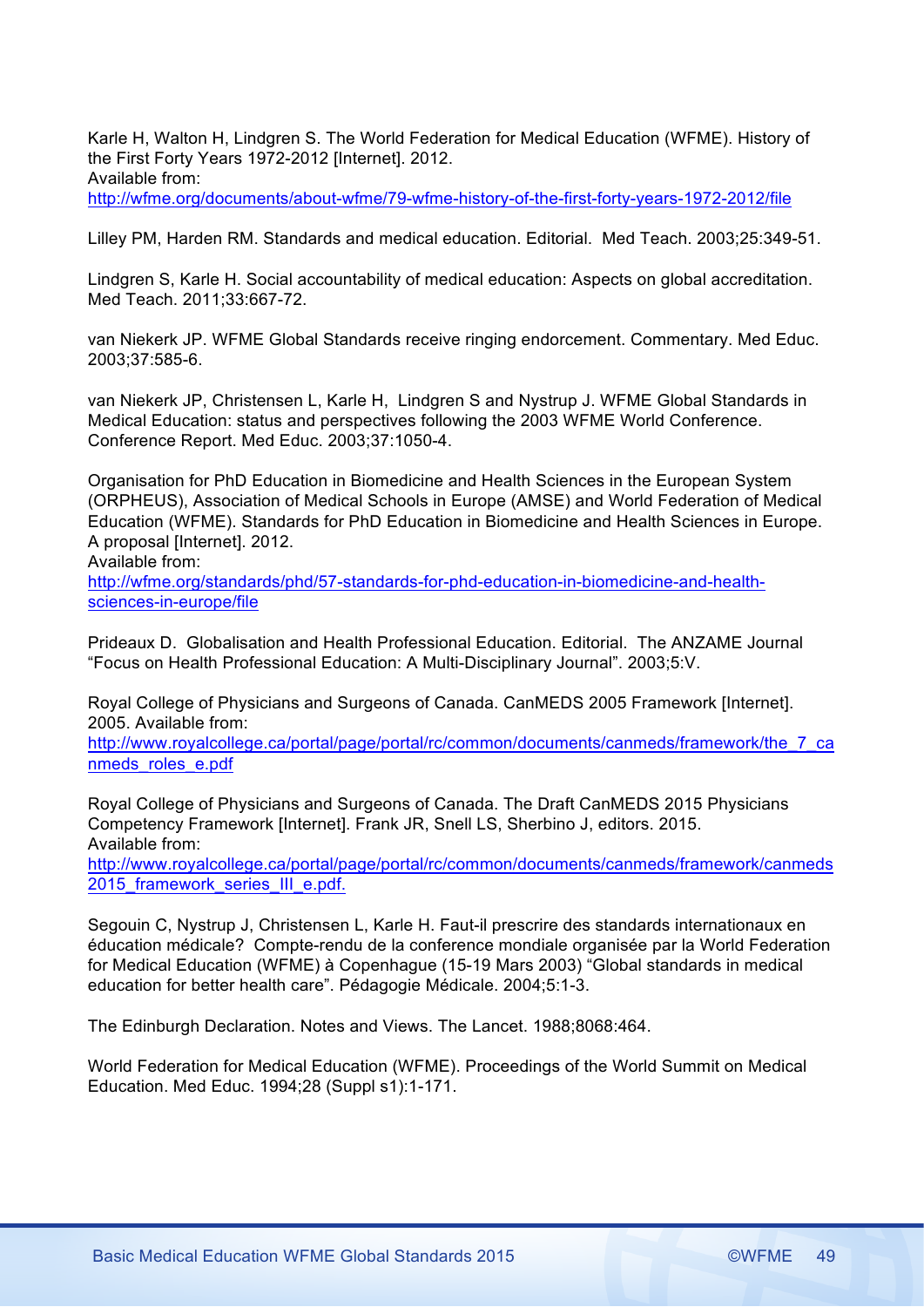World Federation for Medical Education (WFME). The Executive Council. International standards in medical education: assessment and accreditation of medical schools' educational programmes. Med Educ.1998;32:549-58.

WFME World Conference "Global Standards for Medical Education – For Better Health Care". Copenhagen 15-19 March 2003.

World Federation for Medical Education (WFME) and Federation for Advancement of International Medical Eduction and Research (FAIMER). New World Directory of Medical Schools. In collaboration with WHO and the University of Copenhagen [Internet]. 2014. Available from: http://www.wdoms.org

World Health Organization (WHO). World Health Assembly (WHA). WHA Resolution 42.38; 1989.

World Health Organization (WHO). World Health Assembly (WHA). Reorientation of medical education and medical practice for health for all [Internet]. WHA Resolution 48.8;1995. Available from:

http://www.who.int/hrh/resources/WHA48-8\_EN.pdf?ua=1

World Health Organization (WHO). Division of Development of Human Ressources. Changing Medical Education. An Agenda for Action [Internet]. WHOEDUC/91.200;1991. Available from: http://apps.who.int/iris/bitstream/10665/60494/1/WHO\_EDUC\_91.200.pdf?ua=1

World Health Organization (WHO). Division of Development of Human Ressources. Priorities at the interface of health care, medical practice and medical education: Abbreviated report of the global conference on international collaboration on medical education and practice [Internet].

WHO/HRH/95.3;1994. Available from:

http://apps.who.int/iris/bitstream/10665/59554/1/WHO\_HRH\_95.3.pdf

World Health Organization (WHO). Doctors for health. A WHO global strategy for changing medical education and medical practice for health for all [Internet]. WHO/HRH/96.1;1996. Available from: http://whqlibdoc.who.int/hq/1996/WHO\_HRH\_96.1.pdf

World Health Organization (WHO). World Directory of Medical Schools, 7<sup>th</sup> ed. Geneva; 2000.

World Health Organization (WHO). Department of Human Resources for Health. Global standards for the initial education of professional nurses and midwives [Internet]. 2009. Available from: http://www.who.int/hrh/nursing\_midwifery/hrh\_global\_standards\_education.pdf

World Health Organization (WHO) and World Federation for Medical Education (WFME). WHO/WFME strategic partnership to improve medical education [Internet]. 2004. Available from:

http://who.int/hrh/links/partnership/en/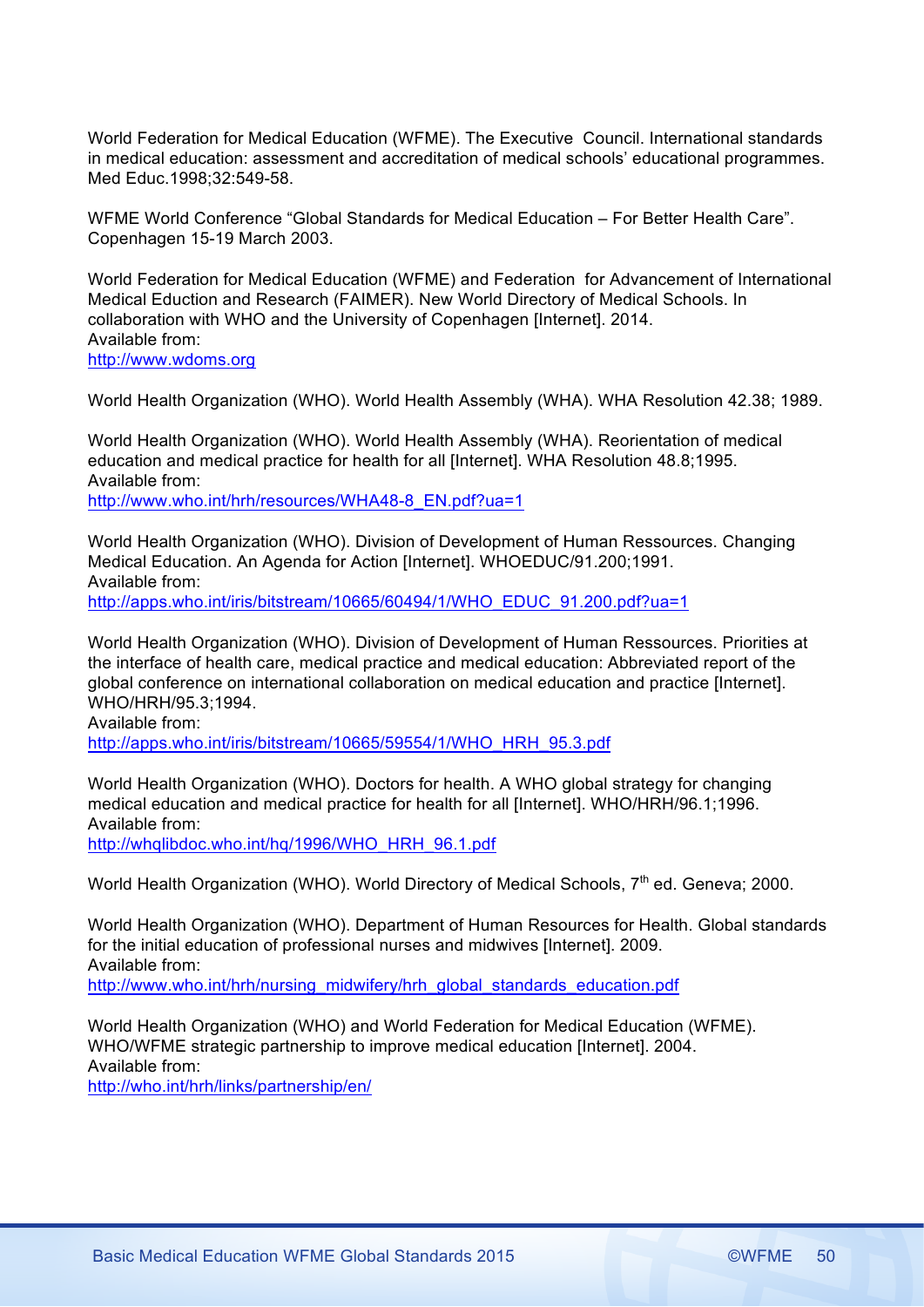World Health Organization (WHO), Regional Office for Eastern Mediterranean (WHO/EMRO) and World Federation for Medical Education, Association for Medical Education in the Eastern Mediterranean (WFME-AMEEMR). Regional consultation on accreditation of health professions education [Internet]. WHO-EM/HRH/629/E;2011. Available from:

http://apps.who.int/iris/bitstream/10665/116094/1/IC\_Meet\_Rep\_2011\_EN\_14538.pdf?ua=1

World Medical Association (WMA). Medical Ethics Manual, 2<sup>nd</sup> ed [Internet]. 2009. Available from:

http://www.wma.net/en/30publications/30ethicsmanual/pdf/ethics\_manual\_en.pdf

# **BME-RELATED**

American Medical Association (AMA). Future Directions for Medical Education. A Report of the Council on Medical Education. Chicago;1982.

Association of American Medical Colleges (AAMC). Physicians for the Twenty-First Century. 1984.

Association of American Medical Colleges (AAMC) and the American Medical Association (AMA). Liaison Committee on Medical Education. Functions and Structure of a Medical School. Standards for Accreditation of Medical Education Programs Leading to the MD Degree [Internet]. 2015. Available from:

http://www.lcme.org/publications.htm

Australian Medical Council Limited (AMC). Standards for Assessment and Accreditation of Primary Medical Programs by the Australian Medical Council [Internet]. 2012. Available from:

http://www.amc.org.au/joomla-files/images/Accreditation/FINAL-Standards-and-Graduate-Outcome-Statements-20-December-2012.pdf

European Commission. Advisory Committee on Medical Training. Report and Recommendations on Undergraduate Medical Education. Doc. III/F/5127/3/92;1992.

Gastel B, Rogers DE, editors. Clinical education and the doctor tomorrow. Proceedings of the Josiah Macy Jr Foundation National Seminar on Medical Education. New York Academy of Medicine;1989.

General Medical Council (GMC). Tomorrow's Doctors. Outcomes and standards for undergraduate medical education [Internet]. 2009. Available from:

http://www.gmc-uk.org/Tomorrow\_s\_Doctors\_1214.pdf\_48905759.pdf

Grant J, Marshall J, Gary NE. Pilot Evaluation of the World Federation for Medical Education's global standards for basic medical education. Med Educ. 2005;39:245-6.

Institute for International Medical Education (IIME). Core Committee. Global Minimum Esential Requirements [Internet].

Available from:

http://www.iime.org/gmer.htm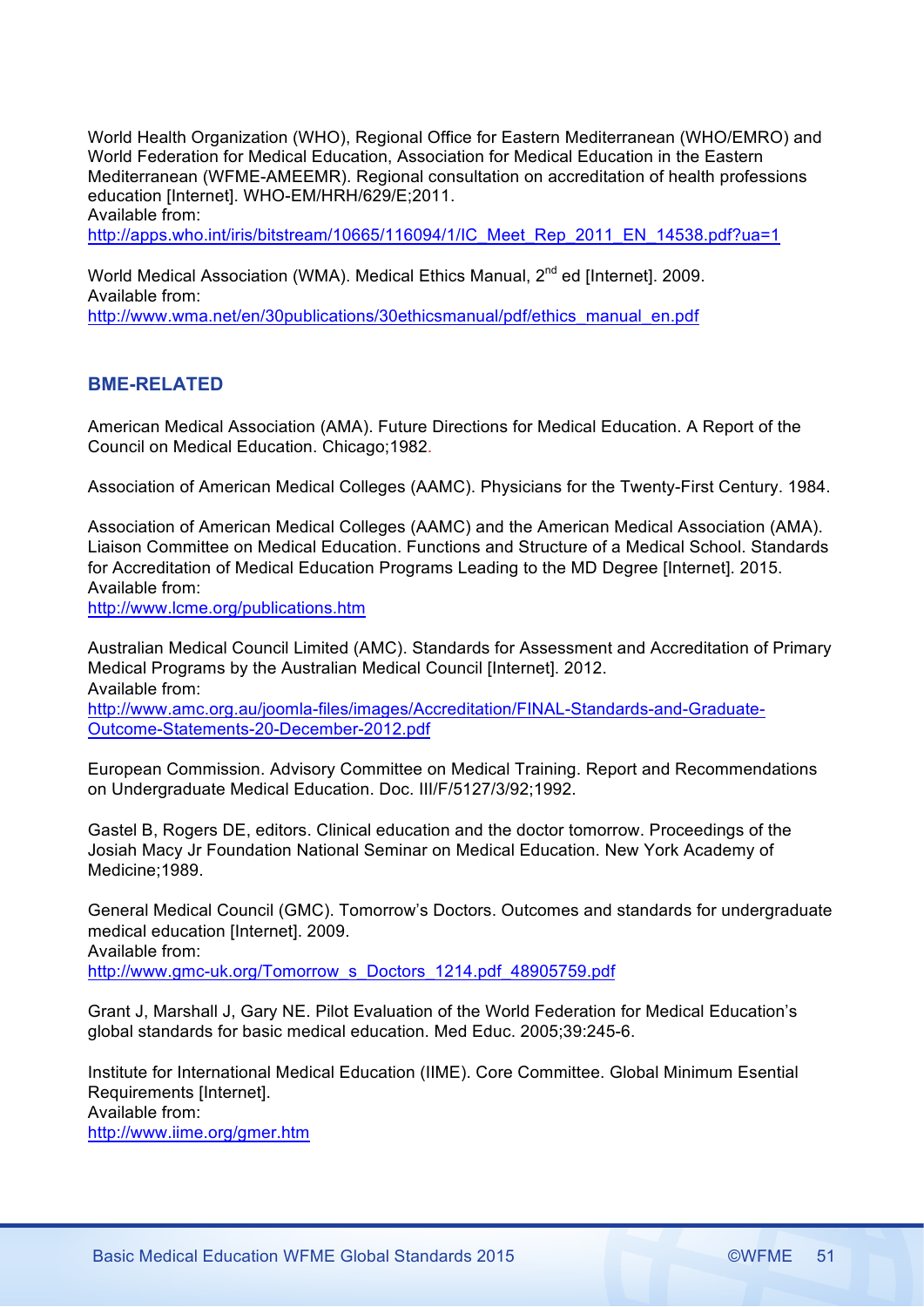World Federation on Medical Education (WFME). WFME Task Force on Defining International Standards in Basic Medical Education. Report of the Working Party, Copenhagen, 14-16 October 1999. Med Educ. 2000;34:665-75.

World Health Organization (WHO). Regional office for the Western Pacific [Internet]. WHO Guidelines for Quality Assurance of Basic Medical Education in the Western Pacific Region [Internet]. 2001.

Available from:

http://iris.wpro.who.int/bitstream/10665.1/5593/1/9290610204\_eng.pdf

World Health Organization (WHO) and World Federation for Medical Education (WFME). WHO/WFME Guidelines for Accreditation of Basic Medical Education [Internet]. 2005. Available from:

http://wfme.org/accreditation/whowfme-policy/28-2-who-wfme-guidelines-for-accreditation-of-basicmedical-education-english/file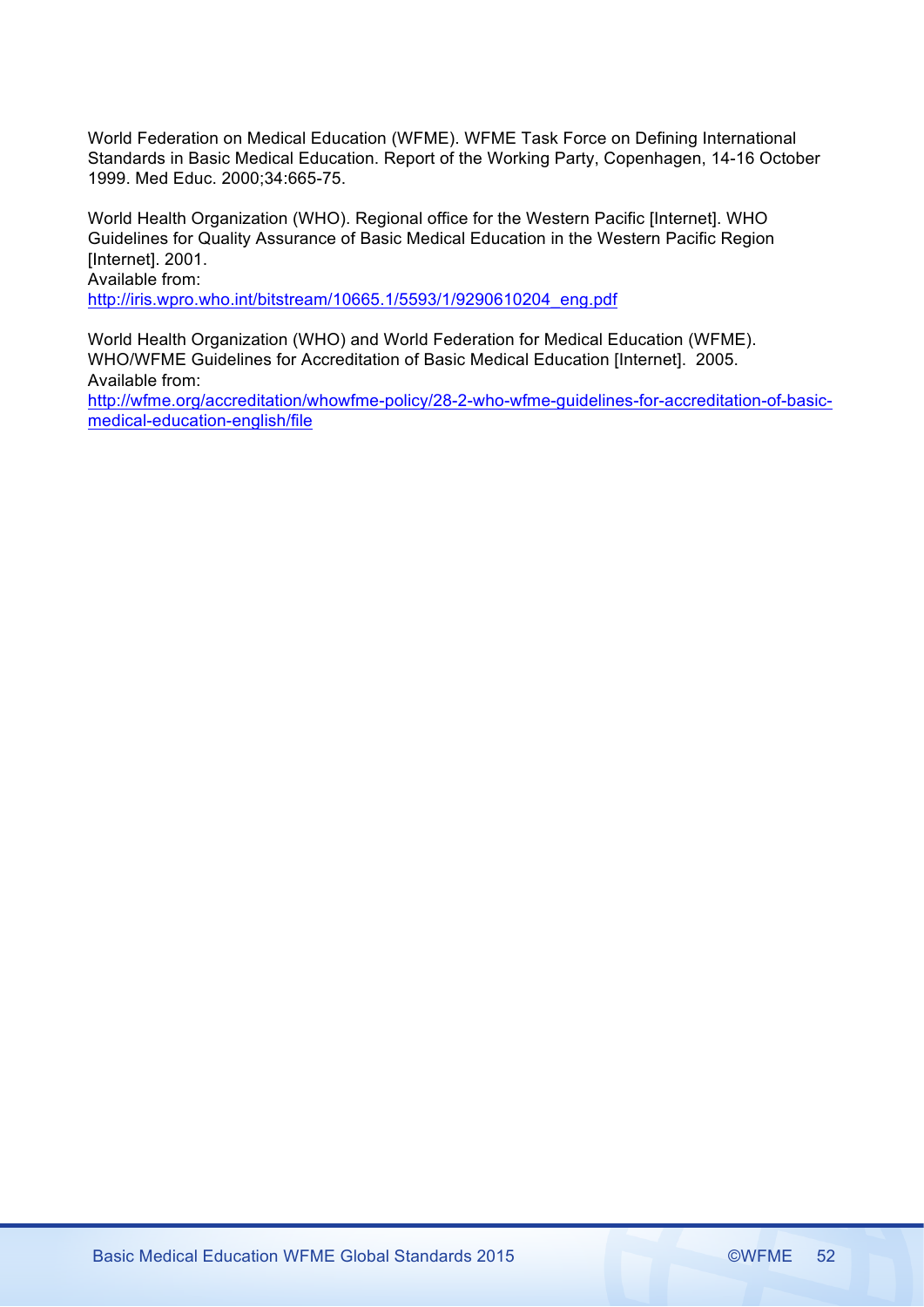# **Appendix: Members of Task Force**

# **WORKING PARTY**

# **Professor Leif Christensen**

Senior Advisor World Federation for Medical Education University of Copenhagen Copenhagen, Denmark

# **Professor Janet Grant**

Education in Medicine, the Open University Director, Centre for Medical Education in Context Special Advisor World Federation for Medical Education London, UK

# **Dr. Hans Karle (Chairman)**

President emeritus World Federation for Medical Education University of Copenhagen Copenhagen, Denmark

# **Professor Stefan Lindgren**

Past President World Federation for Medical Education Lund University Malmö, Sweden

# **Dr. Jørgen Nystrup**

Senior Advisor World Federation for Medical Education University of Copenhagen Copenhagen, Denmark

# **Professor Hans Sjöström**

Senior Advisor World Federation for Medical Education University of Copenhagen Copenhagen, Denmark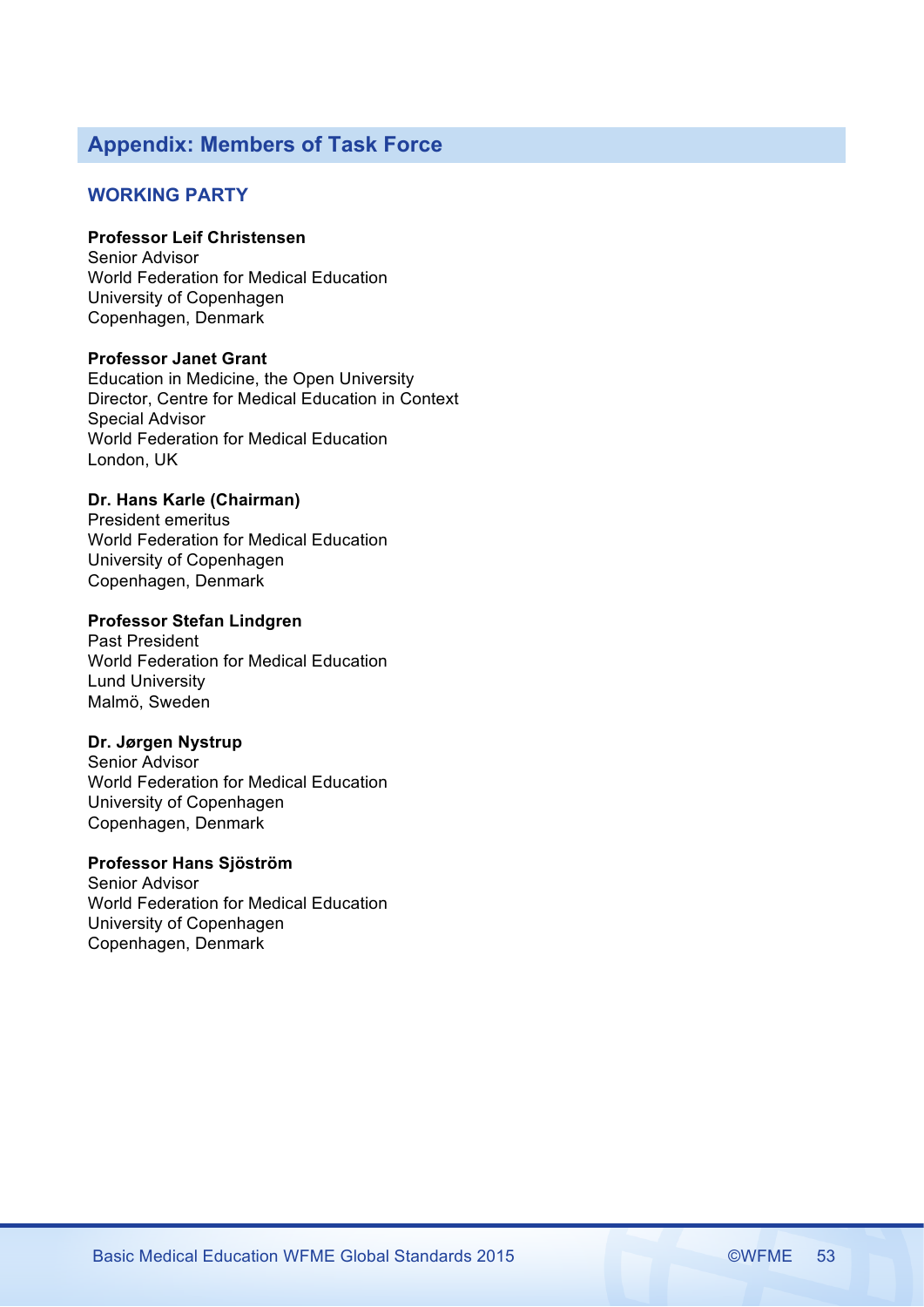# **INTERNATIONAL PANEL OF EXPERTS**

(The list comprises contributors to the 2003 document as well as to the revised document)

# **Dr. Walid A. Abubaker**

Regional Advisor Educational Development & Training Health Systems and Services Development World Health Organization Regional Office for the Eastern Mediterranean Cairo, Egypt

# **Mrs. Brownell Anderson**

Senior director for educational affairs Association of American Medical Colleges Washington, DC, USA

# **Dr. Carol A. Aschenbrener**

Executive Vice President Association of American Medical Colleges Washington, DC, USA

# **Dr. Nadia Badrawi**

Board Member of the National Authority for Quality Assurance and Accreditation in Education President of the Arab Network for Quality Assurance in Higher Education Cairo, Egypt

### **Dr. Sekelani S. Banda**

School of Medicine The University of Zambia Lusaka, Zambia

### **Professor Raja Bandaranayake**

20 Strickland Street Rose Bay, NSW Sydney, Australia

# **Professor Cheng Boji**

Peking University Health Science Centre Beijing, P.R. China

# **Professor Maria Rosa Fenoll Brunet**

Universitat Rovira i Virgili Facultat de Medicina i Ciències de la Salut Dept. Ciències Mèdiques Bàsiques Unitat d'Histologia i Neurobiologia Reus, Spain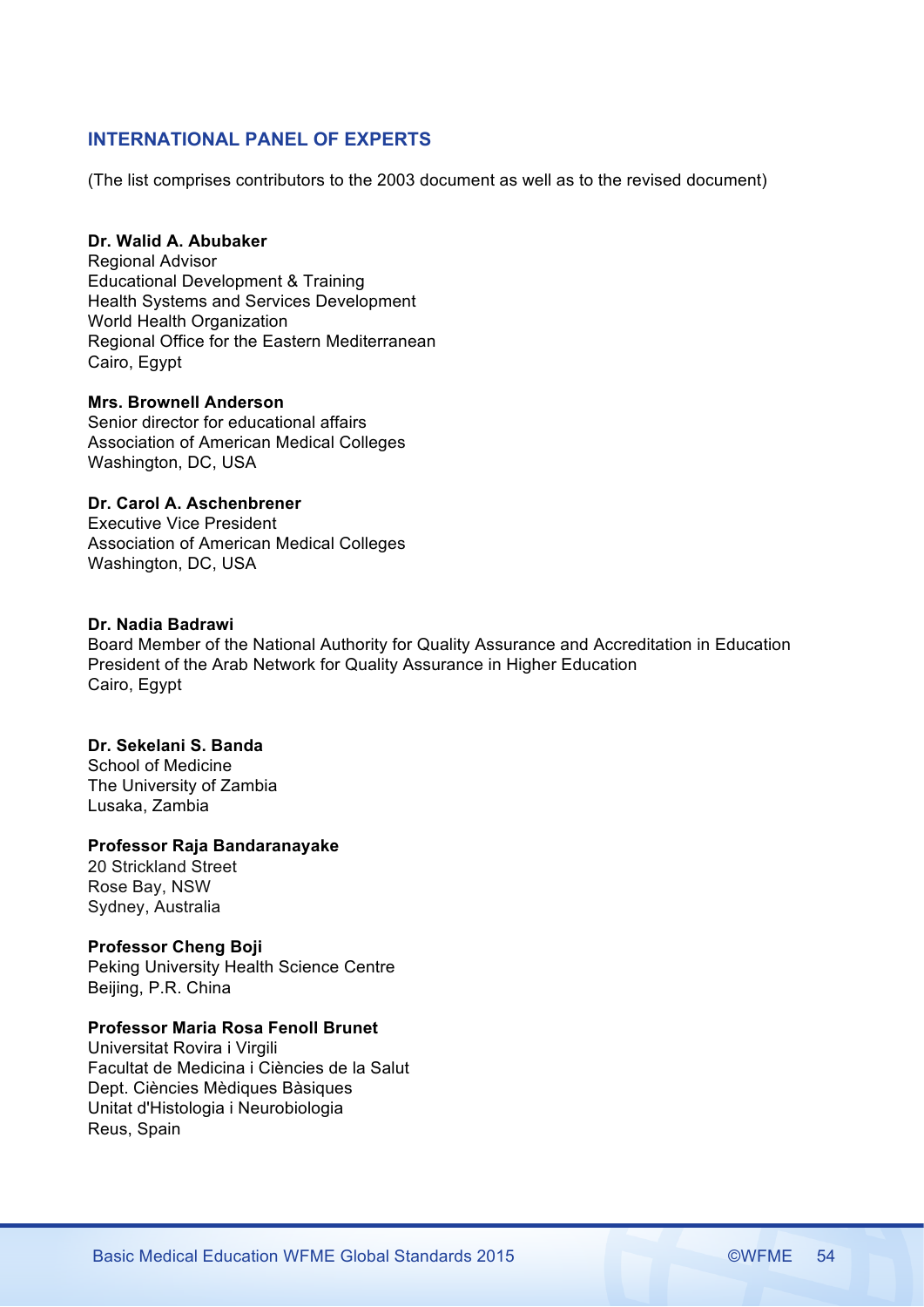### **Dr. Francisco Campos**

National Secretary of Labor and Education Management in Health, Ministry of Health Sao Paulo, Brazil

# **Professor Thomas V. Chacko**

Director, PSG-FAIMER South Asia Regional Institute, President, Tamil Nadu Voluntary Health Association, Prof & Head, Community Medicine & Medical Education, PSG Institute of Medical Sciences & Research Coimbatore, India

# **Professor Jean-François Denef**

Université Catholique de Louvain Faculté de Médecine et Médecine Dentaire Louvain-la-Neuve, Belgique

# **Professor Peter Dieter**

Dean of Medical Education Basic Science Years Institute of Physiological Chemistry Faculty of Medicine Dresden, Germany

### **Professor David Ellwood**

Professor of Gynaecology and Obstetrics Deputy Dean of the ANU Medical School Chair of the AMC's Medical School Accreditation Committee Canberra, Australia

### **Professor Michael Field**

Medicine, Northern Clinical School The University of Sydney Sydney, Australia

### **Professor Laurie Geffen**

East Brisbane, Australia

### **Ioana Goganau**

Medical Student Director for Medical Education International Federation of Medical Students' Associations Romania

### **Professor Richard Hays**

Faculty of Health Sciences and Medicine Bond University Robina Queensland, Australia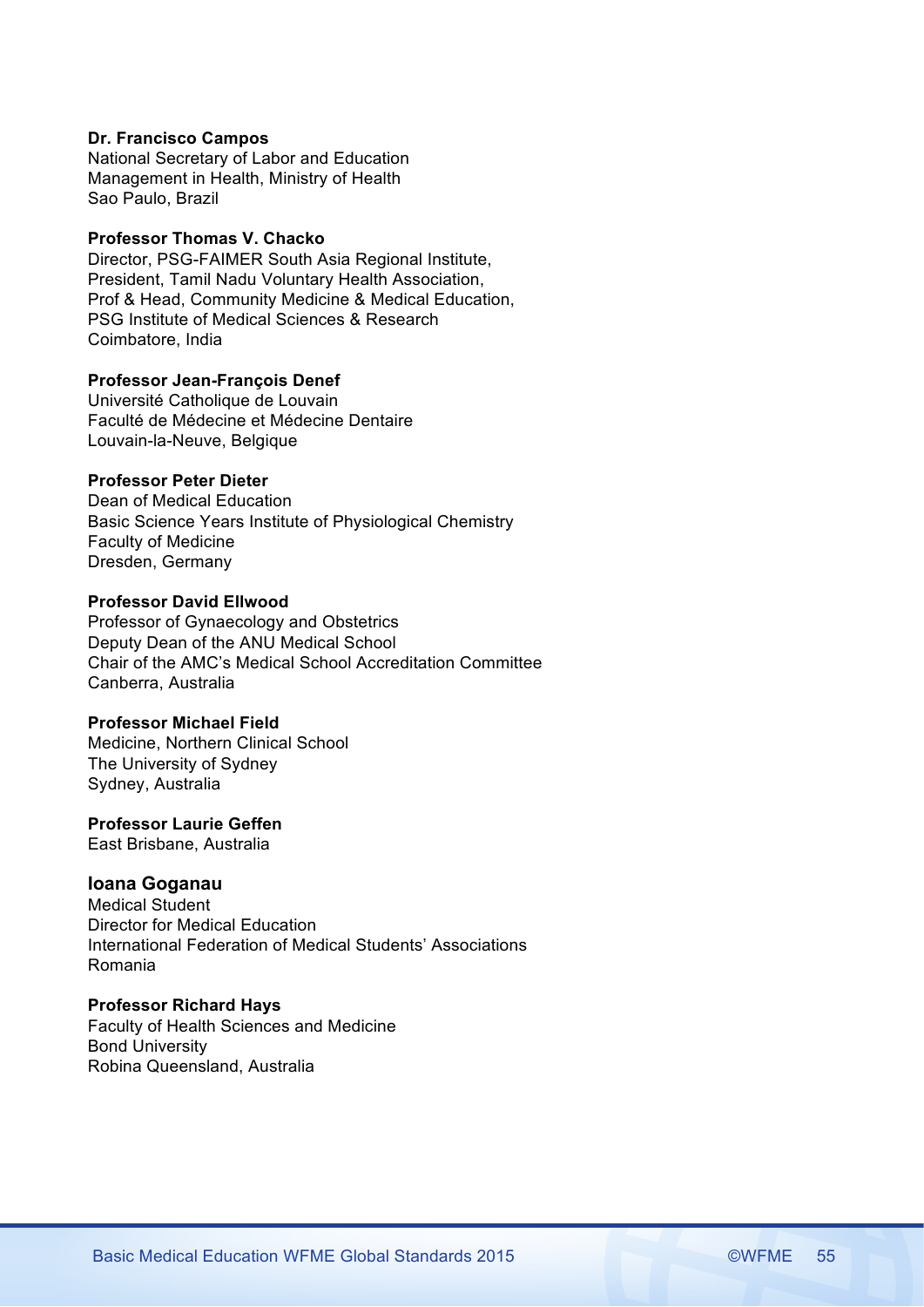### **Professor Susan R. Johnson**

Obstetrics & Gynecology and Epidemiology The University of Iowa Iowa City, USA

# **Dr. Anne M. Keane**

Head of Education and Training Medical Council Dublin, Ireland

# **Dr. Juan Victor Lara**

Decano de la Coordinación de Medicina Universidad de Guadalajara Guadalajra, Jalisco, México

# **Professor Petr F. Livitckiy**

Vice-Rector I.M. Sechenov Moscow Medical Academy Moscow, Russia

# **Professor Oleg Medvedev**

Chair of Pharmacology School of Medicine Lomonosov Moscow State University Moscow, Russia

# **Hugo Mercer**

Deputy Editor Latin American School of Social Sciences FLACSO Buenos Aires, Argentina

### **Professor Jadwiga Mirecka**

Department of Medical Education Jagiellonian University Medical College Krakow, Poland

# **Professor Mariela Montilva**

Dean of Medicine Universidad Centroccidental Lisandro Alvarado Estado Lara, Venezuela

# **Professor Richard Murray**

Dean and Head of School School of Medicine and Dentistry James Cook University Townsville, Australia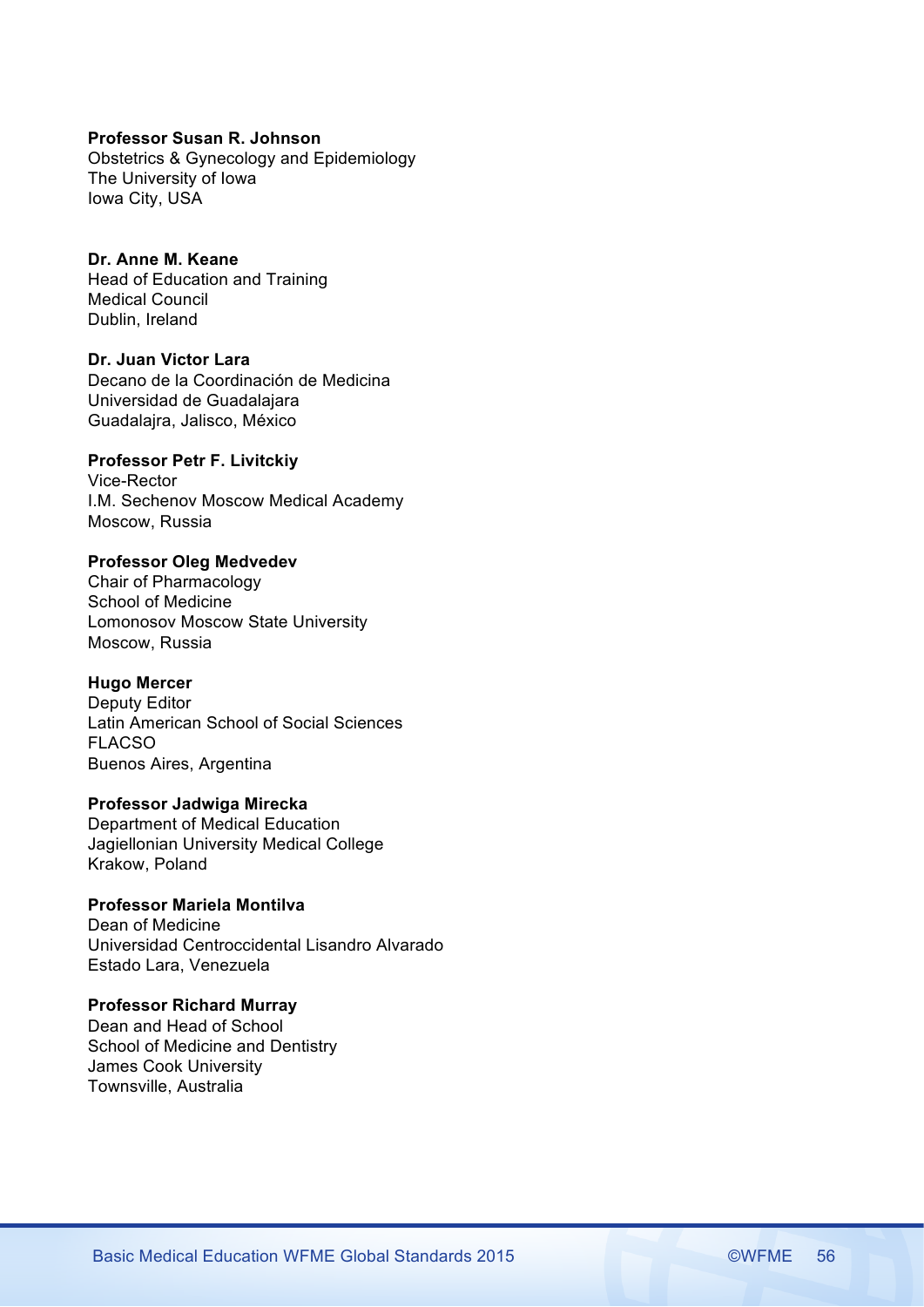# **Dr. Tewfik Nawar**

Conférence Internationale des Doyens et Facultés de Médecine d'Expression Française Faculté de Médecine Université de Sherbrooke Sherbrooke, Québec, Canada

### **Professor J.P. van Niekerk**

HMPG Managing Editor Rondebosch, South Africa

### **Dr. John J. Norcini**

President and CEO Foundation for Advancement of International Medical Education and Research Philadelphia, USA

# **Dr. Farida Nurmanbetova**

National Accreditation Center 19, Imanova Street Astana, Kazakhstan

# **Dr. Katrin Meyer**

Wissenschaftliche Mitarbeiterin Organ für Akkreditierung und Qualitätssicherung der Schweizerischen Hochschulen Falkenplatz 9, Postfach Bern, Switzerland

### **Professor Gordon Page**

Academic Director of the CCP Department of Medicine The University of British Columbia Vancouver, BC, Canada

# **Mrs. Lorna M. Parkins**

Executive Director Caribbean Accreditation Authority for Education in Medicine and Other Health Professions Kingston, Jamaica

### **Dr. Elaheh Malakan Rad**

Associate professor of pediatric cardiology Children's Medical Center Affiliated to Tehran University of Medical Sciences Tehran, Iran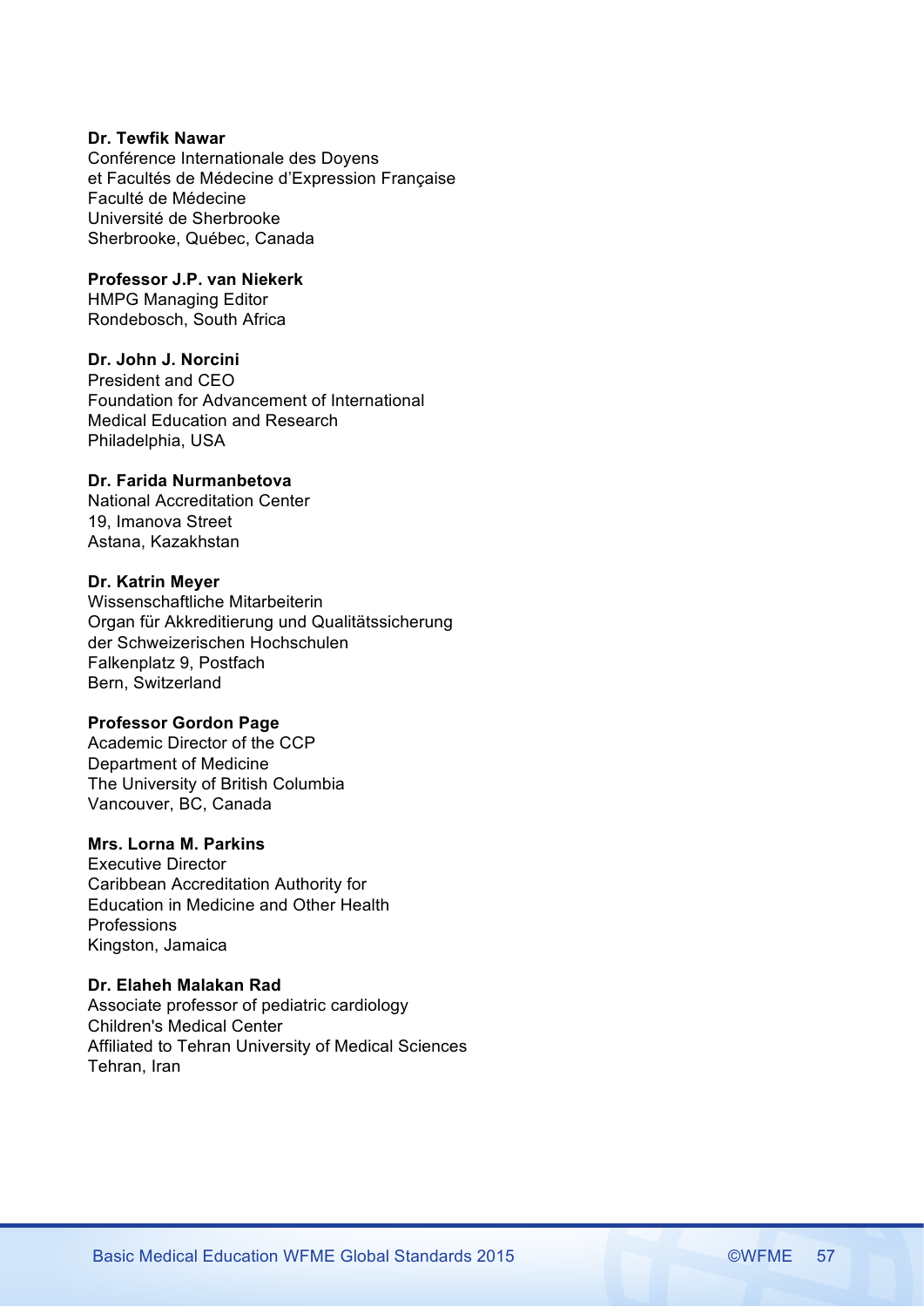#### **Professor Herman van Rossum**

Free University of Amsterdam Amsterdam, the Netherlands

#### **Professor Iskender Sayek**

Department of General Surgery Faculty of Medicine Hacettepe University Ankara, Turkey

### **Dr. Fernando Sanchez Jnr**

Vice President for Academic Affairs University of the East Quezon City, Philippines

# **Dr. Christophe Segouin**

Faculty of Medicine University Paris 7 Denis Diderot Paris, France

# **Dr. Nantana Sirisup**

Faculty of Medicine Chulalongkorn University Bangkok, Thailand

# **Mrs. Theanne Walters**

Deputy Chief Executive Officer. Australian Medical Council Kingston, Australia

# **Margot Weggemans**

Medical Student Liaison Officer for Medical Education Issues International Federation of Medical Students' Associations Ferney-Voltaire, France

# **Professor Robert F. Woollard**

Dept of Family Practice Faculty of Medicine University of British Columbia Vancouver, BC, Canada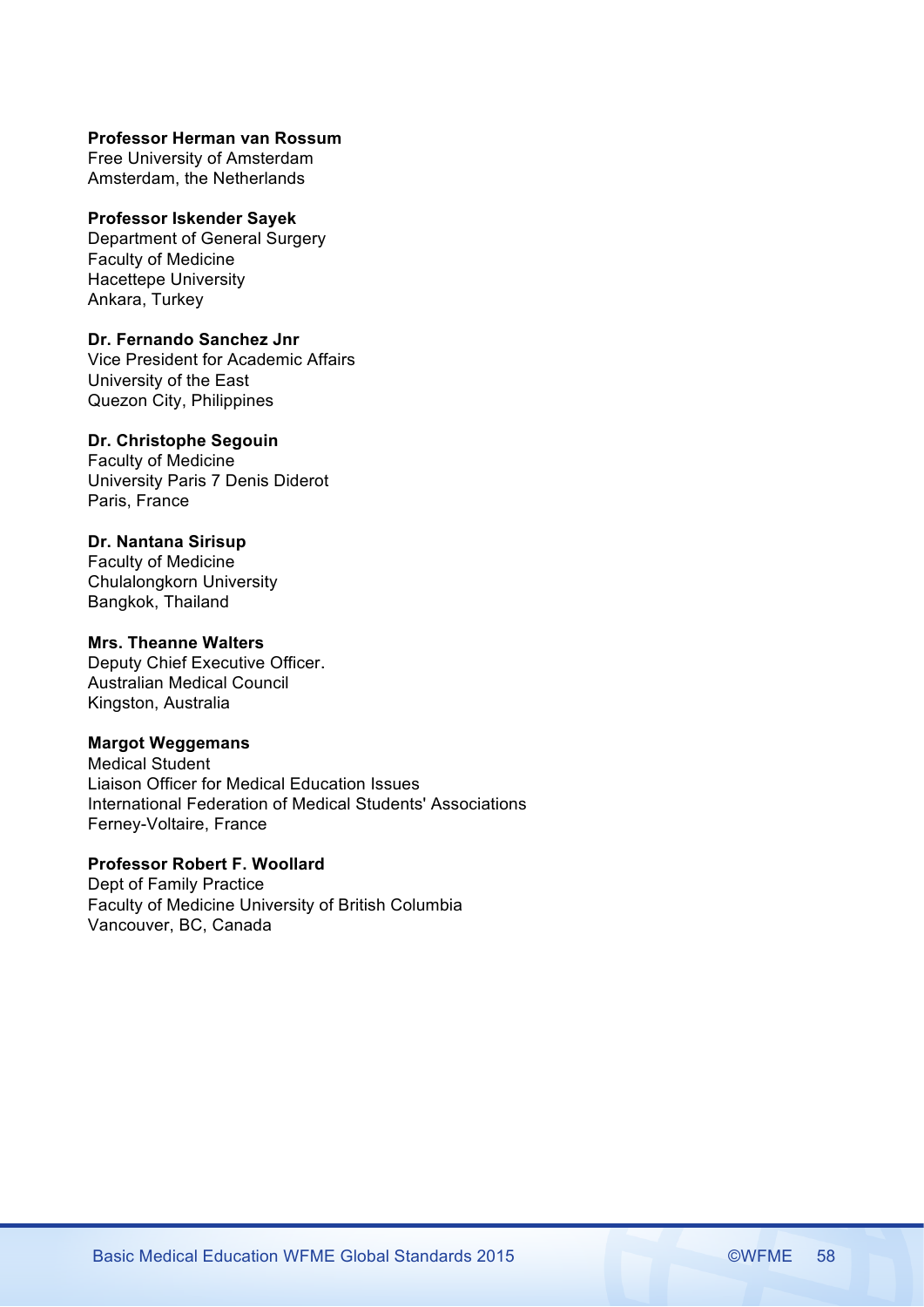# **WFME Executive Council**

# Chairman:

# **Professor David Gordon**

President World Federation for Medical Education (WFME) Ferney-Voltaire, France

# Members:

# **Professor Ibrahim Al Alwan**

President Association for Medical Education in the Eastern Mediterranean Region (AMEEMR) Riyadh, Saudi Arabia

# **Dr. Emmanuel G. Cassimatis**

President & CEO Educational Commission for Foreign Medical Graduates (ECFMG) Philadelphia, USA

# **Stijntje Dijk**

Medical student Liaison Officer for Medical Education Issues International Federation of Medical Students' Associations (IFMSA) Ferney-Voltaire, France

### **Professor Michael Field**

President Association for Medical Education in the Western Pacific Region (AMEWPR) Sidney, Australia

# **Dr. Otmar Kloiber**

Secretary General World Medical Association (WMA) Ferney-Voltaire, France

# **Professor Stefan Lindgren**

Past President World Federation for Medical Education Malmoe, Sweden

# **Dr. Pablo Pulido** President Panamerican Federation of Associations of Medical Schools (PAFAMS) Caracas, Venezuela